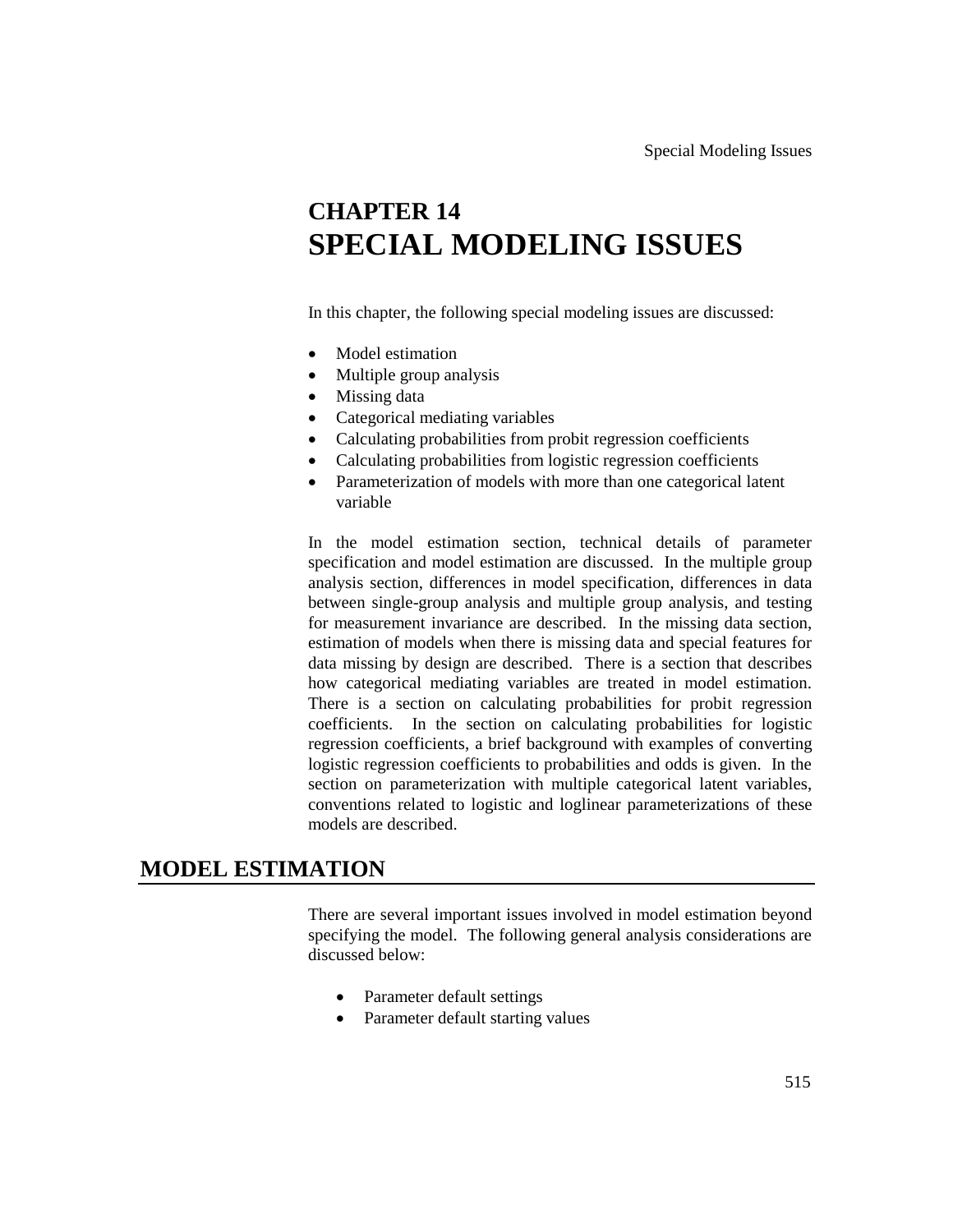- User-specified starting values for mixture models
- Multiple solutions for mixture models
- Convergence problems
- Model identification
- Numerical integration

# **PARAMETER DEFAULT SETTINGS**

Default settings are used to simplify the model specification. In order to minimize the information provided by the user, certain parameters are free, constrained to be equal, or fixed at zero as the default. These defaults are chosen to reflect common practice and to avoid computational problems. These defaults can be overridden. Because of the extensive default settings, it is important to examine the analysis results to verify that the model that is estimated is the intended model. The output contains parameter estimates for all free parameters in the model, including those that are free by default and those that are free because of the model specification. Parameters that are fixed in the input file are also listed with these results. Parameters fixed by default are not included. In addition, the TECH1 option of the OUTPUT command shows which parameters in the model are free to be estimated and which are fixed.

Following are the default settings for means/intercepts/thresholds in the model when they are included:

- Means of observed independent variables are not part of the model. The model is estimated conditioned on the observed independent variables.
- In single group analysis, intercepts and thresholds of observed dependent variables are free.
- In multiple group analysis and multiple class analysis, intercepts and thresholds of observed dependent variables that are used as factor indicators for continuous latent variables are free and equal across groups or classes. Otherwise, they are free and unequal in the other groups or classes except for the inflation part of censored and count variables in which case they are free and equal.
- In single group analysis, means and intercepts of continuous latent variables are fixed at zero.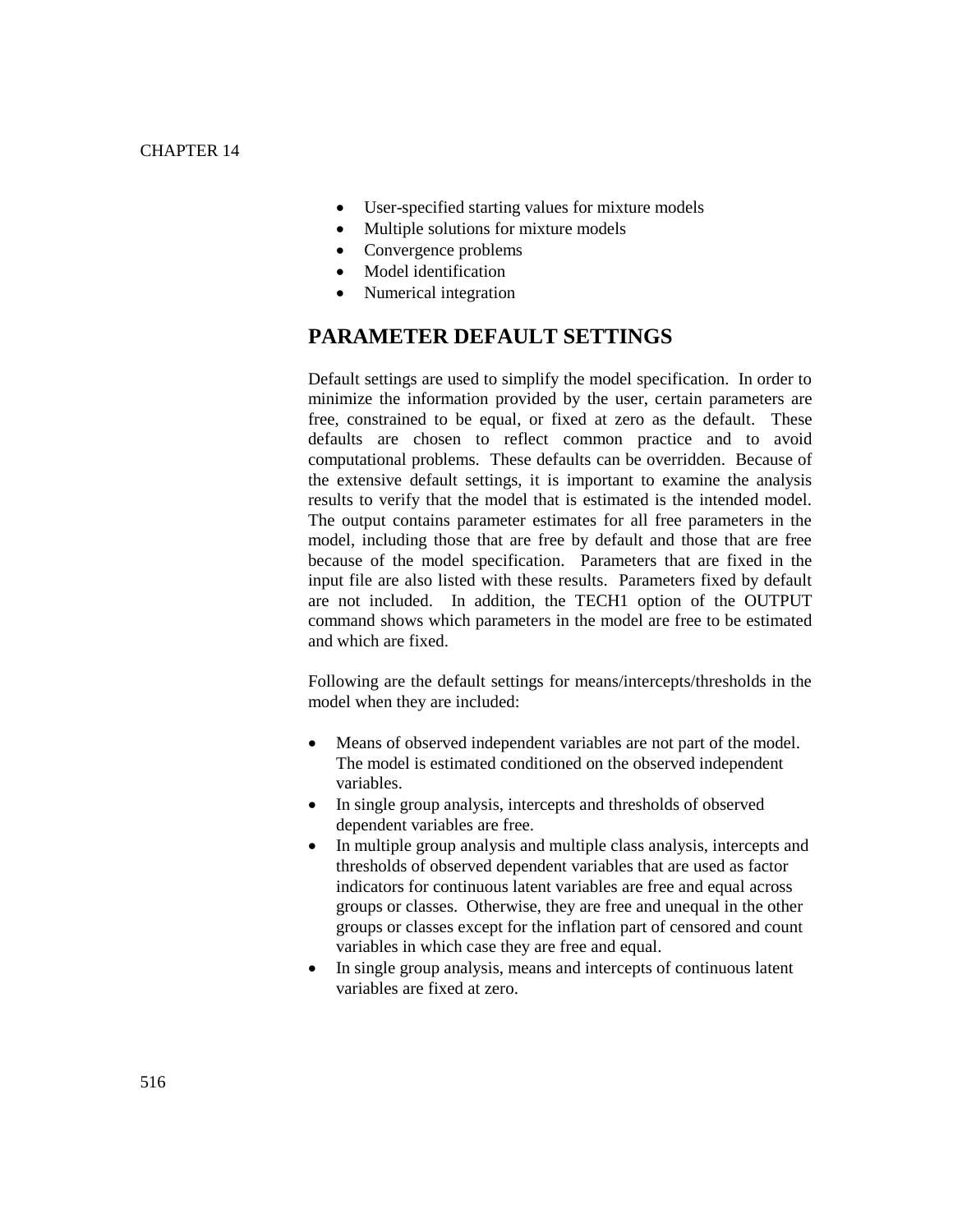- In multiple group analysis and multiple class analysis, means and intercepts of continuous latent variables are fixed at zero in the first group and last class and are free and unequal in the other groups or classes except when a categorical latent variable is regressed on a continuous latent variable. In this case, the means and intercepts of continuous latent variables are fixed at zero in all classes.
- Logit means and intercepts of categorical latent variables are fixed at zero in the last class and free and unequal in the other classes.

Following are the default settings for variances/residual variances/scale factors:

- Variances of observed independent variables are not part of the model. The model is estimated conditioned on the observed independent variables.
- In single group analysis and multiple group analysis, variances and residual variances of continuous and censored observed dependent variables and continuous latent variables are free. In multiple class analysis, variances/residual variances of continuous and censored observed dependent variables and continuous latent variables are free and equal across classes.
- In single group analysis using the Delta parameterization, scale factors of latent response variables for categorical observed dependent variables are fixed at one. In multiple group analysis using the Delta parameterization, scale factors of latent response variables for categorical observed dependent variables are fixed at one in the first group and are free and unequal in the other groups.
- In single group analysis using the Theta parameterization, variances and residual variances of latent response variables for categorical observed dependent variables are fixed at one. In multiple group analysis using the Theta parameterization, variances and residual variances of latent response variables for categorical observed dependent variables are fixed at one in the first group and are free and unequal in the other groups.

Following are the default settings for covariances/residual covariances:

 Covariances among observed independent variables are not part of the model. The model is estimated conditioned on the observed independent variables.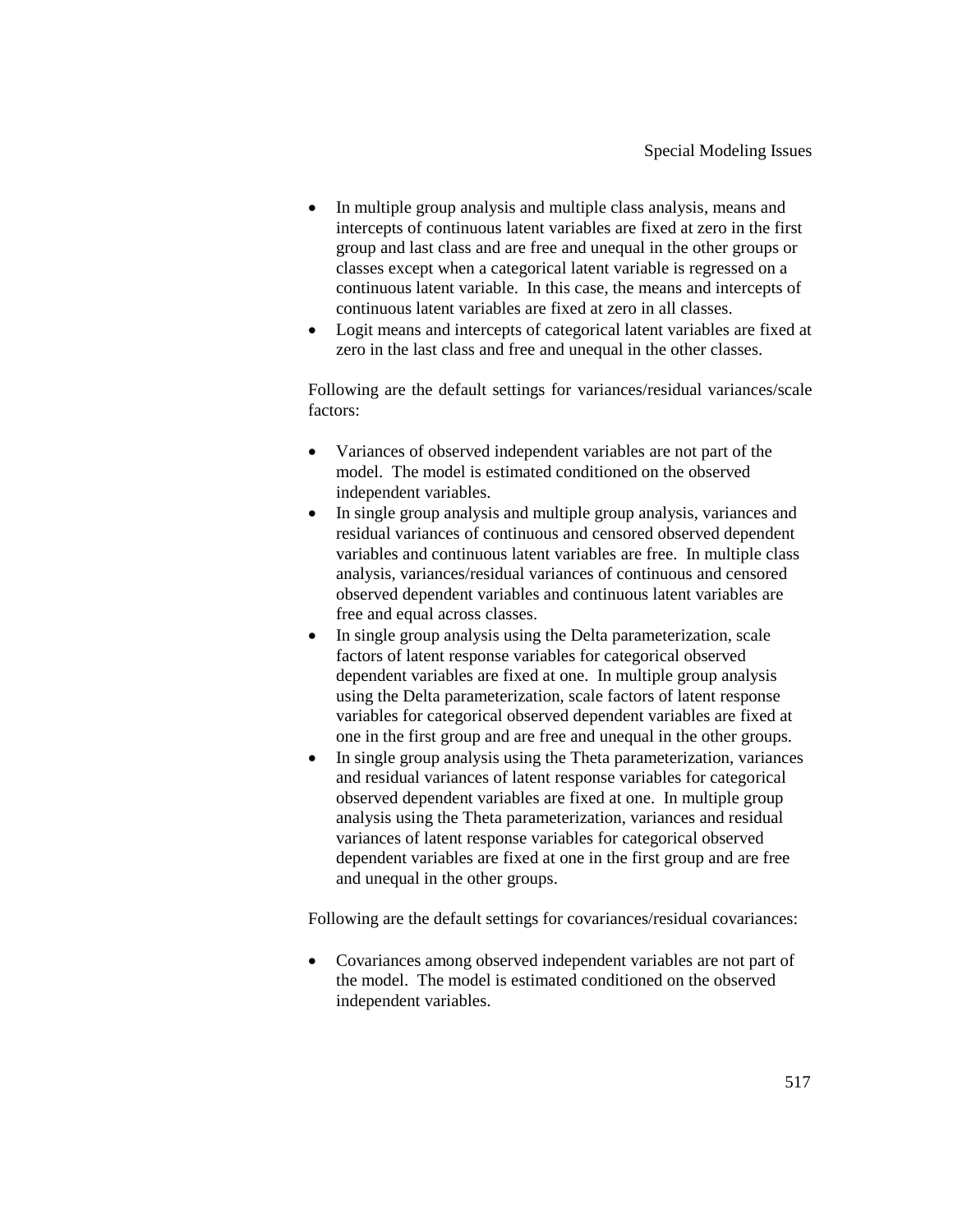- In single group analysis and multiple group analysis, covariances among continuous latent independent variables are free except when they are random effect variables defined by using ON or XWITH in conjunction with the | symbol. In these cases, the covariances among continuous latent independent variables are fixed at zero. In multiple class analysis, free covariances among continuous latent independent variables are equal across classes.
- In single group analysis and multiple group analysis, covariances among continuous latent independent variables and observed independent variables are fixed at zero.
- Covariances among observed variables not explicitly dependent or independent are fixed at zero.
- Residual covariances among observed dependent variables and among continuous latent dependent variables are fixed at zero with the following exceptions:
	- In single group analysis and multiple group analysis, residual covariances among observed dependent variables are free when neither variable influences any other variable, when the variables are not factor indicators, and when the variables are either continuous, censored (using weighted least squares), or categorical (using weighted least squares). In multiple class analysis, free residual covariances among observed dependent variables are equal across classes.
	- In single group analysis and multiple group analysis, residual covariances among continuous latent dependent variables that are not indicators of a second-order factor are free when neither variable influences any other variable except its own indicators, except when they are random effect variables defined by using ON or XWITH in conjunction with the | symbol. In these cases, the covariances among continuous latent independent variables are fixed at zero. In multiple class analysis, free residual covariances among continuous latent dependent variables are equal across classes.

Following are the default settings for regression coefficients:

• Regression coefficients are fixed at zero unless they are explicitly mentioned in the MODEL command. In multiple group analysis, free regression coefficients are unequal in all groups unless they involve the regression of an observed dependent variable that is used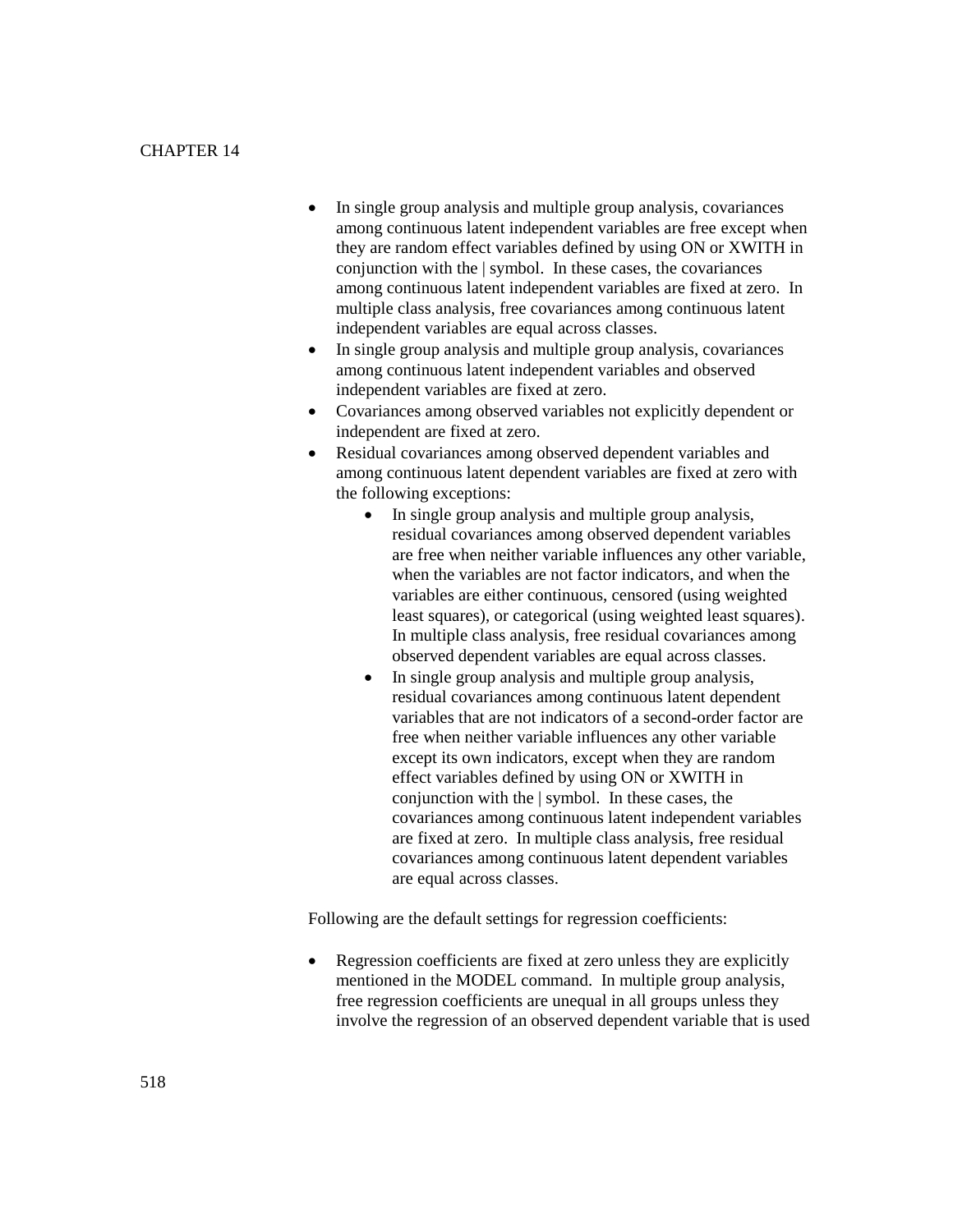as a factor indicator on a continuous latent variable. In this case, they are free and equal across groups. In multiple class analysis, free regression coefficients are equal across classes.

### **PARAMETER DEFAULT STARTING VALUES**

If a parameter is not free by default, when the parameter is mentioned in the MODEL command, it is free at the default starting value unless another starting value is specified using the asterisk (\*) followed by a number or the parameter is fixed using the @ symbol followed by a number. The exception to this is that variances and residual variances for latent response variables corresponding to categorical observed dependent variables cannot be free in the Delta parameterization. They can be free in the Theta parameterization. In the Theta parameterization, scale factors for latent response variables corresponding to categorical observed dependent variables cannot be free. They can be free in the Delta parameterization.

### **GENERAL DEFAULTS**

Following are the default starting values:

| Means/intercepts of continuous and<br>censored observed variables | 0 or sample mean<br>depending on the<br>analysis                             |
|-------------------------------------------------------------------|------------------------------------------------------------------------------|
| Means/intercepts of count observed variables                      | $\Omega$                                                                     |
| Thresholds of categorical observed variables                      | 0 or determined by the<br>sample proportions<br>depending on the<br>analysis |
| Variances/residual variances of                                   | .05 or 1 depending on                                                        |
| continuous latent variables                                       | the analysis                                                                 |
| Variances/residual variances of                                   | .5 of the sample                                                             |
| continuous and censored observed variables                        | variance                                                                     |
| Variances/residual variances of                                   | 1                                                                            |
| latent response variables for categorical                         |                                                                              |
| observed variables                                                |                                                                              |
| Scale factors                                                     | 1                                                                            |
| Loadings for indicators of continuous<br>latent variables         | 1                                                                            |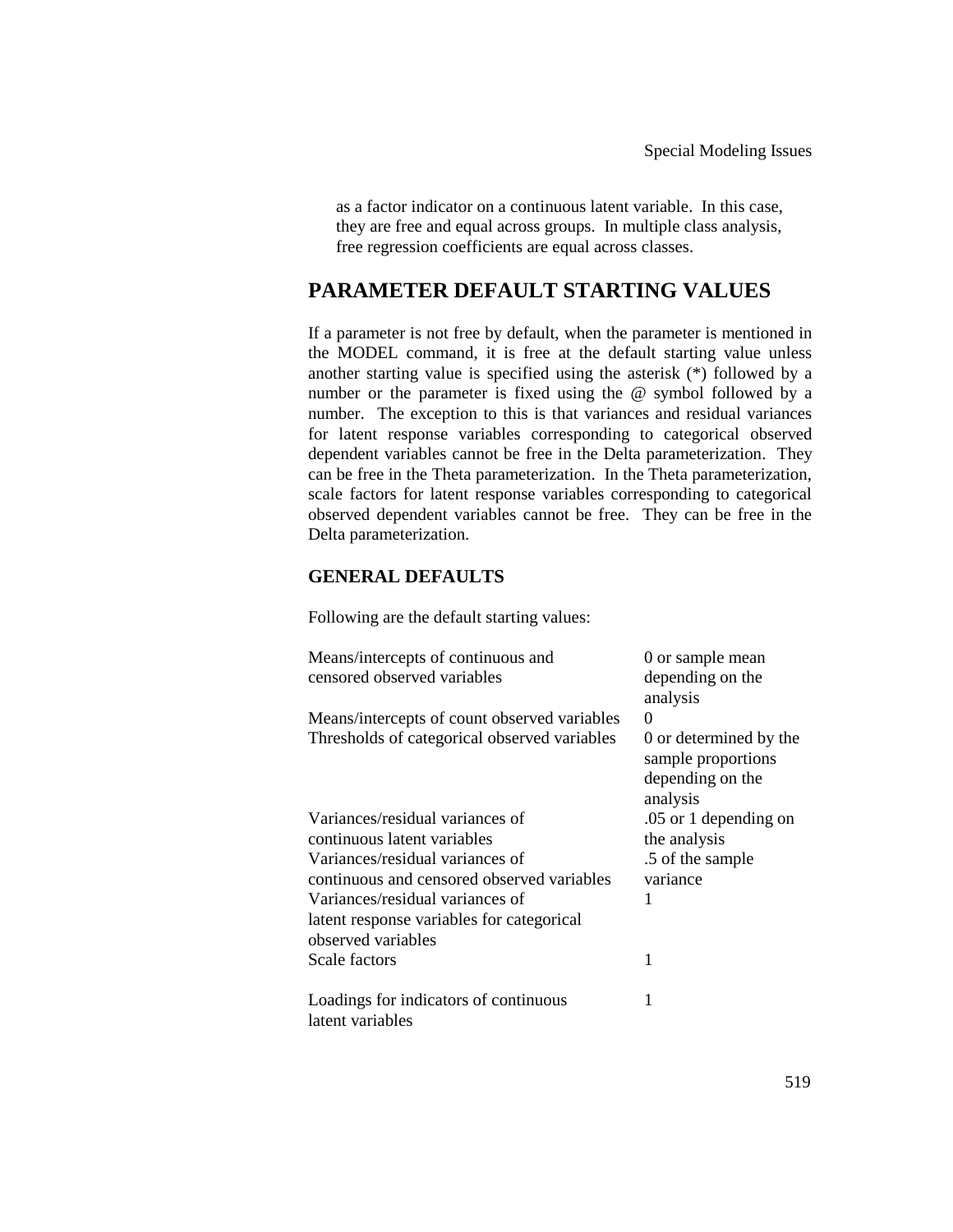#### All other parameters 0

For situations where starting values depend on the analysis, the starting values can be found using the TECH1 option of the OUTPUT command.

#### **DEFAULTS FOR GROWTH MODELS**

When growth models are specified using the | symbol of the MODEL command and the outcome is continuous or censored, automatic starting values for the growth factor means and variances are generated based on individual regressions of the outcome variable on time. For other outcome types, the defaults above apply.

#### **RANDOM STARTING VALUES FOR MIXTURE MODELS**

When TYPE=MIXTURE is specified, the default starting values are automatically generated values that are used to create randomly perturbed sets of starting values for all parameters in the model except variances and covariances.

# **USER-SPECIFIED STARTING VALUES FOR MIXTURE MODELS**

Following are suggestions for obtaining starting values when random starts are not used with TYPE=MIXTURE. User-specified starting values can reduce computation time with STARTS=0. They can be helpful when there is substantive knowledge of the relationship between latent classes and the latent class indicators. For example, it may be well-known that there is a normative class in which individuals have a very low probability of engaging in any of the behaviors represented by the latent class indicators. User-specified starting values may also be used for confirmatory latent class analysis or confirmatory growth mixture modeling.

#### **LATENT CLASS INDICATORS**

Starting values for the thresholds of the categorical latent class indicators are given in the logit scale. For ordered categorical latent class indicators, the threshold starting values for each variable must be ordered from low to high. The exception to this is when equality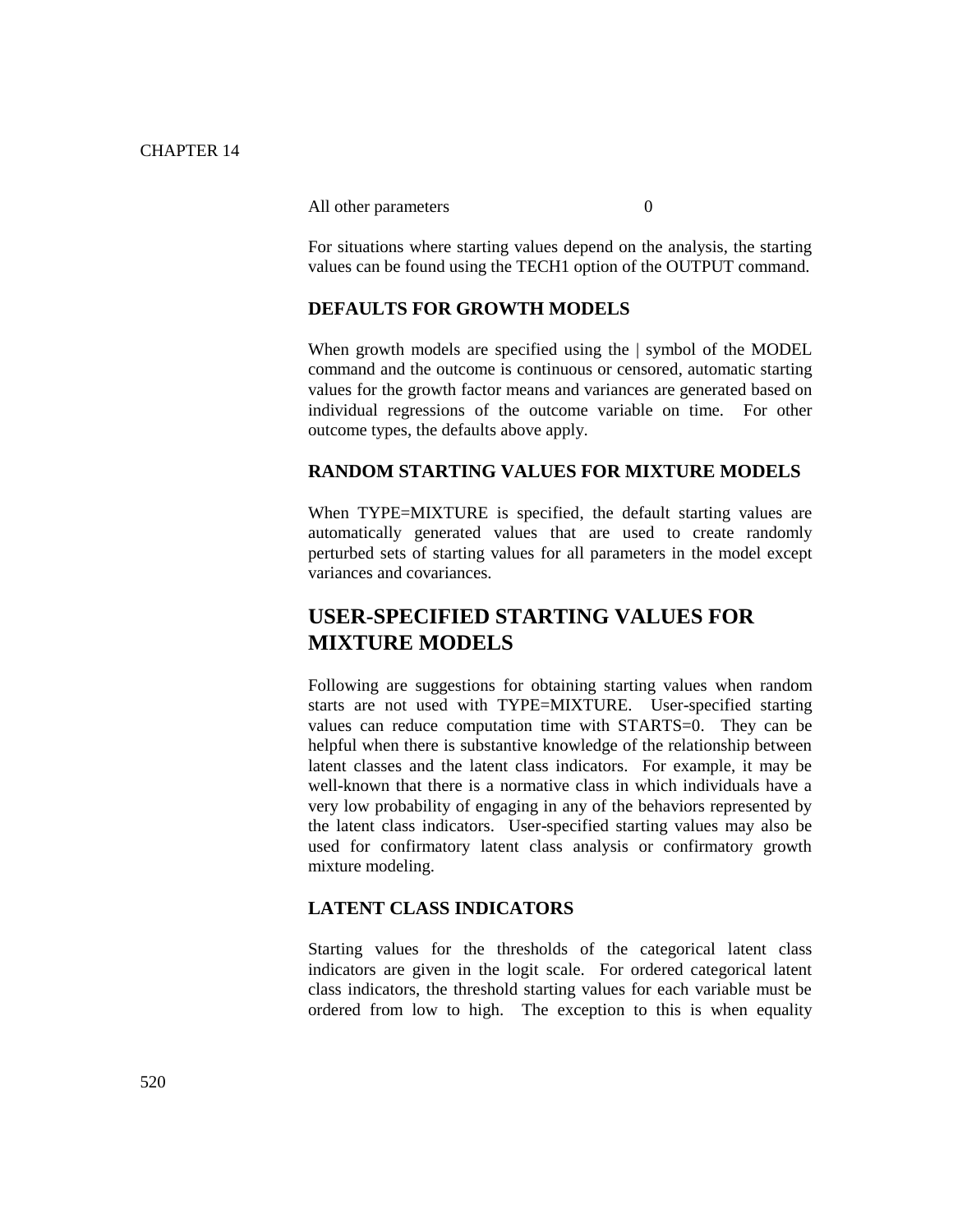constraints are placed on adjacent thresholds for a variable in which case the same starting value is used. It is a good idea to start the classes apart from each other.

Following is a translation of probabilities to logit threshold values that can be used to help in selecting starting values. Note that logit threshold values have the opposite sign from logit intercept values. The probability is the probability of exceeding a threshold. High thresholds are associated with low probabilities.

| Very low probability  | Logit threshold of $+3$ |
|-----------------------|-------------------------|
| Low probability       | Logit threshold of $+1$ |
| High probability      | Logit threshold of -1   |
| Very high probability | Logit threshold of -3   |

### **GROWTH MIXTURE MODELS**

In most analyses, it is sufficient to use the default starting values together with random starts. If starting values are needed, the following two strategies are suggested. The first strategy is to estimate the growth model as either a one-class model or a regular growth model to obtain means and standard deviations for the intercept and slope growth factors. These values can be used to compute starting values. For example, starting values for a 2 class model could be the mean plus or minus half of a standard deviation.

The second strategy is to estimate a multi-class model with the variances and covariances of the growth factors fixed at zero. The estimates of the growth factor means from this analysis can be used as starting values in an analysis where the growth factor variances and covariances are not fixed at zero.

# **MULTIPLE SOLUTIONS FOR MIXTURE MODELS**

With mixture models, multiple maxima of the likelihood often exist. It is therefore important to use more than one set of starting values to find the global maximum. If the best (highest) loglikelihood value is not replicated in at least two final stage solutions and preferably more, it is possible that a local solution has been reached, and the results should not be interpreted without further investigation. Following is an example of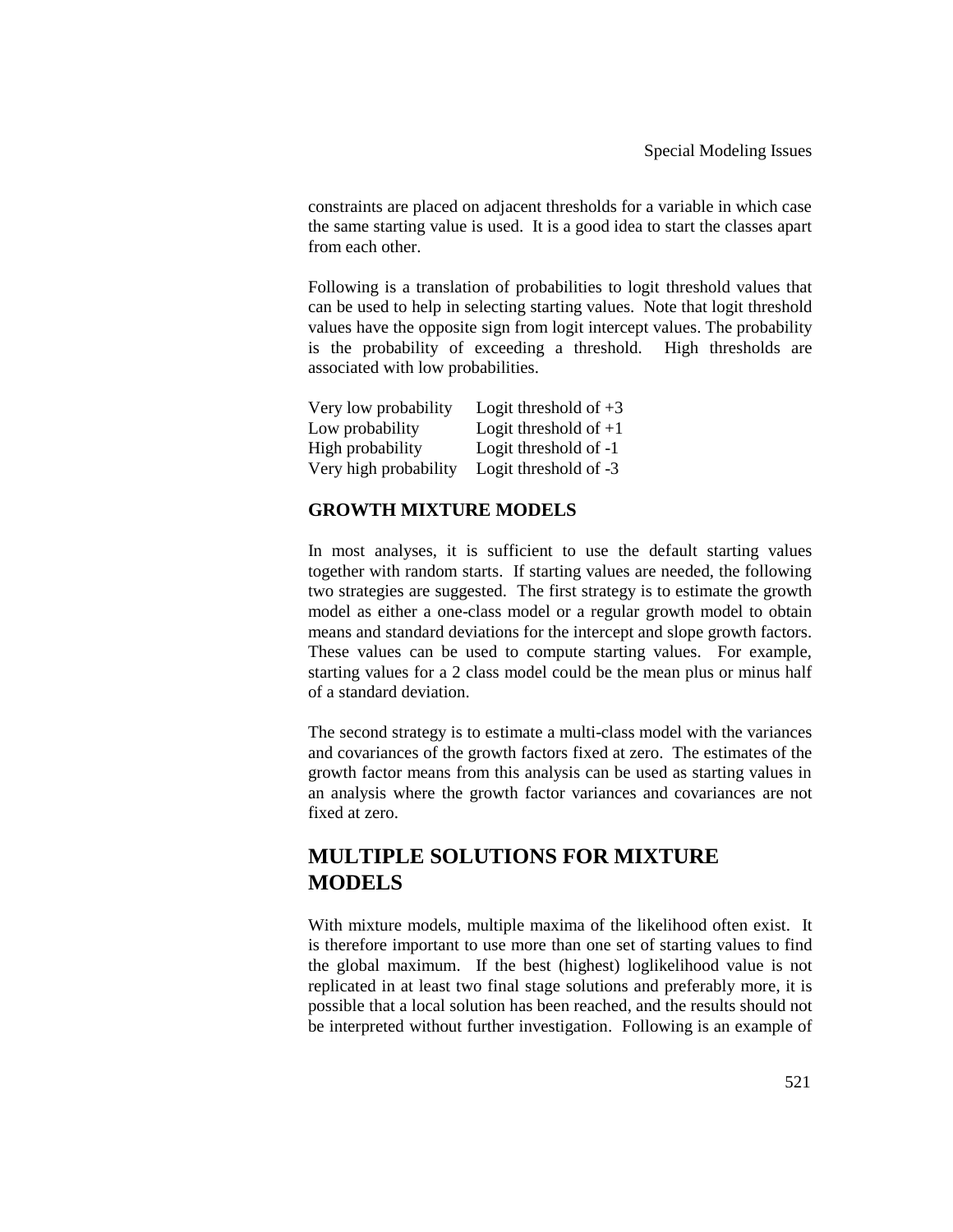#### CHAPTER 14

a set of ten final stage solutions that point to a good solution because all of the final stage solutions have the same loglikelihood value:

| Loglikelihood | Seed        | Initial Stage Starts |    |  |
|---------------|-------------|----------------------|----|--|
| $-836.899$    | 902278      |                      | 21 |  |
| $-836.899$    | 366706      |                      | 29 |  |
| $-836.899$    | 903420      |                      | 5  |  |
| $-836.899$    | unperturbed |                      | 0  |  |
| $-836.899$    | 27071       |                      | 15 |  |
| $-836.899$    | 967237      |                      | 48 |  |
| $-836.899$    | 462953      |                      | 7  |  |
| $-836.899$    | 749453      |                      | 33 |  |
| $-836.899$    | 637345      |                      | 19 |  |
| $-836.899$    | 392418      |                      | 28 |  |

Following is an example of a set of final stage solutions that may point to a possible local solution because the best loglikelihood value is not replicated:

| Loglikelihood | Seed        | Initial Stage Starts |    |  |
|---------------|-------------|----------------------|----|--|
| $-835.247$    | 902278      |                      | 21 |  |
| $-837.132$    | 366706      |                      | 29 |  |
| $-840.786$    | 903420      |                      | 5  |  |
| $-840.786$    | unperturbed |                      | 0  |  |
| $-840.786$    | 27071       |                      | 15 |  |
| $-853.684$    | 967237      |                      | 48 |  |
| $-867.123$    | 462953      |                      | 7  |  |
| $-890.442$    | 749453      |                      | 33 |  |
| $-905.512$    | 637345      |                      | 19 |  |
| $-956.774$    | 392418      |                      | 28 |  |

Although the loglikelihood value of -840.786 is replicated three times, it points to a local solution because it is not the best loglikelihood value. The best loglikelihood value must be replicated for a trustworthy solution.

When several final stage optimizations result in similar loglikelihood values that are close to the highest loglikelihood value, the parameter estimates for these solutions should be studied using the OPTSEED option of the ANALYSIS command. If the parameter estimates are different across the solutions, this indicates that the model is not welldefined for the data. This may be because too many classes are being extracted. If the parameter values are very similar across the solutions, the solution with the highest loglikelihood should be chosen.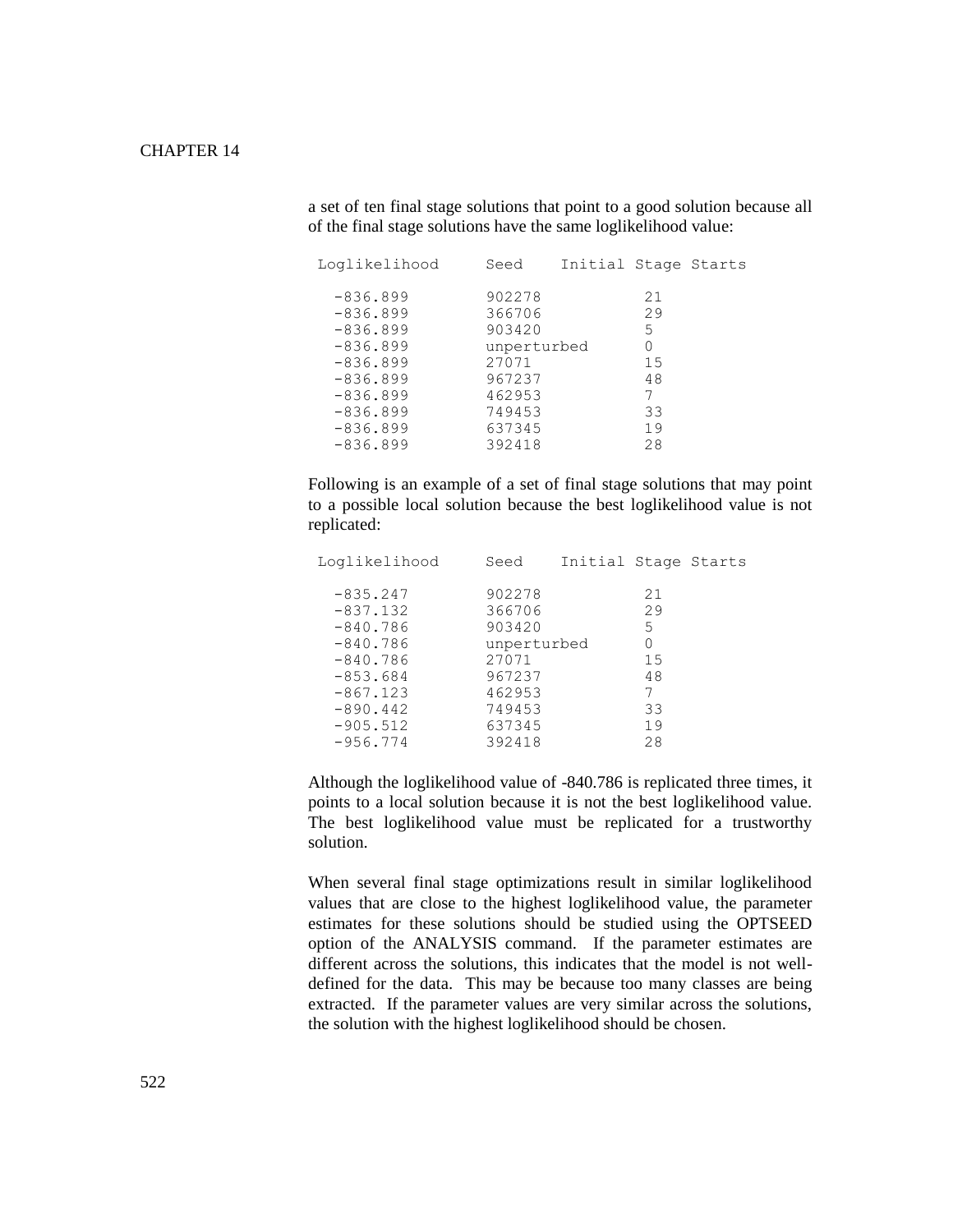Following is a set of recommendations for an increasingly more thorough investigation of multiple solutions using the STARTS and STITERATIONS options of the ANALYSIS command. The first recommendation is:

 $STARTS = 100 20;$ 

which increases the number of initial stage random sets of starting values from the default of 20 to 100 and the number of final stage optimizations from the default of 4 to 20. In this recommendation, the default of ten STITERATIONS is used.

A second recommendation is:

 $STARTS = 100 20$ : STITERATIONS = 20;

where STITERATIONS is increased from the default of 10 iterations to 20 iterations in addition to increasing the number of initial stage random sets of starting values and final stage optimizations.

A third recommendation is to increase the initial stage random sets of starting values further to 500, increase the final stage optimizations to 100, with or without increasing STITERATIONS. Following is the specification without increasing STITERATIONS.

 $STARTS = 500 100;$ 

### **CONVERGENCE PROBLEMS**

Some combinations of models and data may cause convergence problems. A message to this effect is found in the output. Convergence problems are often related to variables in the model being measured on very different scales, poor starting values, and/or a model being estimated that is not appropriate for the data. In addition, certain models are more likely to have convergence problems. These include mixture models, two-level models, and models with random effects that have small variances.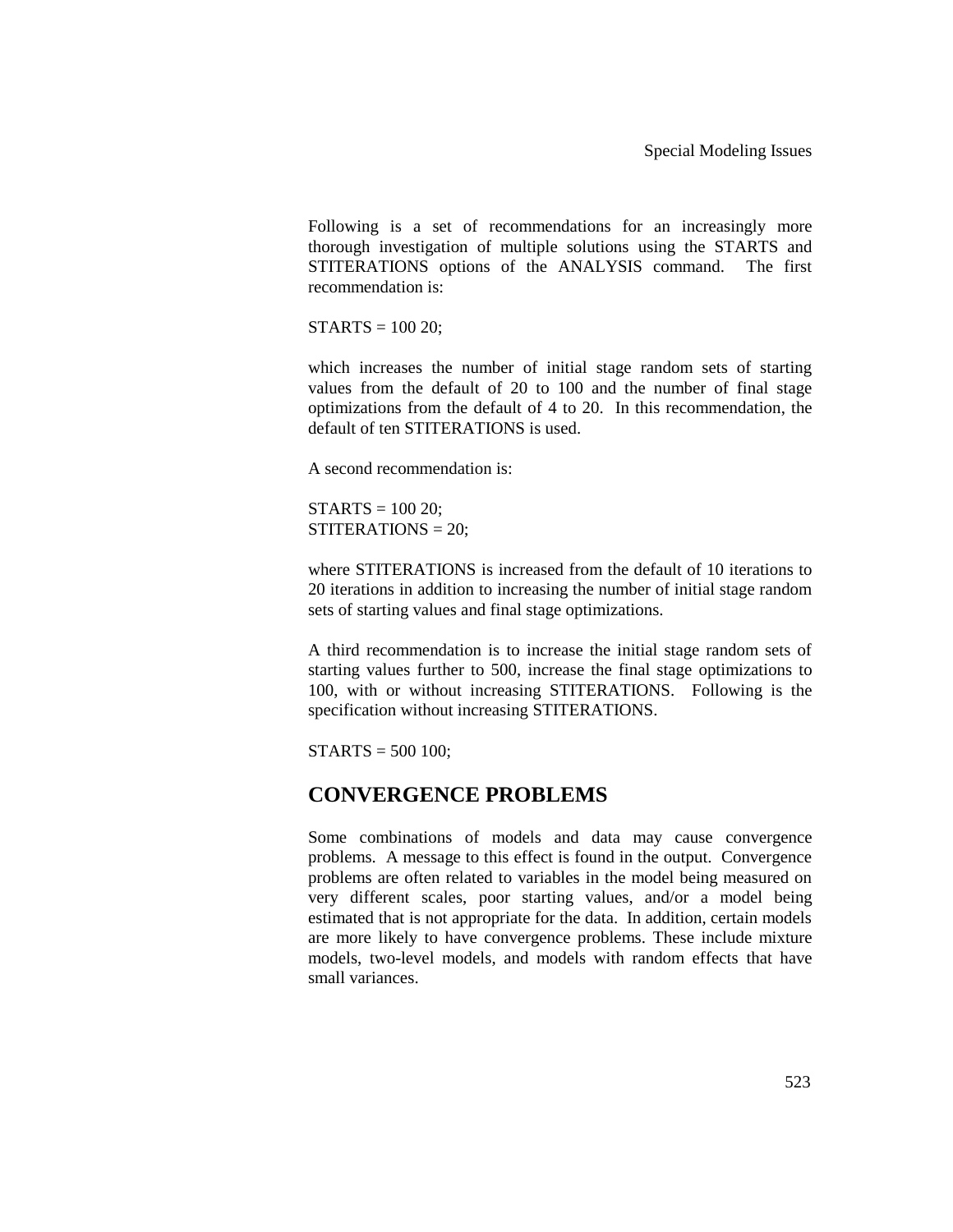#### **GENERAL CONVERGENCE PROBLEMS**

It is useful to distinguish between two types of non-convergence. The type of non-convergence can be determined by examining the optimization history of the analysis which is obtained by using the TECH5 and/or TECH8 options of the OUTPUT command. In the first type of non-convergence, the program stops before convergence because the maximum number of iterations has been reached. In the second type of non-convergence, the program stops before the maximum number of iterations has been reached because of difficulties in optimizing the fitting function.

For both types of convergence problems, the first thing to check is that the continuous observed variables are measured on similar scales. Convergence problems can occur when the sample variance values for continuous observed variables fall substantially outside of the range of 1 to 10. This is particularly important with a combination of categorical and continuous observed variables. When variances of continuous observed variables are large, the DEFINE command can be used to divide the variables by a constant. When they are small, the DEFINE command can be used to multiply them by a constant.

In the first type of problem, as long as no large negative variances/residual variances are found in the preliminary parameter estimates and each iteration has not had a large number of trys, convergence may be reached by increasing the number of iterations or using the preliminary parameter estimates as starting values. If there are large negative variances/residual variances, new starting values should be tried. In the second type of problem, the starting values are not appropriate for the model and the data. New starting values should be tried. Starting values for variance/residual variance parameters are the most important to change. If new starting values do not help, the model should be modified.

A useful way to avoid convergence problems due to poor starting values is to build up a model by estimating the model parts separately to obtain appropriate starting values for the full model.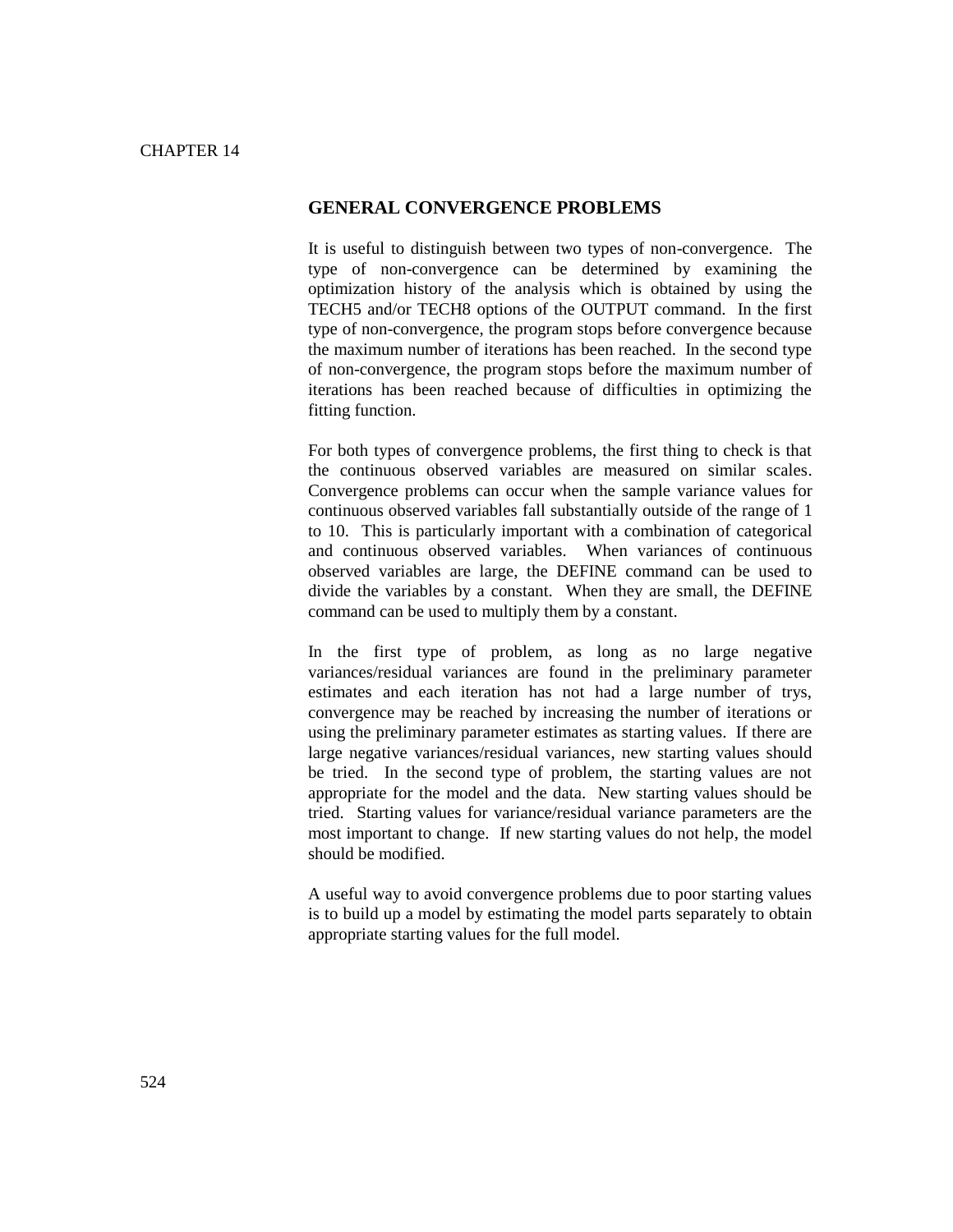### **CONVERGENCE PROBLEMS SPECIFIC TO MODELING WITH RANDOM EFFECTS**

Random effect models can have convergence problems when the random effect variables have small variances. Problems can arise in models in which random effect variables are defined using the ON or AT options of the MODEL command in conjunction with the | symbol of the MODEL command and in growth models for censored, categorical, and count outcomes. If convergence problems arise, information in the error messages identifies the problematic variable. In addition, the output can be examined to see the size of the random effect variable variance. If it is close to zero and the random effect variable is a random slope defined using an ON statement in conjunction with the | symbol, a fixed effect should be used instead by using a regular ON statement. If it is close to zero and the random effect variable is a growth factor, the growth factor variance and corresponding covariances should be fixed at zero.

#### **CONVERGENCE PROBLEMS SPECIFIC TO MIXTURE MODELS**

In mixture models, convergence is determined not only by the derivatives of the loglikelihood but also by the absolute and relative changes in the loglikelihood and the changes in the class counts. Information about changes in the loglikelihood and the class counts can be found in TECH8.

Even when a mixture model does converge, it is possible to obtain a local solution. Therefore, it is important to run the model with multiple sets of starting values to guarantee that the best solution is obtained. The best solution is the solution with the largest loglikelihood. As discussed above, the STARTS option of the ANALYSIS command can be used for automatically generating multiple sets of randomly drawn starting values that are used to find the best solution.

### **MODEL IDENTIFICATION**

Not all models that can be specified in the program are identified. A non-identified model is one that does not have meaningful estimates for all of its parameters. Standard errors cannot be computed for nonidentified models because of a singular Fisher information matrix. When a model is not identified, an error message is printed in the output.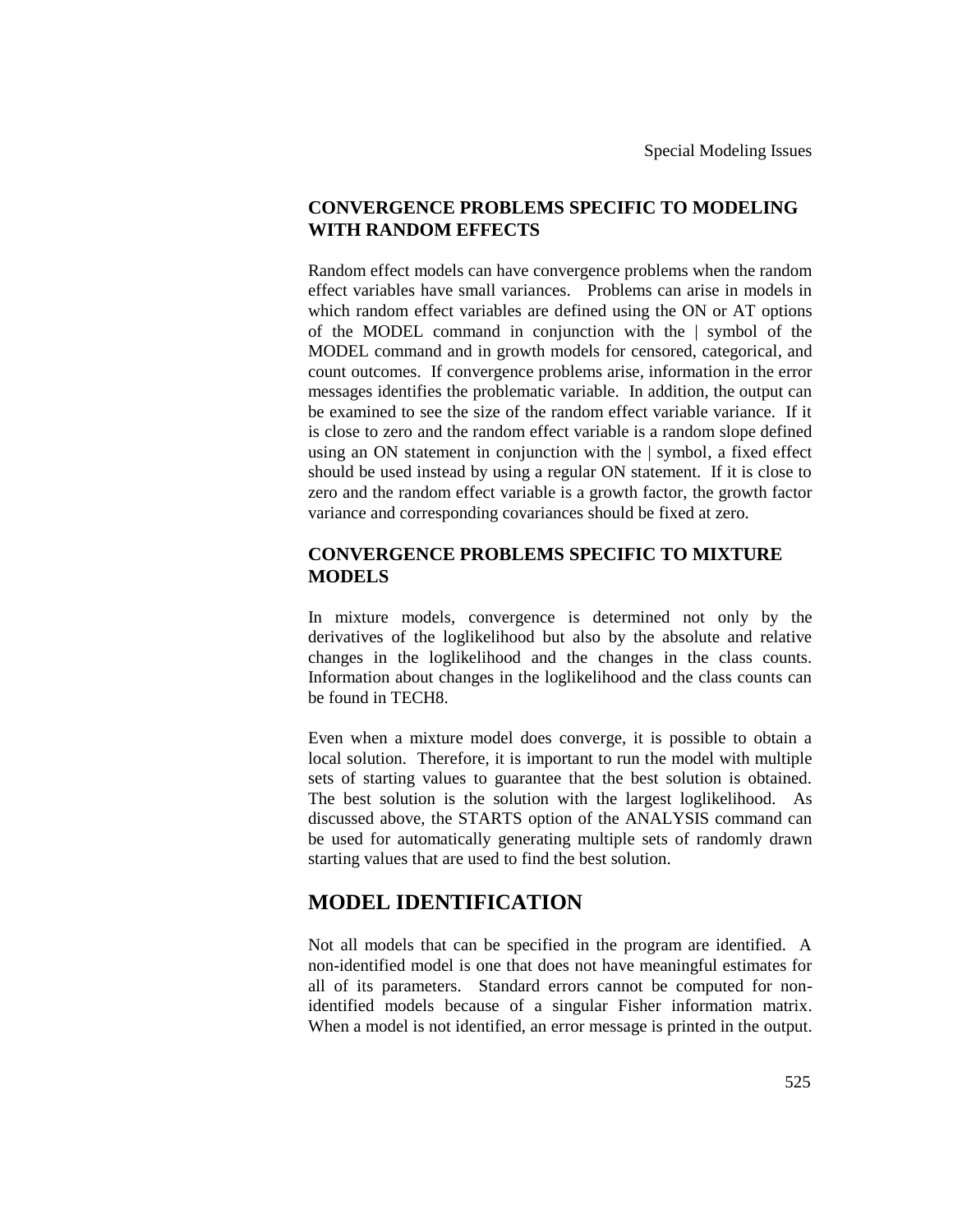In most cases, the error message gives the number of the parameter that contributes to the non-identification. The parameter to which the number applies is found using the TECH1 option of the OUTPUT command. Additional restrictions on the parameters of the model are often needed to make the model identified.

Model identification can be complex for mixture models. Mixture models that are in theory identified can in certain samples and with certain starting values be empirically non-identified. In this situation, changing the starting values or changing the model is recommended.

For all models, model identification can be determined by examining modification indices and derivatives. If a fixed parameter for an outcome has a modification index or a derivative of zero, it will not be identified if it is free. For an estimated model that is known to be identified, the model remains identified if a parameter with a non-zero modification index or a non-zero derivative is freed. Derivatives are obtained by using the TECH2 option of the OUTPUT command. Modification indices are obtained by using the MODINDICES option of the OUTPUT command.

### **NUMERICAL INTEGRATION**

Numerical integration is required for maximum likelihood estimation when the posterior distribution of the latent variable does not have a closed form expression. In the table below, the ON and BY statements that require numerical integration are designated by a single or double asterisk (\*). A single asterisk (\*) indicates that numerical integration is always required. A double asterisk (\*) indicates that numerical integration is required when the mediating variable has missing data. Numerical integration is also required for models with interactions involving continuous latent variables and for certain models with random slopes such as multilevel mixture models.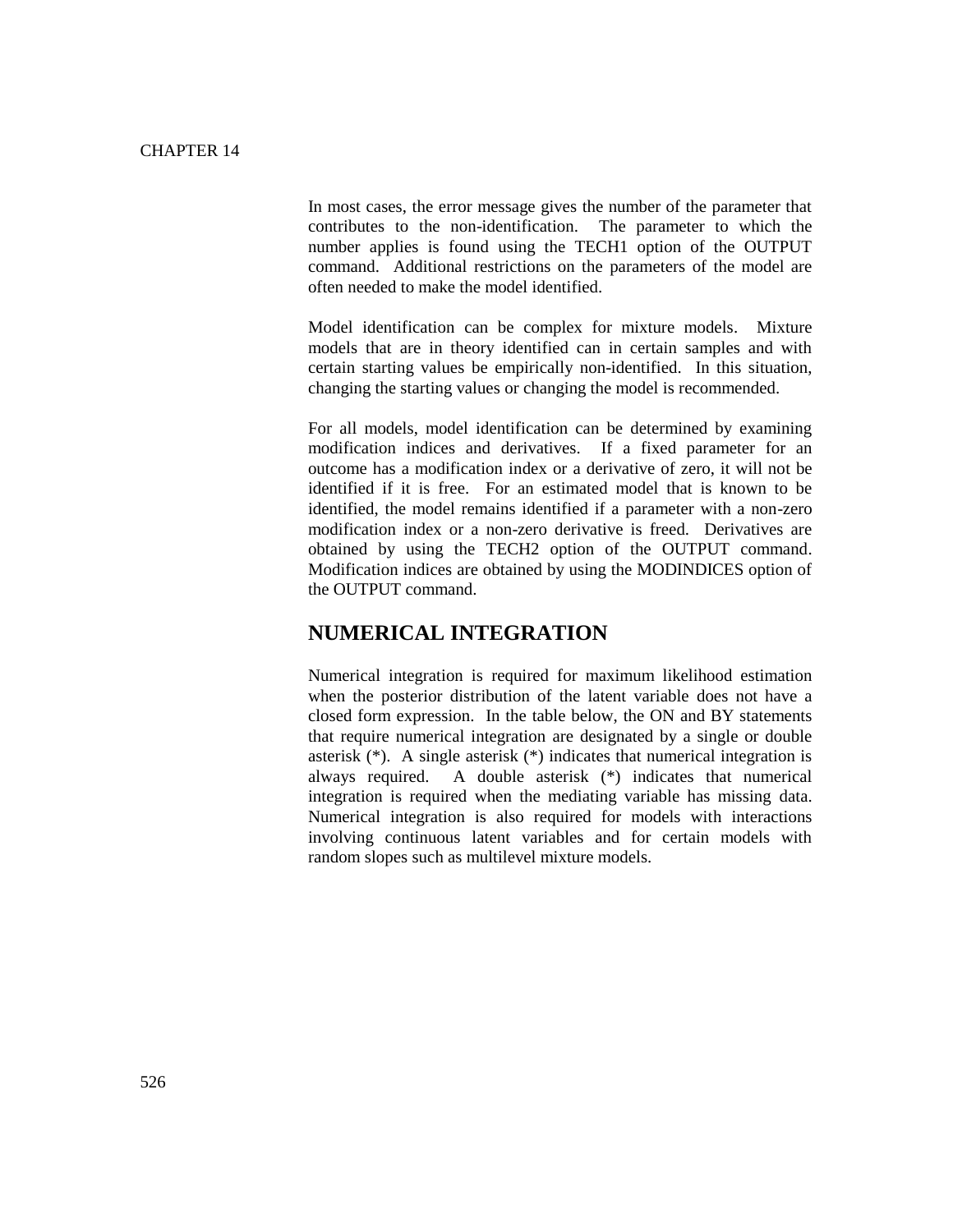| Scale of<br>Dependent                      |            | Scale of Observed Mediating<br>Variable | Scale of Latent<br>Variable |  |  |
|--------------------------------------------|------------|-----------------------------------------|-----------------------------|--|--|
| Variable                                   | Continuous | Censored,<br>Categorical,<br>and Count  | Continuous                  |  |  |
| Continuous                                 | ON         | $ON^{**}$                               | ΟN<br>BY                    |  |  |
| Censored,<br>Categorical,<br>and Count     | ON**       | $ON**$                                  | ON*<br>BY*                  |  |  |
| Nominal                                    | $ON**$     | ON**                                    | ON*                         |  |  |
| Continuous<br>Latent                       | ON         | $ON**$                                  | ΟN<br>BY                    |  |  |
| Categorical<br>Latent                      | $ON**$     | ON**                                    | ON*<br>BY*                  |  |  |
| Inflation Part of<br>Censored and<br>Count | $ON**$     | $ON**$                                  | $ON^*$<br>BY*               |  |  |

When the posterior distribution does not have a closed form, it is necessary to integrate over the density of the latent variable multiplied by the conditional distribution of the outcomes given the latent variable. Numerical integration approximates this integration by using a weighted sum over a set of integration points (quadrature nodes) representing values of the latent variable.

Three types of numerical integration are available in Mplus with or without adaptive numerical integration. They are rectangular (trapezoid) numerical integration with a default of 15 integration points per dimension, Gauss-Hermite integration with a default of 15 integration points per dimension, and Monte Carlo integration with integration points generated randomly with a default of 500 integration points in total. In many cases, all three integration types are available. When mediating variables have missing data, only the Monte Carlo integration algorithm is available.

For some analyses it is necessary to increase the number of integration points to obtain sufficient numerical precision. In these cases, 20-50 integration points per dimension are recommended for rectangular and Gauss-Hermite integration and 5000 total integration points for Monte Carlo integration. Going beyond these recommendations is not advisable because the precision is unlikely to be improved any further, computations will become slower, and numerical instability can arise from increased round off error.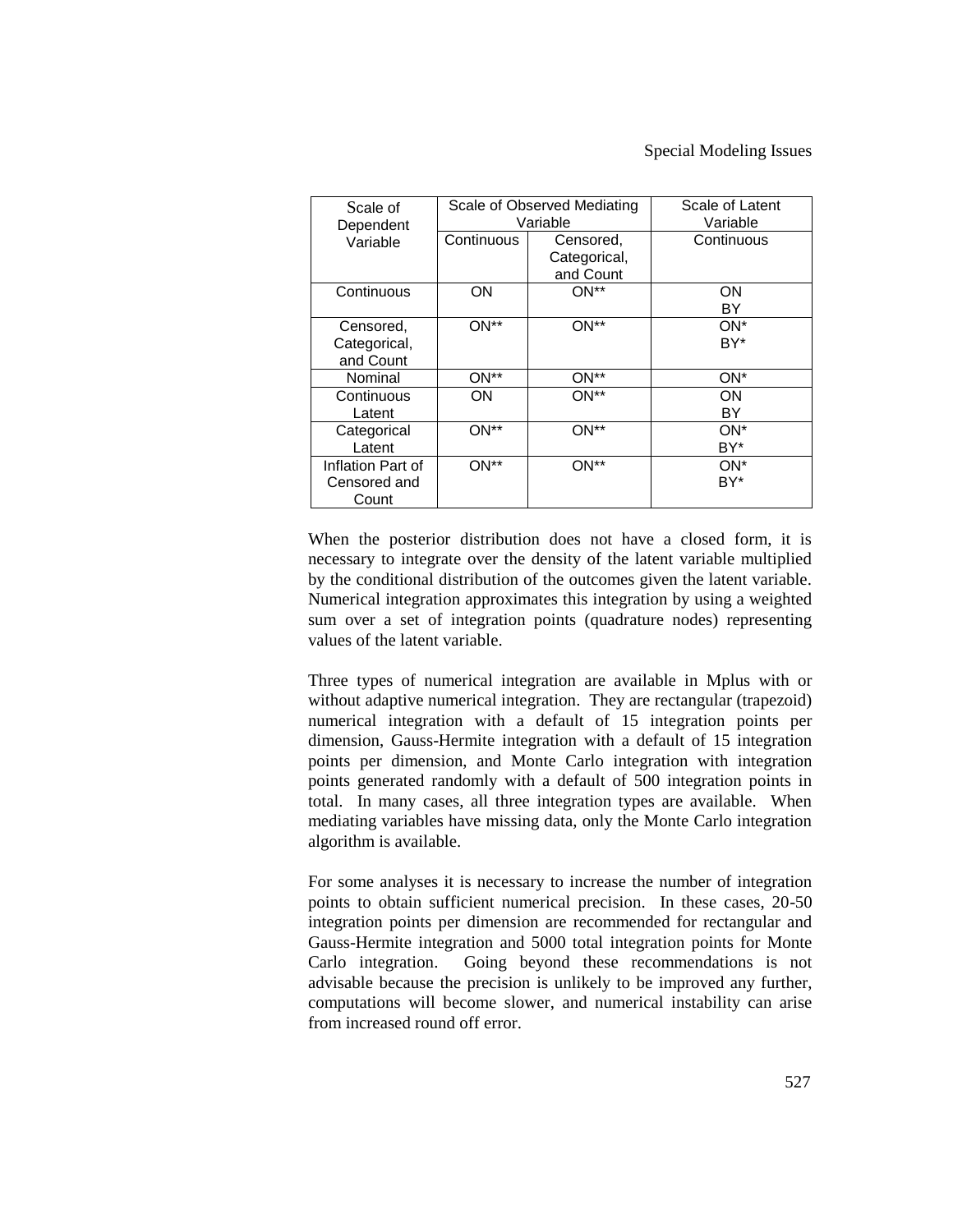In most analyses, the default of adaptive numerical integration is expected to outperform non-adaptive numerical integration. In most analyses, 15 integration points per dimension are sufficient with adaptive numerical integration, whereas non-adaptive numerical integration may require 30-50 integration points per dimension. There are analyses, however, where adaptive numerical integration leads to numerical instability. These include analyses with outliers, non-normality in the latent variable distribution, and small cluster sizes. In such analyses, it is recommended to turn off the adaptive numerical integration using the ADAPTIVE option of the ANALYSIS command.

Numerical integration is computationally heavy and thereby timeconsuming because the integration must be done at each iteration, both when computing the function value and when computing the derivative values. The computational burden increases as a function of the number of integration points, increases linearly as a function of the number of observations, and increases exponentially as a function of the number of dimensions of integration. For rectangular and Gauss-Hermite integration, the computational burden also increases exponentially as a function of the dimensions of integration, that is, the number of latent variables, random slopes, or latent variable interactions for which numerical integration is needed. Following is a list that shows the computational burden in terms of the number of dimensions of integration using the default number of integration points.

| One dimension of integration            | Light      |
|-----------------------------------------|------------|
| Two dimensions of integration           | Moderate   |
| Three to four dimensions of integration | Heavy      |
| Five or more dimensions of integration  | Very heavy |

Note that with several dimensions of integration it may be advantageous to use Monte Carlo integration. Monte Carlo integration may, however, result in loglikelihood values with low numerical precision making the testing of nested models using likelihood ratio chi-square tests based on loglikelihood differences imprecise. To reduce the computational burden with several dimensions of integration, it is sometimes possible to get sufficiently precise results by reducing the number of integration points per dimension from the default of 15 to 10 or 7. For exploratory factor analysis, as few as three integration points per dimension may be sufficient.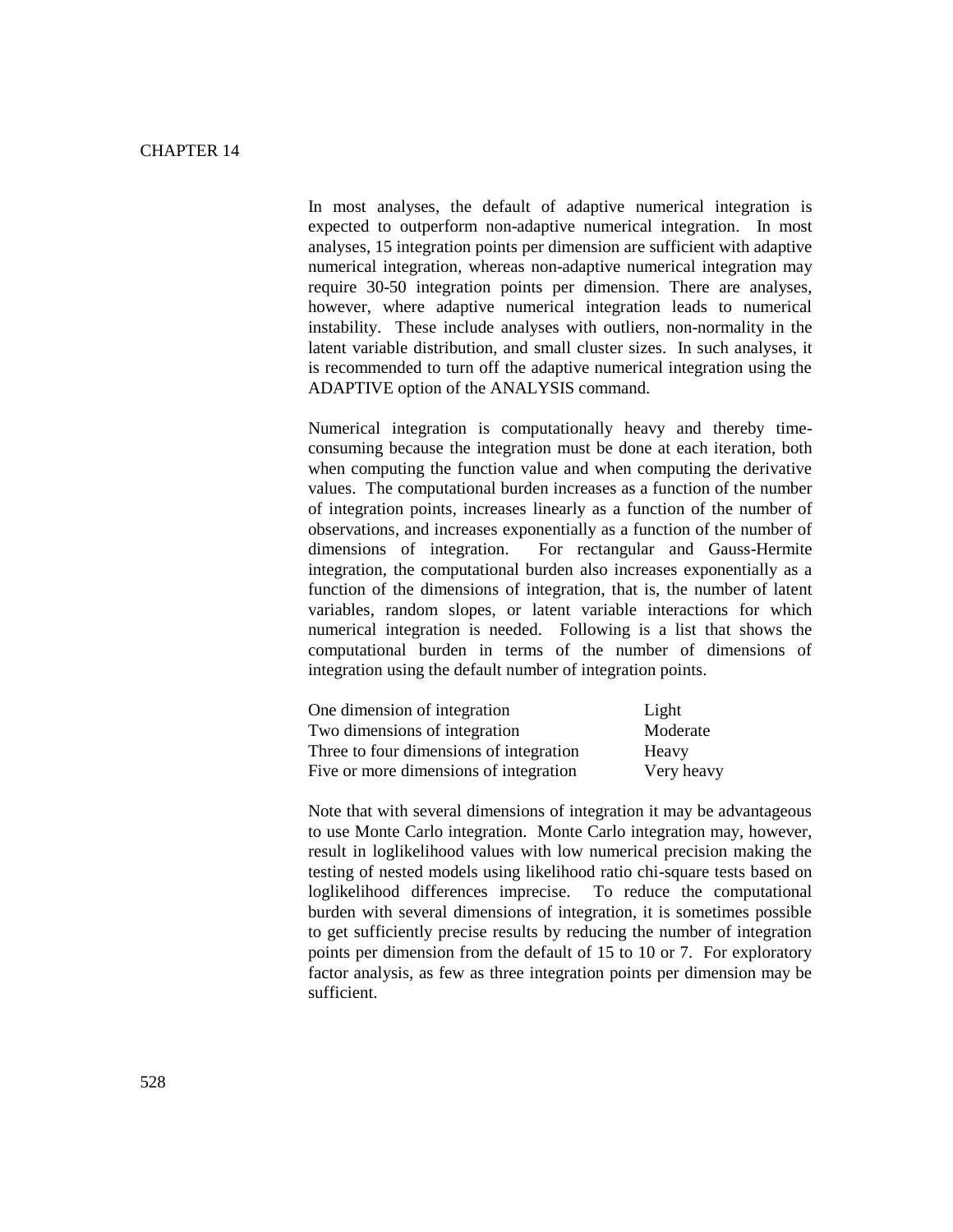### **PRACTICAL ASPECTS OF NUMERICAL INTEGRATION**

Following is a list of suggestions for using numerical integration:

- Start with a model that has a small number of latent variables, random slopes, or latent variable interactions for which numerical integration is required and add to this number in small increments
- Start with an analysis using the TECH8 and TECH1 options of the OUTPUT command in conjunction with the MITERATIONS and STARTS options of the ANALYSIS command set to 1 and 0, respectively, to obtain information on the time required for one iteration and to check that the model specifications are correct
- With more than 3 dimensions of integration, reduce the number of integration points per dimension to 10 or use Monte Carlo integration with 5000 total integration points
- If the TECH8 output shows large negative values in the column labeled ABS CHANGE, increase the number of integration points to improve the precision of the numerical integration and resolve convergence problems
- Because non-identification based on a singular information matrix may be difficult to determine when numerical integration is involved, it is important to check for a low condition number which may indicate non-identification, for example, a condition number less than 1.0E-6

# **MULTIPLE GROUP ANALYSIS**

In this section, special issues related to multiple group or multiple population analysis are discussed. Multiple group analysis is used when data from more than one population are being examined to investigate measurement invariance and population heterogeneity. Measurement invariance is investigated by testing the invariance of measurement parameters across groups. Measurement parameters include intercepts or thresholds of the factor indicators, factor loadings, and residual variances of the factor indicators. Population heterogeneity is investigated by testing the invariance of structural parameters across groups. Structural parameters include factor means, variances, and covariances and regression coefficients. Multiple group analysis is not available for TYPE=MIXTURE and EFA. Multiple group analysis for TYPE=MIXTURE can be carried out using the KNOWNCLASS option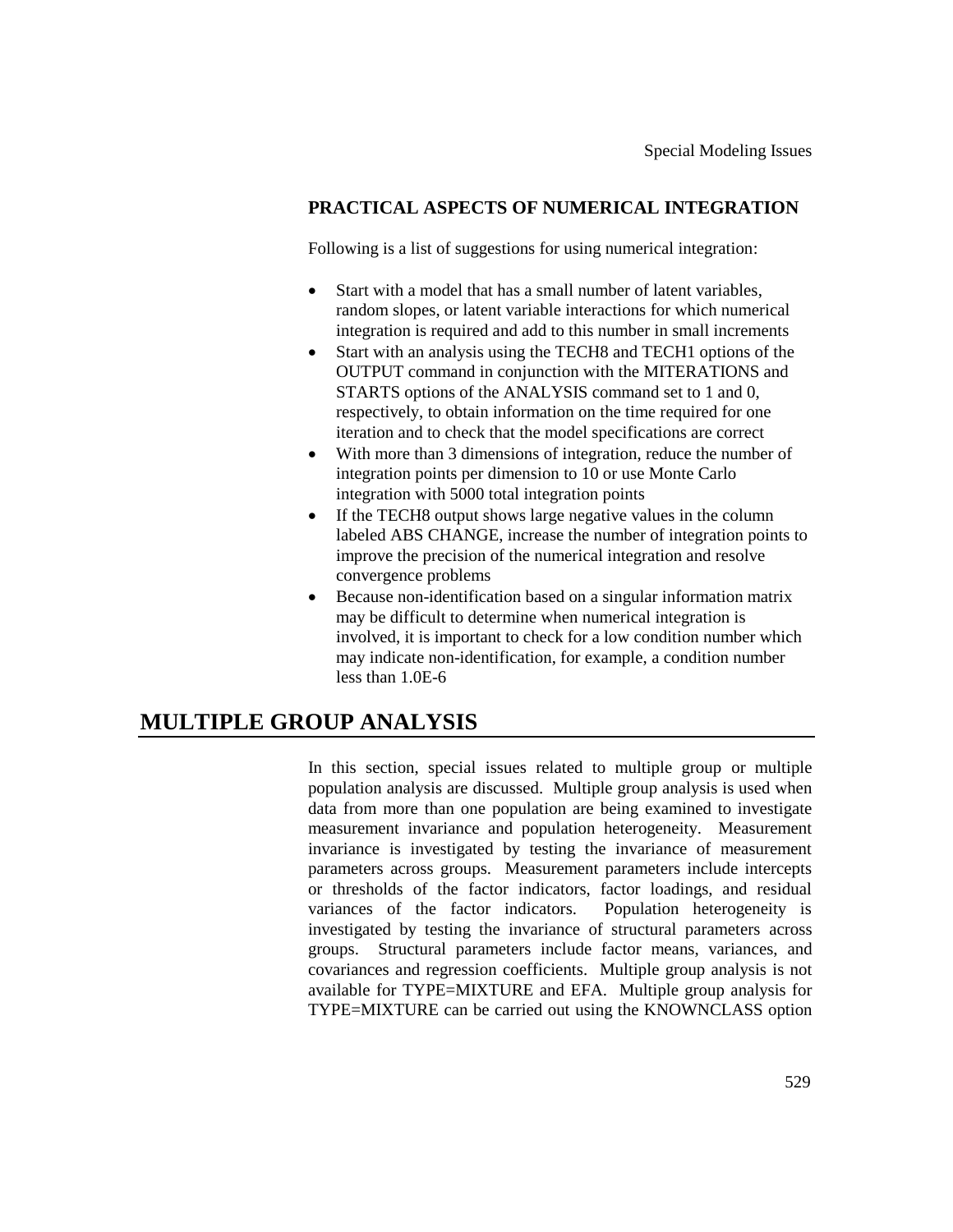of the VARIABLE command. Following are the topics discussed in this section:

- Requesting a multiple group analysis
- First group in multiple group analysis
- Defaults for multiple group analysis
- MODEL command in multiple group analysis
- Equalities in multiple group analysis
- Means/intercepts/thresholds in multiple group analysis
- Scale factors in multiple group analysis
- Residual variances of latent response variables in multiple group analysis
- Data in multiple group analysis
- Testing for measurement invariance using multiple group analysis

# **REQUESTING A MULTIPLE GROUP ANALYSIS**

The way to request a multiple group analysis depends on the type of data that are being analyzed. When individual data stored in one data set are analyzed, a multiple group analysis is requested by using the GROUPING option of the VARIABLE command. When individual data stored in different data sets are analyzed, multiple group analysis is requested by using multiple FILE statements in the DATA command. When summary data are analyzed, multiple group analysis is requested by using the NGROUPS option of the DATA command.

# **FIRST GROUP IN MULTIPLE GROUP ANALYSIS**

In some situations it is necessary to know which group the program considers to be the first group. How the first group is defined differs depending on the type of data being analyzed. For individual data in a single data set, the first group is defined as the group with the lowest value on the grouping variable. For example if the grouping variable is gender with males having the value of 1 and females having the value of 0, then the first group is females. For individual data in separate data sets, the first group is the group represented by the first FILE statement listed in the DATA command. For example, if the following FILE statements are specified in an input setup,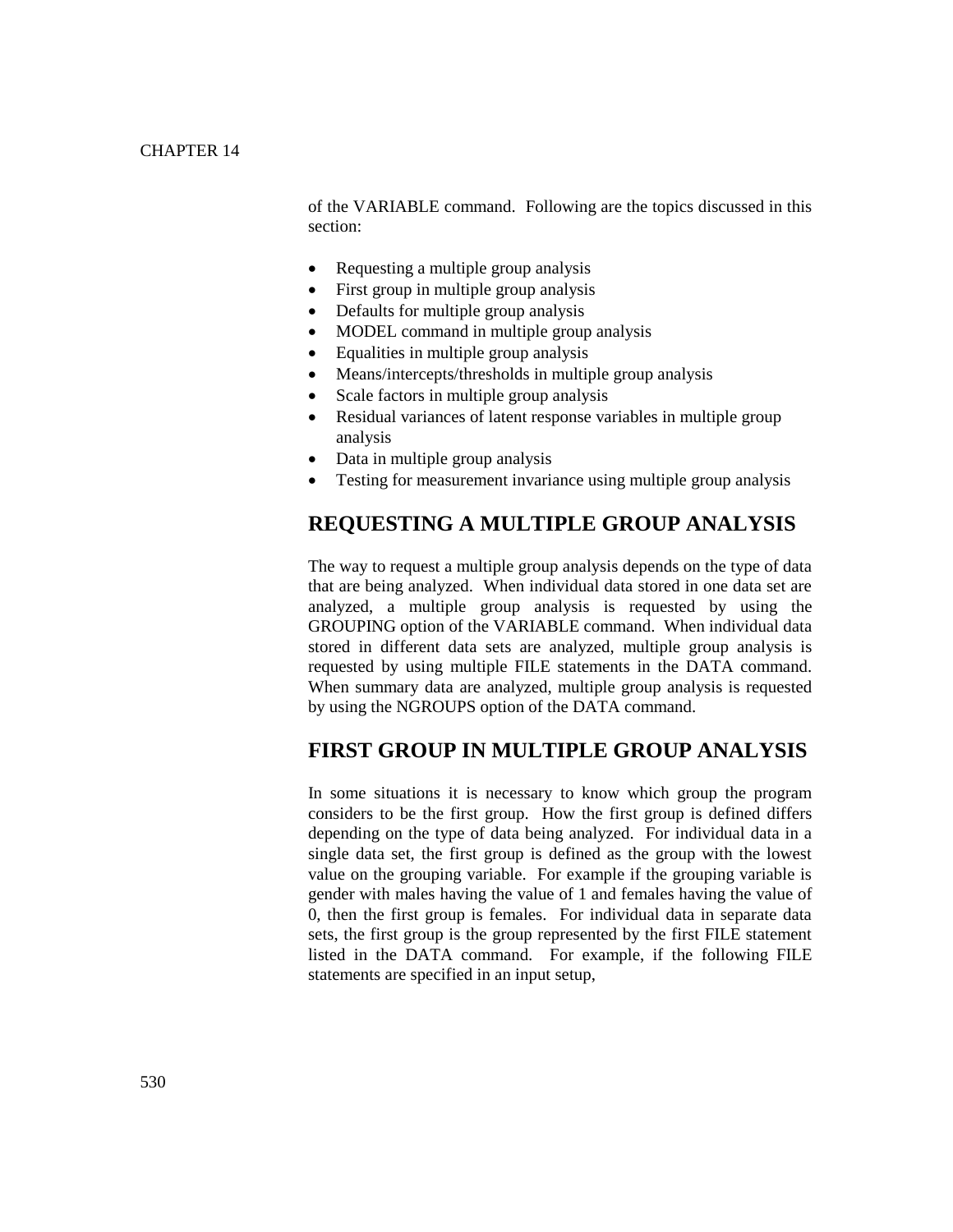FILE (male) IS male.dat; FILE (female) IS female.dat;

the first group is males. For summary data, the first group is the group with the label, g1. This group is the group represented by the first set of summary data found in the summary data set.

# **DEFAULTS FOR MULTIPLE GROUP ANALYSIS**

In multiple group analysis, some measurement parameters are held equal across the groups as the default. This is done to reflect measurement invariance of these parameters. Intercepts, thresholds, and factor loadings are held equal across groups. The residual variances of the factor indicators are not held equal across groups.

All structural parameters are free and not constrained to be equal across groups as the default. Structural parameters include factor means, variances, and covariances and regressions coefficients. Factor means are fixed at zero in the first group and are free to be estimated in the other groups as the default. This is because factor means generally cannot be identified for all groups. The customary approach is to set the factor means to zero in a reference group, here the first group.

For observed categorical dependent variables using the default Delta parameterization, the scale factors of the latent response variables of the categorical factor indicators are fixed at one in the first group and are free to be estimated in the other groups as the default. This is because the latent response variables are not restricted to have across-group equalities of variances. For observed categorical dependent variables using the Theta parameterization, the residual variances of the latent response variables of the categorical factor indicators are fixed at one in the first group and are free to be estimated in the other groups as the default.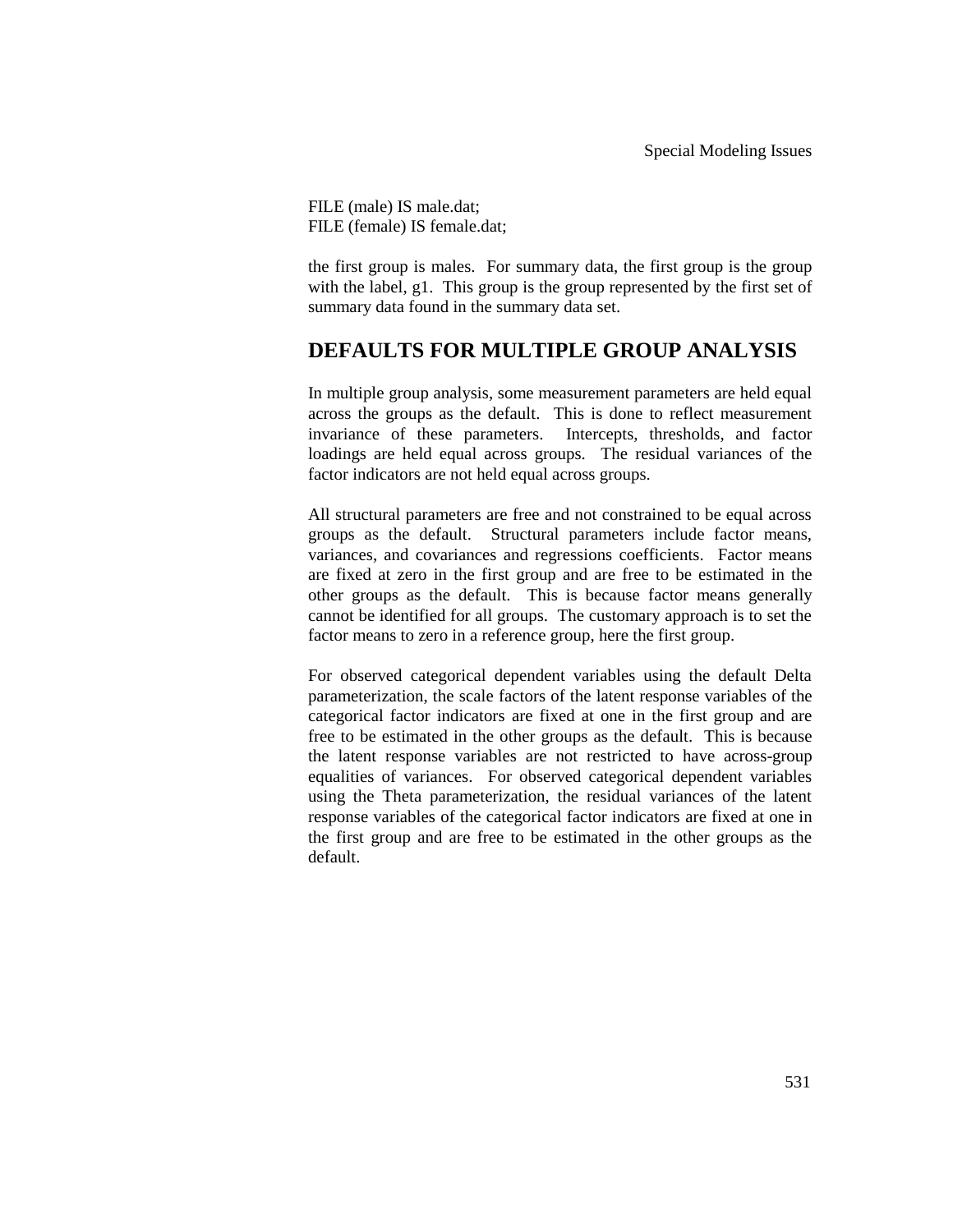# **MODEL COMMAND IN MULTIPLE GROUP ANALYSIS**

In multiple group analysis, two variations of the MODEL command are used. They are MODEL and MODEL followed by a label. MODEL is used to describe the overall analysis model. MODEL followed by a label is used to describe differences between the overall analysis model and the analysis model for each group. These are referred to as groupspecific models. The labels are defined using the GROUPING option of the VARIABLE command for individual data in a single file, by the FILE options of the DATA command for individual data in separate files, and by the program for summary data and Monte Carlo simulation studies. It is not necessary to describe the full model for each group in the group-specific models. Group-specific models should contain only differences from the model described in the overall MODEL command and the model for that group.

Following is an example of an overall MODEL command for multiple group analysis:

MODEL: f1 BY y1 y2 y3; f2 BY y4 y5 y6;

In the above overall MODEL command, the two BY statements specify that f1 is measured by  $y1$ ,  $y2$ , and  $y3$ , and f2 is measured by  $y4$ ,  $y5$ , and y6. The metric of the factors is set automatically by the program by fixing the first factor loading in each BY statement to 1. The intercepts of the factor indicators and the other factor loadings are held equal across the groups as the default. The residual variances are estimated for each group and the residual covariances are fixed at zero as the default. Factor variances and the factor covariance are estimated for each group.

Following is a group-specific MODEL command that relaxes the equality constraints on the factor loadings in a two-group analysis:

```
MODEL g2: f1 BY y2 y3;
 f2 BY y5 y6;
```
In the above group-specific MODEL command, the equality constraints on the factor loadings of y2, y3, y5, and y6 are relaxed by including them in a group-specific MODEL command. The first factor indicator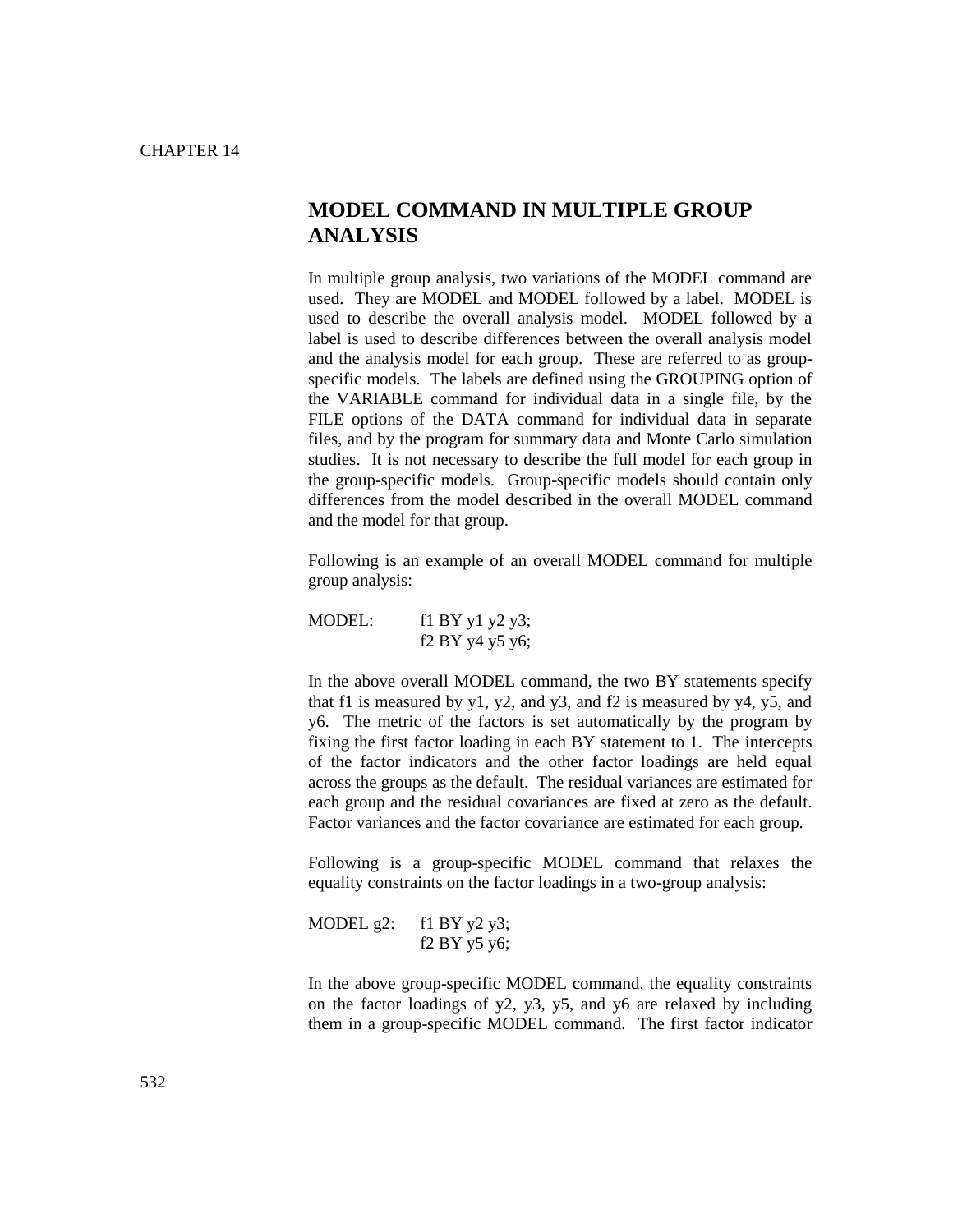of each factor should not be included because including them frees their factor loadings which should be fixed at one to set the metric of the factors.

Factor means are fixed at zero in the first group and are estimated in each of the other groups. The following group-specific MODEL command relaxes the equality constraints on the intercepts and thresholds of the observed dependent variables:

MODEL g2:  $[y1 y2 y3]$ ; [u4\$1 u5\$2 u6\$3];

Following is a set of MODEL commands for a multiple group analysis in which three groups are being analyzed: g1, g2, and g3:

| MODEL:       | f1 BY $y1-y5$ ; |
|--------------|-----------------|
|              | $f2 BY$ y6-y10; |
|              | $f1$ ON $f2$ ;  |
| $MODEL$ g1:  | $f1$ BY $y5$ ;  |
| MODEL $g2$ : | f2 BY y9;       |

In the overall MODEL command, the first BY statement specifies that f1 is measured by y1, y2, y3, y4, and y5. The second BY statement specifies that f2 is measured by  $y6$ ,  $y7$ ,  $y8$ ,  $y9$ , and  $y10$ . The metric of the factors is set automatically by the program by fixing the first factor loading in each BY statement to one. The intercepts of the factor indicators and the other factor loadings are held equal across the groups as the default. The residual variances for y1 through y10 are estimated for each group and the residual covariances are fixed at zero as the default. The variance of the factor f2 and the residual variance of the factor f1 are estimated for each group. A regression coefficient for the linear regression of f1 on f2 is estimated for each group.

Differences between the overall model and the group-specific models are specified using the MODEL command followed by a label. The two group-specific MODEL commands above specify differences between the overall model and the group-specific models. In the above example, the factor loading for y5 in group g1 is not constrained to be equal to the factor loading for y5 in the other two groups and the factor loading for y9 in group g2 is not constrained to be equal to the factor loading for y9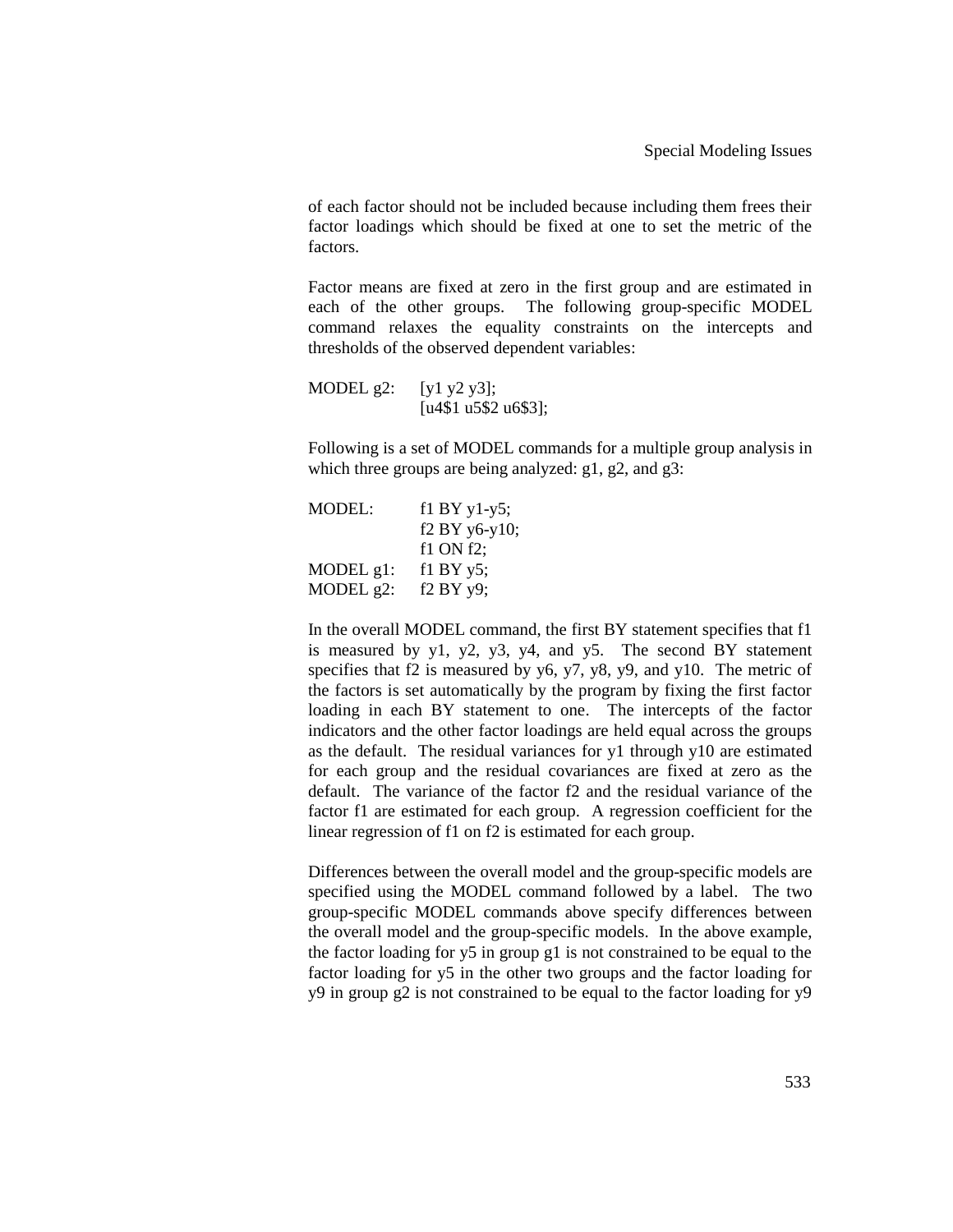in the other two groups. The model for g3 is identical to that of the overall model because there is no group-specific model statement for g3.

### **EQUALITIES IN MULTIPLE GROUP ANALYSIS**

A number or list of numbers in parentheses following a parameter or list of parameters is used to indicate equality constraints. Constraining parameters to be equal in a single group analysis is discussed in Chapter 17. In a single group analysis, parameters are constrained to be equal by placing the same number or list of numbers in parentheses following the parameters that are to be held equal. For example,

y1 ON x1 (1) ; y2 ON x2 (1) ; y3 ON x3 (2) ; y4 ON x4 (2) ; y5 ON x5 (2) ;

constrains the regression coefficients of the first two equations to be equal and the regression coefficients of the last three equations to be equal.

In multiple group analysis, the interpretation of equality constraints depends on whether they are part of the overall MODEL command or a group-specific MODEL command. Equality constraints specified in the overall MODEL command apply to all groups. Equality constraints specified in a group-specific MODEL command apply to only that group.

Following is an example of how to specify across group equality constraints in the overall MODEL command:

| $f1 BY y1-y5;$ |
|----------------|
| y1(1)          |
| y2(2)          |
| y3(3)          |
| y4(4)          |
| y5(5);         |
|                |

By placing a different number in parentheses after each residual variance, each residual variance is held equal across all groups but not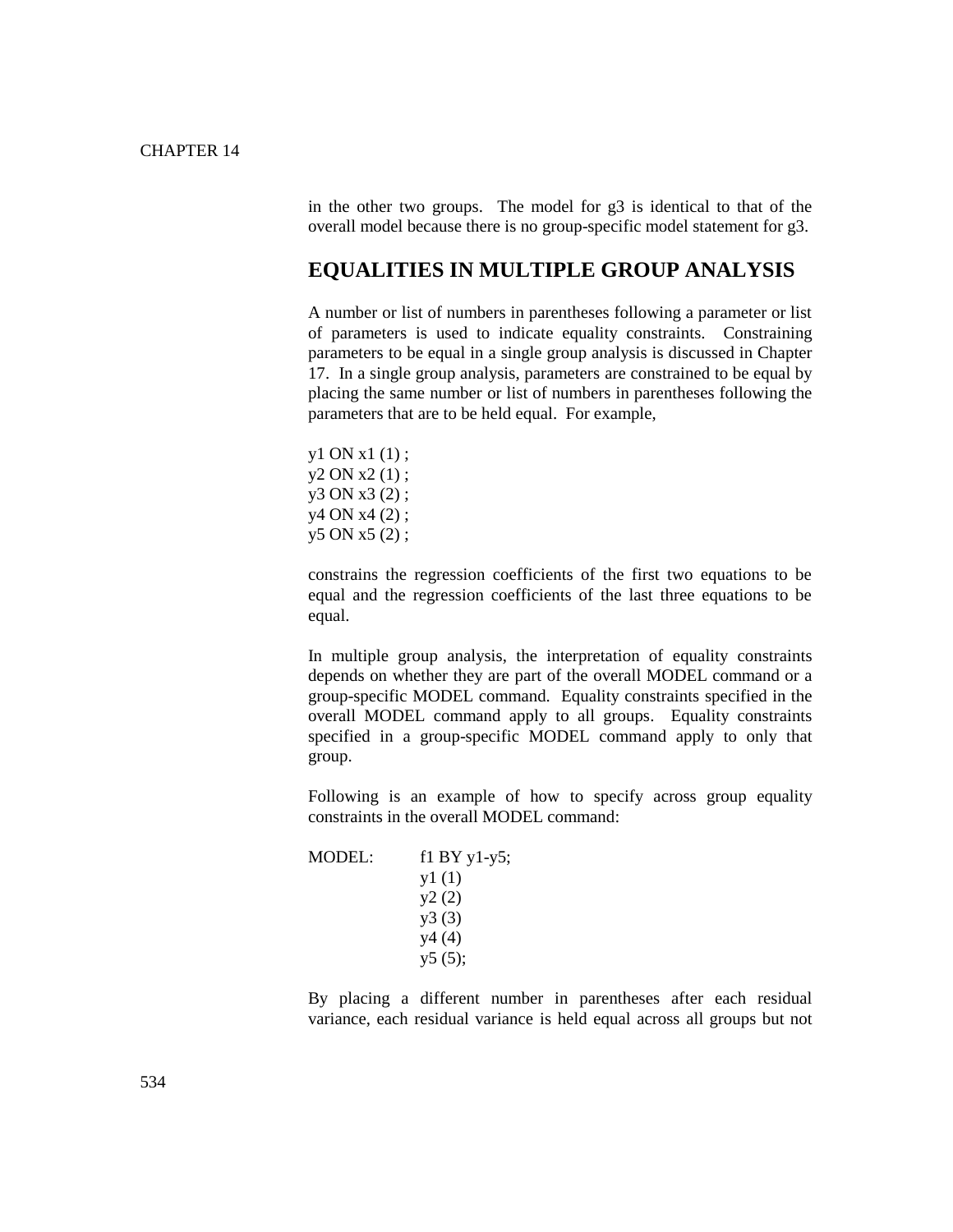equal to each other. Note that only one equality constraint can be specified per line.

Following is another example of how to specify across group equality constraints in the overall MODEL command:

MODEL: f1 BY y1-y5;  $y1-y5$  (1);

By placing a one in parentheses after the list of residual variances, y1 through y5, the values of those parameters are held equal to each other and across groups. If the five residual variances are free to be estimated across the three groups, there are fifteen parameters. With the equality constraint, one parameter is estimated.

Following is an example of how to specify an equality constraint in a group-specific MODEL command:

MODEL  $g2:$   $y1-y5(2);$ 

In the group-specific MODEL command for g2, the residual variances of y1 through y5 are held equal for g2 but are not held equal to the residual variances of any other group because (2) is not specified in the overall MODEL command or in any other group-specific MODEL command. One residual variance is estimated for g2.

Following is an example of how to relax an equality constraint in a group-specific MODEL command:

MODEL  $g3:$   $y1-y5$ ;

In this example, by mentioning the residual variances in a group-specific MODEL command, they are no longer held equal to the residual variances in groups 1 and 3. Five residual variances are estimated for g3.

The overall and group-specific MODEL commands discussed above are shown and interpreted together below:

MODEL: f1 BY y1-y5;  $y1-y5$  (1);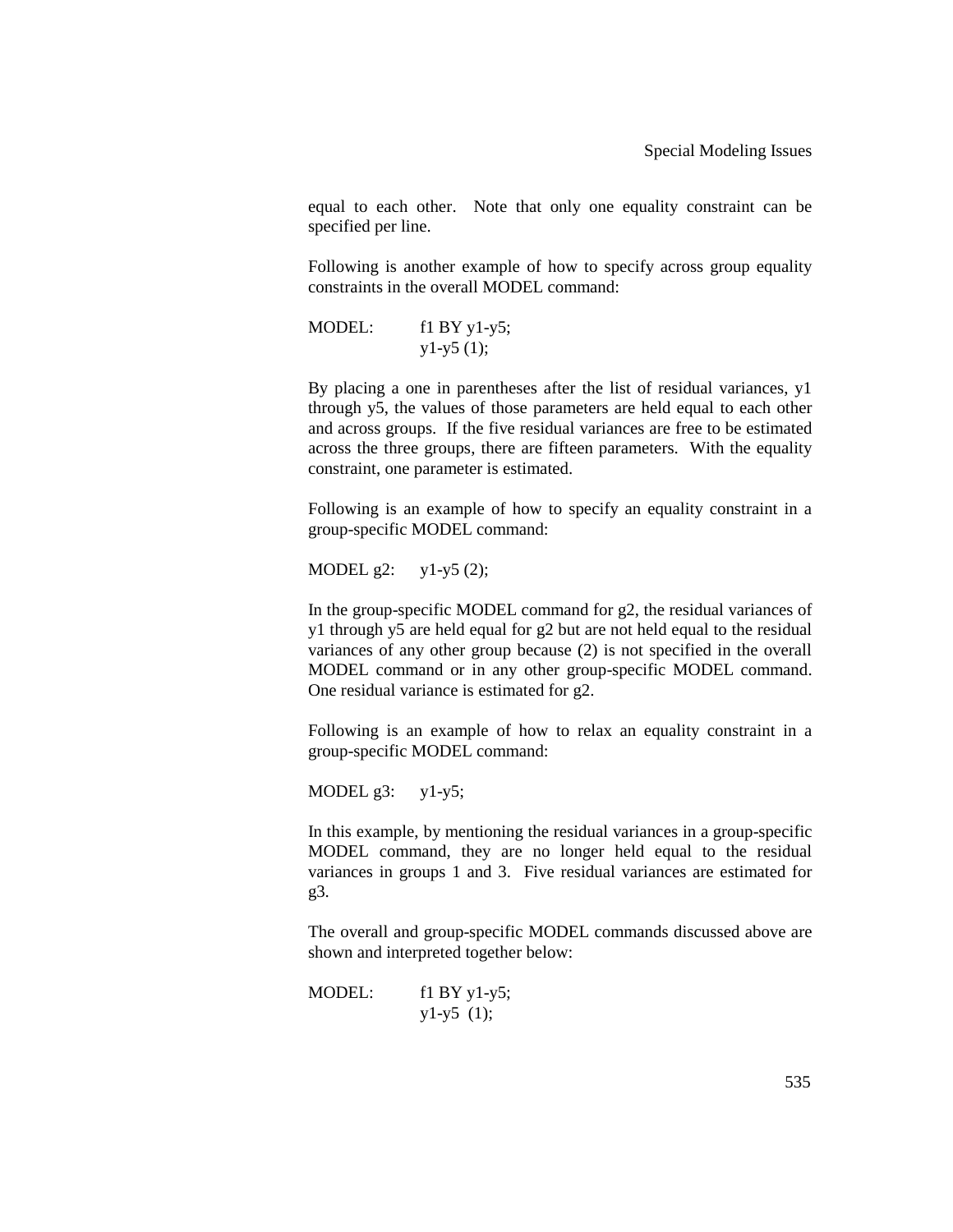MODEL g2: y1-y5 (2); MODEL  $g3:$   $y1-y5$ ;

The overall MODEL command specifies the overall model for the three groups as described above. Because there is no group-specific MODEL command for g1, g1 uses the same model as that described in the overall MODEL command. The group-specific MODEL commands describe the differences between the overall model and the group-specific models. The group g2 uses the overall model with the exception that the one residual variance that is estimated is not constrained to be equal to the other two groups. The group g3 uses the overall model with the exception that five residual variances not constrained to be equal to the other groups are estimated.

# **MEANS/INTERCEPTS/THRESHOLDS IN MULTIPLE GROUP ANALYSIS**

In multiple group analysis, the intercepts and thresholds of observed dependent variables that are factor indicators are constrained to be equal across groups as the default. The means and intercepts of continuous latent variables are fixed at zero in the first group and are free to be estimated in the other groups as the default. Means, intercepts, and thresholds are referred to by the use of square brackets.

Following is an example how to refer to means and intercepts in a multiple group model.

| MODEL:       | $f1 BY y1-y5$ ; |
|--------------|-----------------|
|              | $f2 BY$ y6-y10; |
|              | $f1$ ON $f2$ ;  |
| MODEL $g1$ : | [f1 f2];        |
| MODEL $g2$ : | [f1@0 f2@0];    |

In the above example, the intercepts and the factor loadings for the factor indicators y1-y5 are held equal across the three groups as the default. In the group-specific MODEL command for g1, the mean of f2 and the intercept of f1 are specified to be free. In the group-specific MODEL command for g2, the mean of f2 and the intercept of f1 are fixed at zero.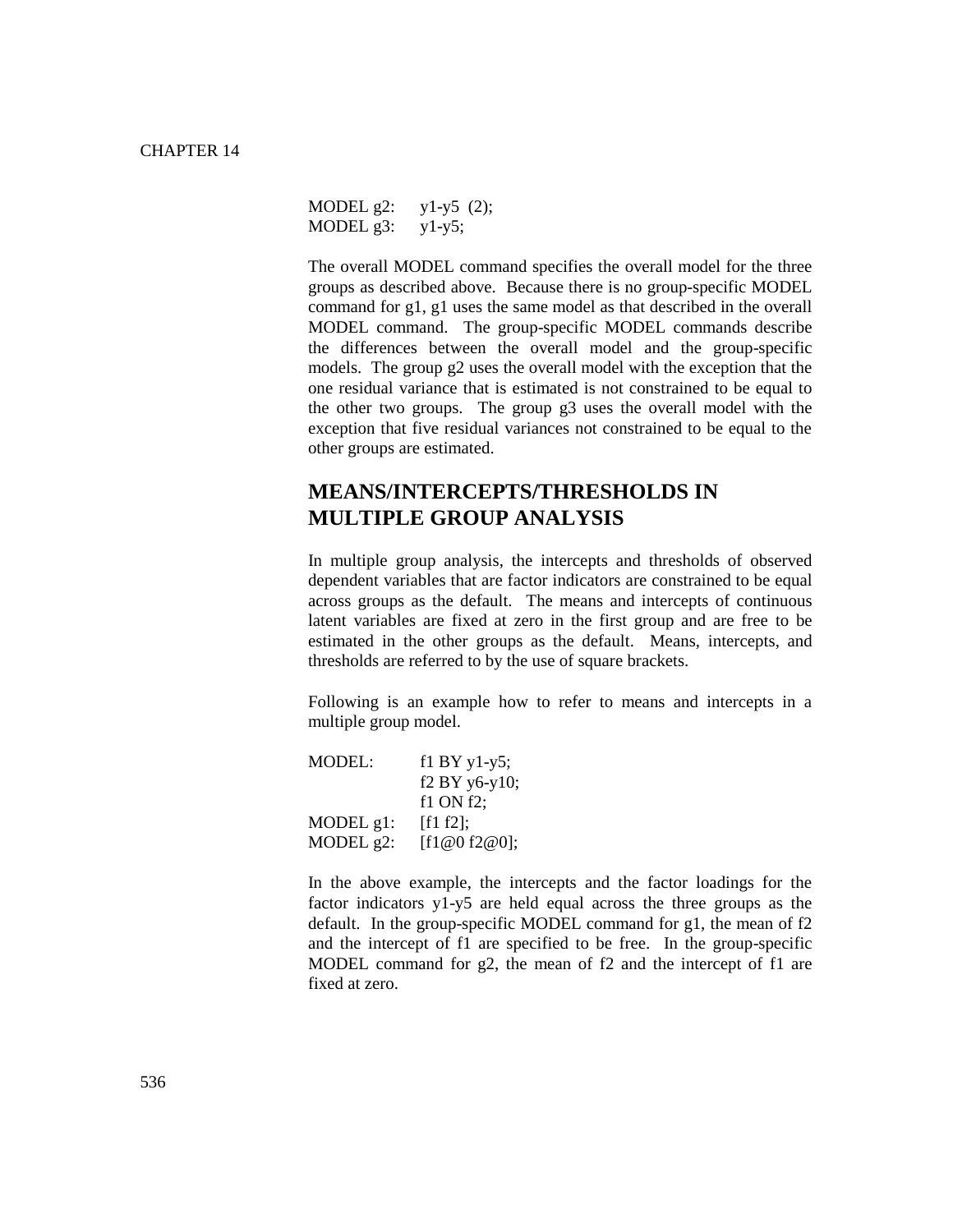The following group-specific MODEL command relaxes the equality constraints on the intercepts of the observed dependent variables:

MODEL g2: [y1-y10];

# **SCALE FACTORS IN MULTIPLE GROUP ANALYSIS**

Scale factors can be used in multiple group analysis. They are recommended when observed dependent variables are categorical and a weighted least squares estimator is used. They capture across group differences in the variances of the latent response variables for the observed categorical dependent variables. Scale factors are part of the model as the default using a weighted least squares estimator when one or more observed dependent variables are categorical. In this situation, the first group has scale factors fixed at one. In the other groups, scale factors are free to be estimated with starting values of one. Scale factors are referred to using curly brackets. Following is an example of how to refer to scale factors in a model with multiple groups where u1, u2, u3, u4, and u5 are observed categorical dependent variables:

| MODEL:       | f BY u1-u5;   |
|--------------|---------------|
| MODEL $g2$ : | ${u1-u5*.5};$ |

In the above example, the scale factors of the latent response variables of the observed categorical dependent variables in g1 are fixed at one as the default. Starting values are given for the free scale factors in g2.

# **RESIDUAL VARIANCES OF LATENT RESPONSE VARIABLES IN MULTIPLE GROUP ANALYSIS**

With the Theta parameterization for observed categorical dependent variables using a weighted least squares estimator, residual variances of the latent response variables for the observed categorical dependent variables are part of the model as the default. In this situation, the first group has residual variances fixed at one for all observed categorical dependent variables. In the other groups, residual variances are free to be estimated with starting values of one. Residual variances of the latent response variables are referred to using the name of the corresponding observed variable. Following is an example of how to refer to residual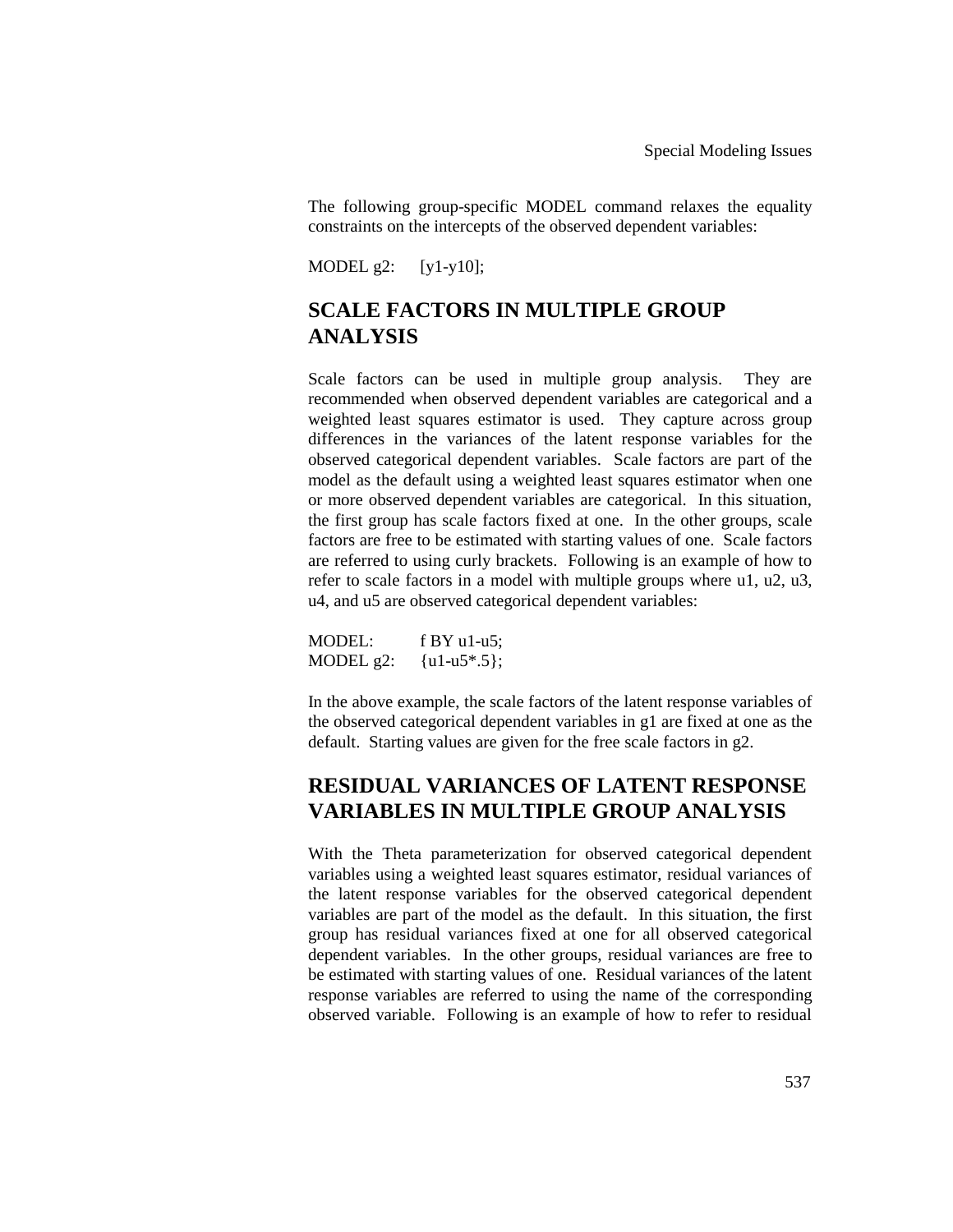variances in a model with multiple groups where u1, u2, u3, u4, and u5 are observed categorical dependent variables:

MODEL: f BY u1-u5; MODEL  $g2$ :  $u1-u5*2$ ;

In the above example, the residual variances of the latent response variables of the observed categorical dependent variables in g1 are fixed at one as the default. Starting values are given for the free residual variances in g2.

### **DATA IN MULTIPLE GROUP ANALYSIS**

One difference between single group analysis and multiple group analysis is related to the data to be analyzed. For individual data, the data for all groups can be stored in one data set or in different data sets. If the data are stored in one data set, the data set must include a variable that identifies the group to which each observation belongs. For summary data, all data must be stored in the same data set.

#### **INDIVIDUAL DATA, ONE DATA SET**

If individual data for several groups are stored in one data set, the data set must include a variable that identifies the group to which each observation belongs. The name of this variable is specified using the GROUPING option of the VARIABLE command. Only one grouping variable can be specified. If the groups to be analyzed are a combination of more than one variable, for example, gender and ethnicity, a single grouping variable can be created using the DEFINE command. An example of how to specify the GROUPING option is:

GROUPING IS gender  $(1 = male 2 = female);$ 

The information in parentheses after the grouping variable name assigns labels to the values of the grouping variable found in the data set. In the example above, observations with the variable gender equal to 1 are assigned the label male, and observations with the variable gender equal to 2 are assigned the label female. These labels are used in groupspecific MODEL commands to specify differences between the overall model and the group-specific models. If an observation has a value for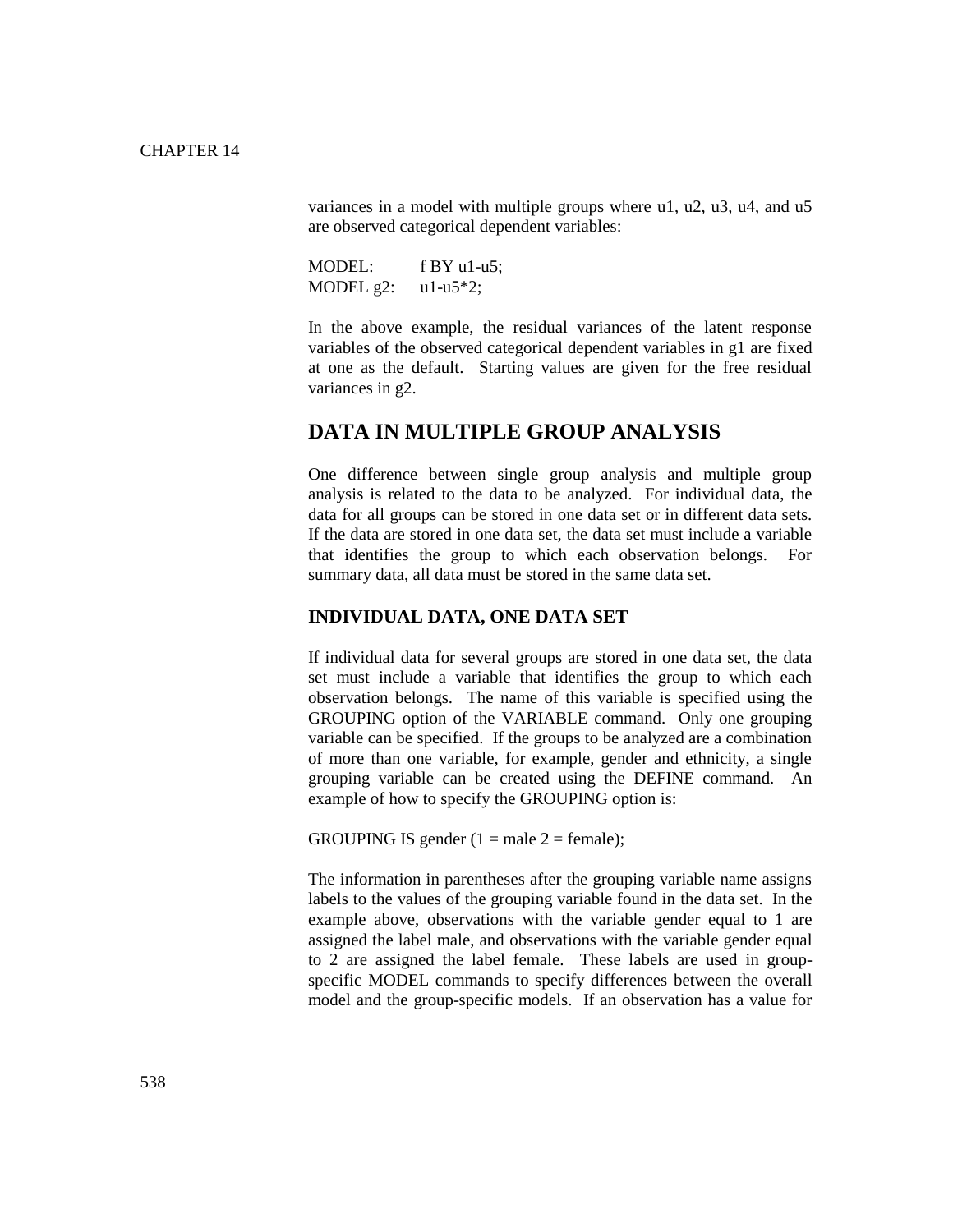the grouping variable that is not specified using the GROUPING option, it is not included in the analysis.

#### **INDIVIDUAL DATA, DIFFERENT DATA SETS**

For individual data stored in different data sets, the specification of the FILE option of the DATA command has two differences for multiple group analysis. First, a FILE statement is required for each data set. Second, the FILE option allows a label to be specified that can be used in the group-specific MODEL commands. In the situation where the data for males are stored in a file named male.dat, and the data for females are stored in a file named female.dat, the FILE option is specified as follows:

FILE  $(male)$  = male.dat; FILE (female) = female.dat;

The labels male and female can be used in the group-specific MODEL commands to specify differences between the group-specific models for males and females and the overall model.

When individual data are stored in different data sets, all of the data sets must contain the same number of variables. These variables must be assigned the same names and be read using the same format.

#### **SUMMARY DATA, ONE DATA SET**

Summary data must be stored in one data set with the data for the first group followed by the data for the second group, etc.. For example, in an analysis of means and a covariance matrix for two groups with four observed variables, the data would appear as follows: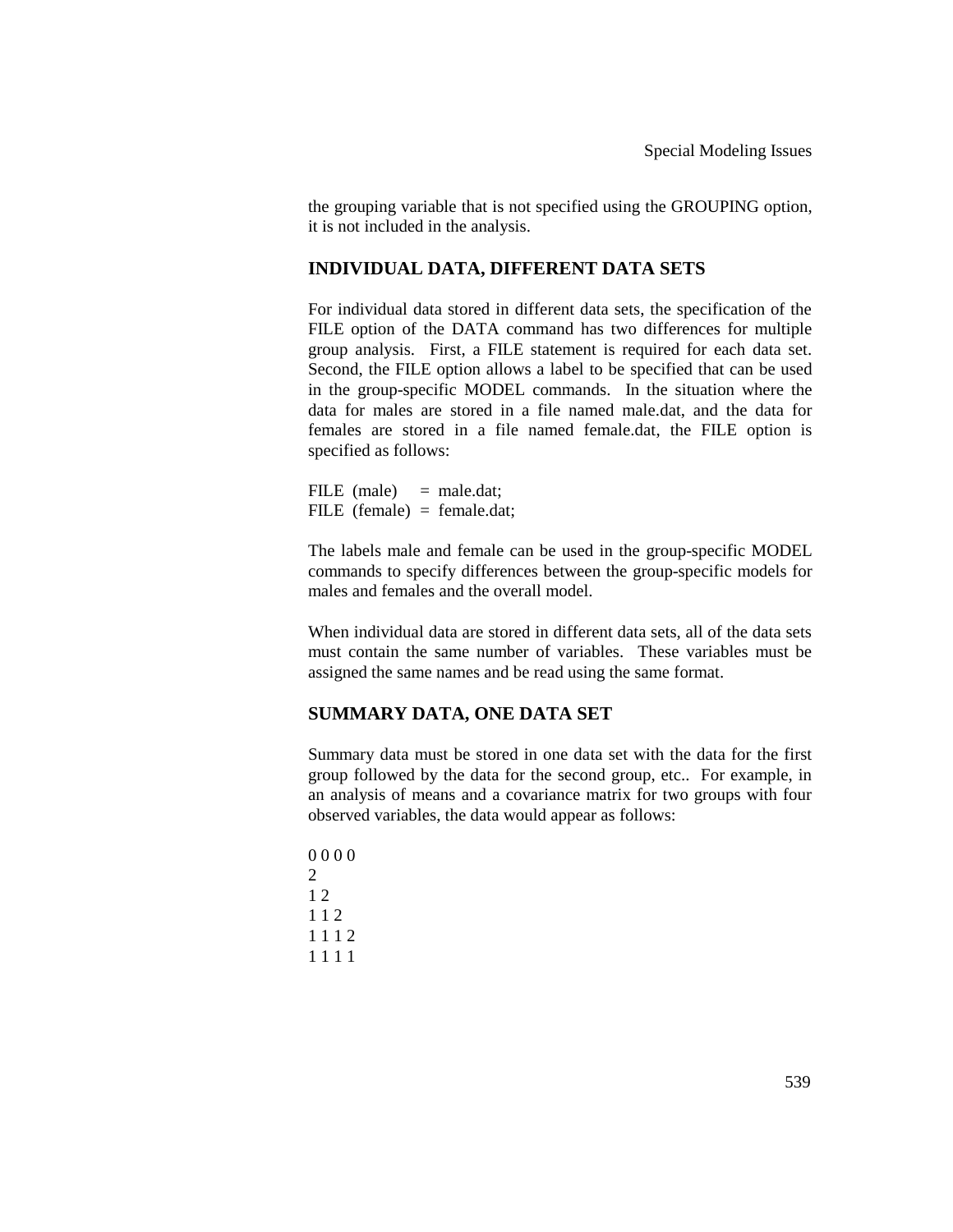> where the means for group 1 come first, followed by the covariances for group 1, followed by the means for group 2, followed by the covariances for group 2.

> The NOBSERVATIONS and NGROUPS options have special formats for multiple group analysis when summary data are analyzed. The NOBSERVATIONS option requires an entry for each group in the order that the data appear in the data set. For example, if the summary data for males appear first in a data set followed by the summary data for females, the NOBSERVATIONS statement,

 $NOBSERVATIONS = 180 220$ ;

indicates that the summary data for males come from 180 observations and the summary data for females come from 220 observations.

In addition, for summary data, it is necessary to specify the number of groups in the analysis using the NGROUPS option of the DATA command. The format of this option follows:

 $NGROUPS = 2$ :

which indicates that there are two groups in the analysis. For summary data, the program automatically assigns the label g1 to the first group, g2 to the second group, etc. In this example, males would have the label g1 and females would have the label g2.

### **TESTING FOR MEASUREMENT INVARIANCE USING MULTIPLE GROUP ANALYSIS**

Multiple group analysis can be used to test measurement invariance of factors using chi-square difference tests or loglikelihood difference tests for a set of nested models. For continuous, censored, and count variables, the measurement parameters are the intercepts, factor loadings, and residual variances of the factor indicators. In many disciplines, invariance of intercepts or thresholds and factor loadings are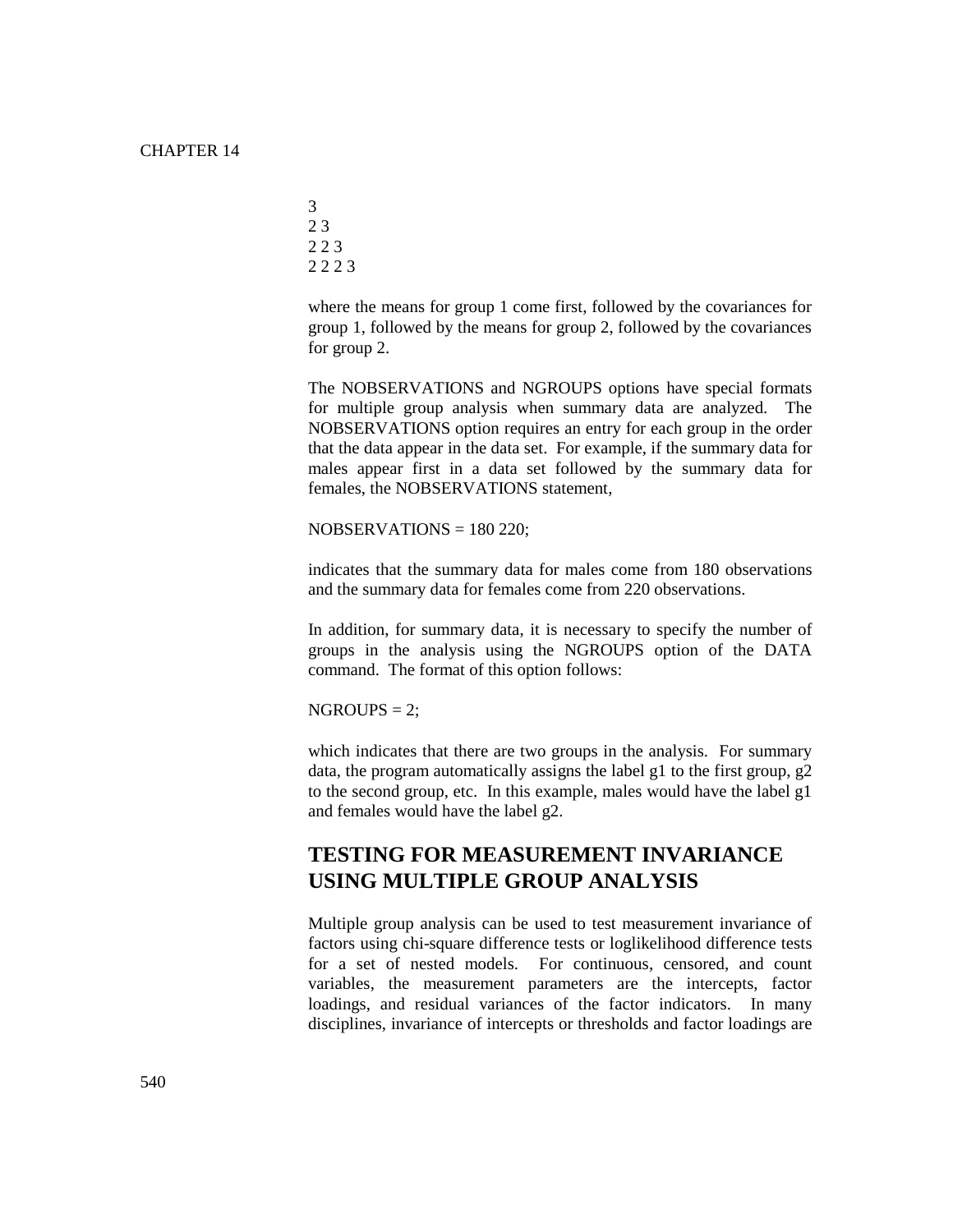considered sufficient for measurement invariance. Some disciplines also require invariance of residual variances. For categorical variables, the measurement parameters are thresholds and factor loadings. For the Delta parameterization of weighted least squares estimation, scale factors can also be considered. For the Theta parameterization of weighted least squares estimation, residual variances can also be considered.

Following is a description of the models to be used to test for measurement invariance for various variable types and estimators. These models can also be used to test for longitudinal measurement invariance. Necessary restrictions are placed across time rather than across groups.

### **MODELS FOR CONTINUOUS, CENSORED, AND COUNT VARIABLES**

Following is a set of models that can be considered for measurement invariance of continuous, censored, and count variables. They are listed from least restrictive to most restrictive.

For continuous, censored, and count variables, the configural model has factor loadings, intercepts, and residual variances free across groups and factor means fixed at zero in all groups. If the metric of a factor is set by fixing a factor loading to one, factor variances are free across groups. If the metric of a factor is set by freeing all factor loadings and fixing the factor variance to one, the factor variance is fixed at one in all groups.

The metric has factor loadings constrained to be equal across groups, intercepts and residual variances free across groups, and factor means fixed at zero in all groups. If the metric of a factor is set by fixing a factor loading to one, factor variances are free across groups. If the metric of a factor is set by freeing all factor loadings within a group and fixing the factor variance to one, the factor variance is fixed at one in one group and is free in the other groups.

The scalar model has factor loadings and intercepts constrained to be equal across groups, residual variances free across groups, and factor means fixed at zero in one group and free in the other groups. If the metric of a factor is set by fixing a factor loading to one, factor variances are free across groups. If the metric of a factor is set by freeing all factor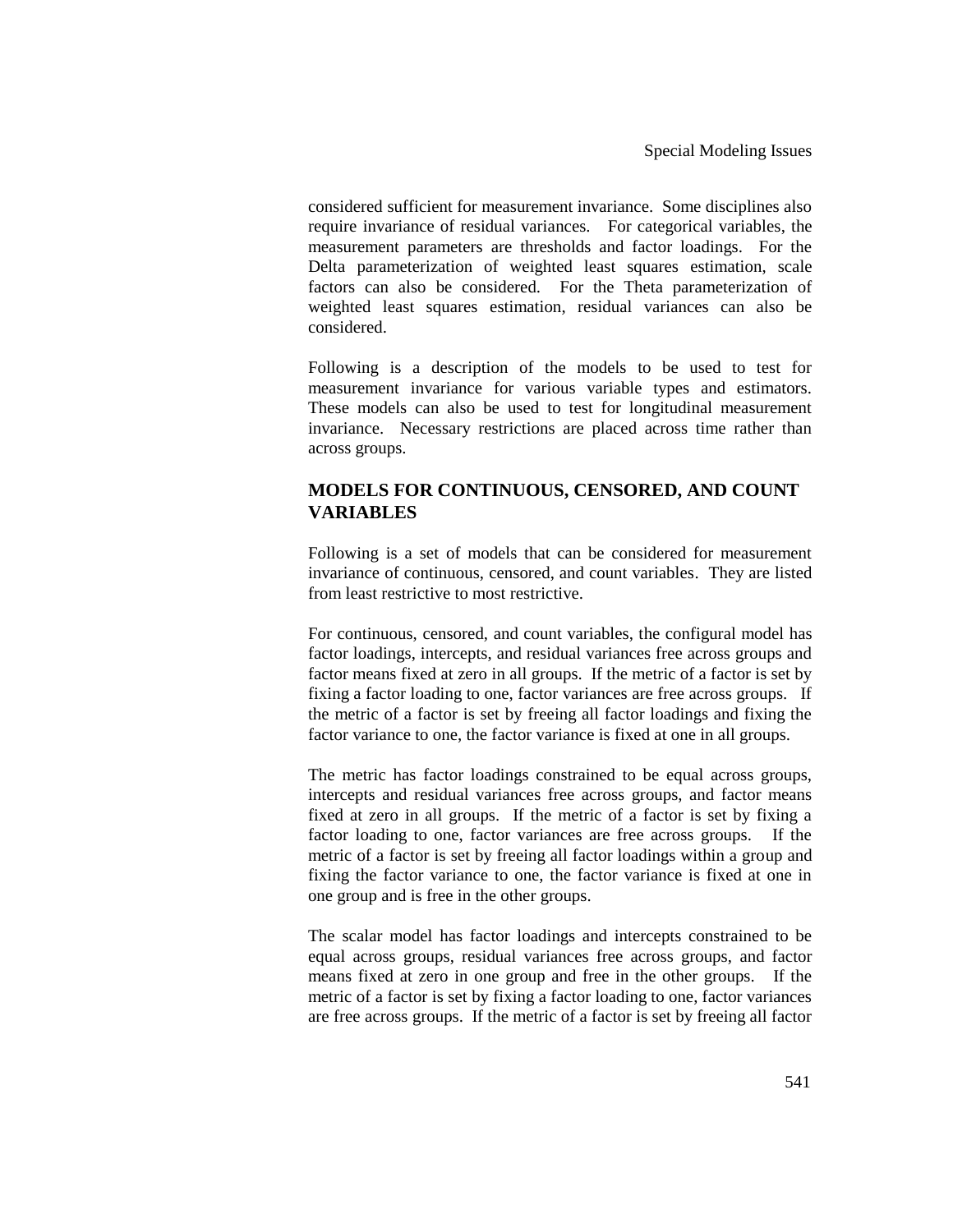loadings within a group and fixing the factor variance to one, the factor variance is fixed at one in one group and is free in the other groups.

#### **MODELS FOR BINARY VARIABLES**

Following is a set of models that can be considered for measurement invariance of binary variables. They are listed from least restrictive to most restrictive. For binary variables and weighted least squares estimation, only the configural and scalar models are considered. The metric model is not identified because scale factors or residual variances are allowed to vary across groups. For binary variables and maximum likelihood estimation, the configural, metric, and scalar models are considered. The metric model is identified because residual variances are implicitly fixed at one in all groups.

### WEIGHTED LEAST SQUARES ESTIMATION USING THE DELTA PARAMETERIZATION

For binary variables using weighted least squares estimation and the Delta parameterization, the configural model has factor loadings and thresholds free across groups, scale factors fixed at one in all groups, and factor means fixed at zero in all groups. If the metric of a factor is set by fixing a factor loading to one, factor variances are free across groups. If the metric of a factor is set by freeing all factor loadings and fixing the factor variance to one, the factor variance is fixed at one in all groups.

The scalar model has factor loadings and thresholds constrained to be equal across groups, scale factors fixed at one in one group and free in the other groups, and factor means fixed at zero in one group and free in the other groups. If the metric of a factor is set by fixing a factor loading to one, factor variances are free across groups. If the metric of a factor is set by freeing all factor loadings within a group and fixing the factor variance to one, the factor variance is fixed at one in one group and is free in the other groups.

#### WEIGHTED LEAST SQUARES ESTIMATION USING THE THETA PARAMETERIZATION

For binary variables using weighted least squares estimation and the Theta parameterization, the configural model has factor loadings and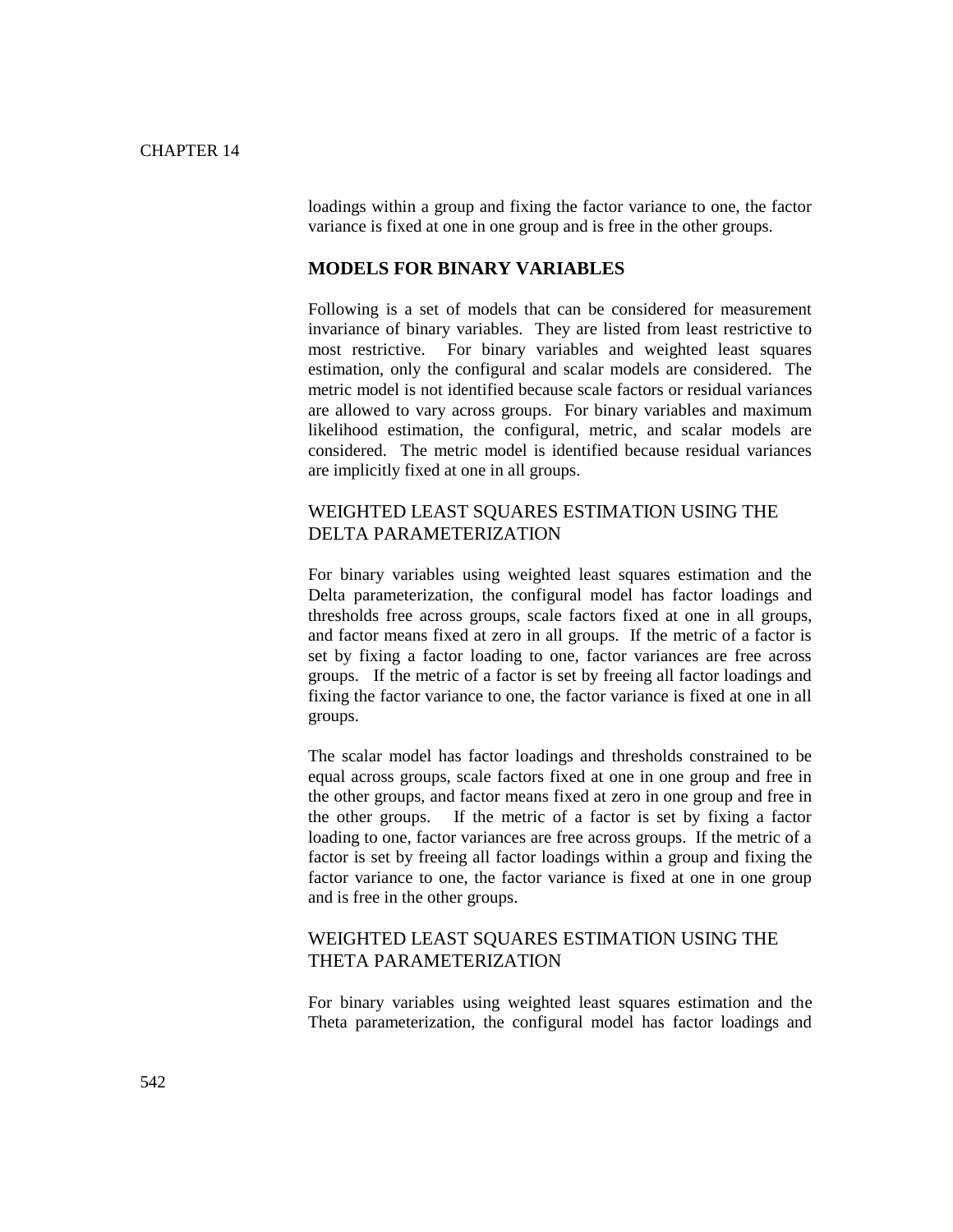thresholds free across groups, residual variances fixed at one in all groups, and factor means fixed at zero in all groups. If the metric of a factor is set by fixing a factor loading to one, factor variances are free across groups. If the metric of a factor is set by freeing all factor loadings and fixing the factor variance to one, the factor variance is fixed at one in all groups.

The scalar model has factor loadings and thresholds constrained to be equal across groups, residual variances fixed at one in one group and free in the other groups, and factor means fixed at zero in one group and free in the other groups. If the metric of a factor is set by fixing a factor loading to one, factor variances are free across groups. If the metric of a factor is set by freeing all factor loadings within a group and fixing the factor variance to one, the factor variance is fixed at one in one group and is free in the other groups.

### MAXIMUM LIKELIHOOD ESTIMATION

For binary variables and maximum likelihood estimation, the configural model has factor loadings and thresholds free across groups and factor means fixed at zero in all groups. If the metric of a factor is set by fixing a factor loading to one, factor variances are free across groups. If the metric of a factor is set by freeing all factor loadings and fixing the factor variance to one, the factor variance is fixed at one in all groups.

The metric model has factor loadings constrained to be equal across groups, thresholds free across groups, and factor means fixed at zero in all groups. If the metric of a factor is set by fixing a factor loading to one, factor variances are free across groups. If the metric of a factor is set by freeing all factor loadings within a group and fixing the factor variance to one, the factor variance is fixed at one in one group and is free in the other groups.

The scalar model has factor loadings and thresholds constrained to be equal across groups and factor means fixed at zero in one group and free in the other groups. If the metric of a factor is set by fixing a factor loading to one, factor variances are free across groups. If the metric of a factor is set by freeing all factor loadings within a group and fixing the factor variance to one, the factor variance is fixed at one in one group and is free in the other groups.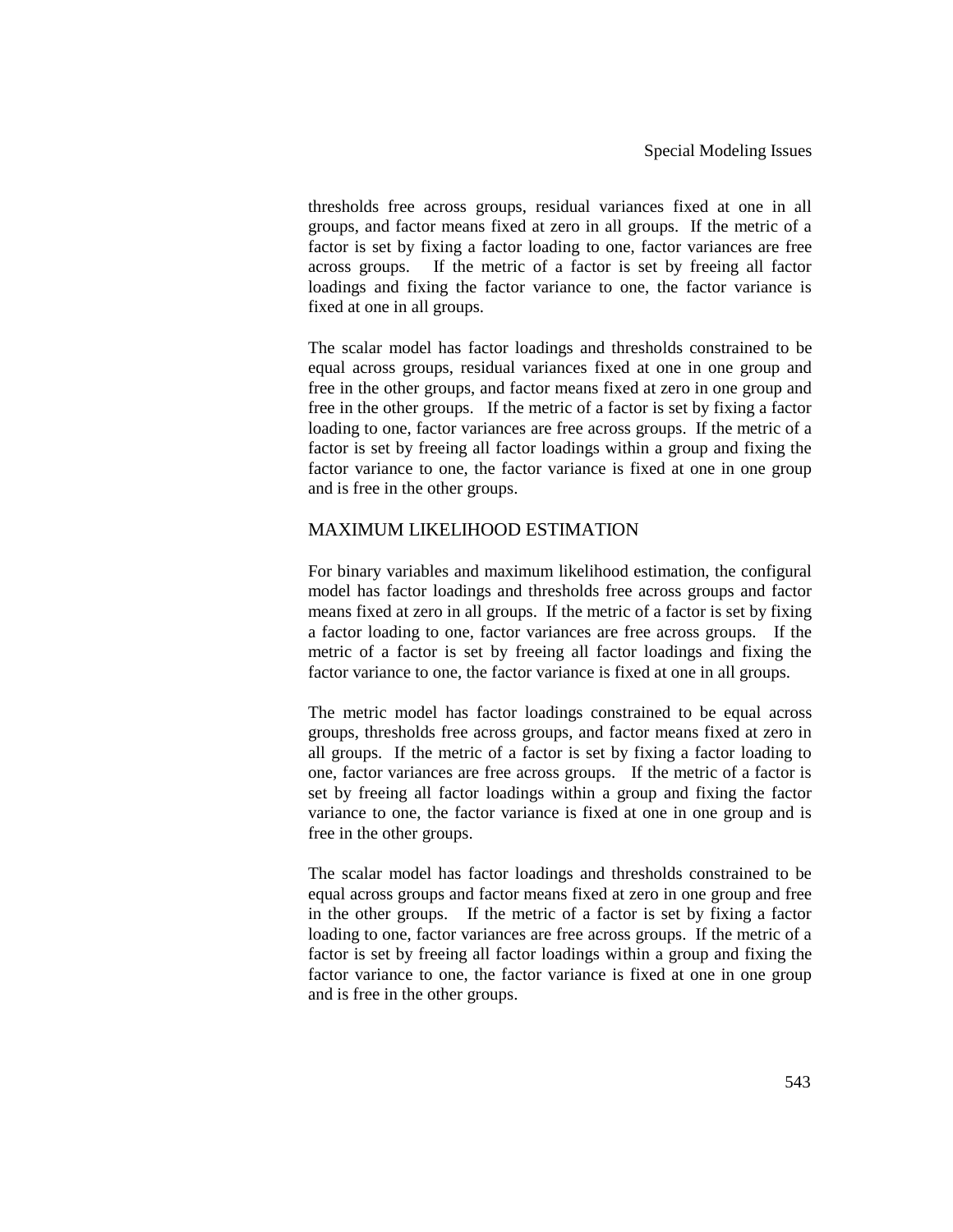#### **MODELS FOR ORDERED CATEGORICAL (ORDINAL) VARIABLES**

Following is a set of models that can be considered for measurement invariance of ordered categorical (ordinal) variables. They are listed from least restrictive to most restrictive. The metric model is not allowed for ordered categorical (ordinal) variables when a factor indicator loads on more than one factor, when the metric of a factor is set by fixing a factor variance to one, and when Exploratory Structural Equation Modeling (ESEM) is used.

#### WEIGHTED LEAST SQUARES ESTIMATION USING THE DELTA PARAMETERIZATION

For ordered categorical (ordinal) variables using weighted least squares estimation and the Delta parameterization, the configural model has factor loadings and thresholds free across groups, scale factors fixed at one in all groups, and factor means fixed at zero in all groups. If the metric of a factor is set by fixing a factor loading to one, factor variances are free across groups. If the metric of a factor is set by freeing all factor loadings and fixing the factor variance to one, the factor variance is fixed at one in all groups.

The metric model has factor loadings constrained to be equal across groups, scale factors fixed at one in one group and free in the other groups, and factor means fixed at zero in one group and free in the other groups. The first threshold of each item is held equal across groups. The second threshold of the item that is used to set the metric of the factor is held equal across groups. Factor variances are free across groups. For a discussion of these specifications, see Millsap (2011).

The scalar model has factor loadings and thresholds constrained to be equal across groups, scale factors fixed at one in one group and free in the other groups, and factor means fixed at zero in one group and free in the other groups. If the metric of a factor is set by fixing a factor loading to one, factor variances are free across groups. If the metric of a factor is set by freeing all factor loadings within a group and fixing the factor variance to one, the factor variance is fixed at one in one group and is free in the other groups.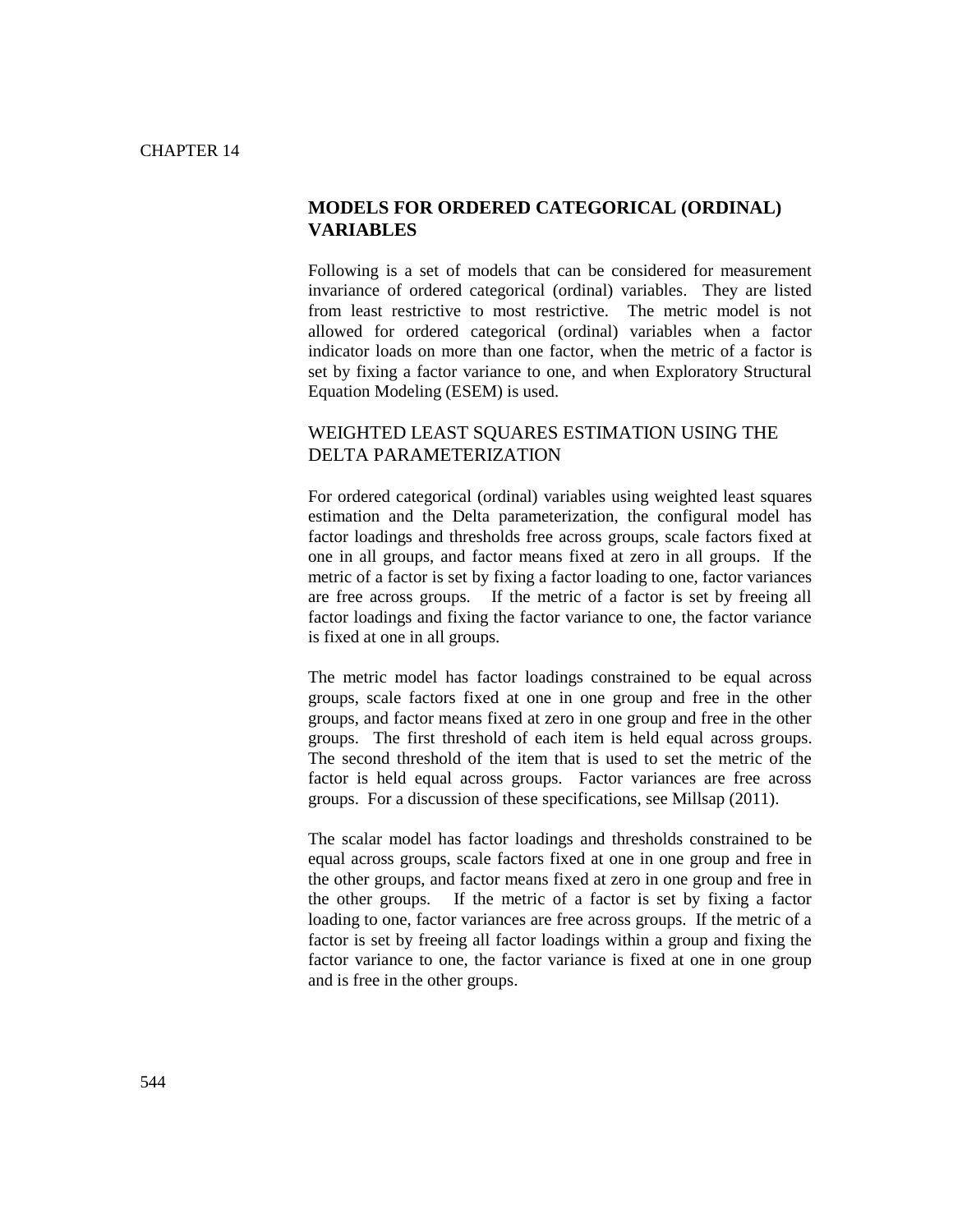### WEIGHTED LEAST SQUARES ESTIMATION USING THE THETA PARAMETERIZATION

For ordered categorical (ordinal) variables using weighted least squares estimation and the Theta parameterization, the configural model has factor loadings and thresholds free across groups, residual variances fixed at one in all groups, and factor means fixed at zero in all groups. If the metric of a factor is set by fixing a factor loading to one, factor variances are free across groups. If the metric of a factor is set by freeing all factor loadings and fixing the factor variance to one, the factor variance is fixed at one in all groups.

The metric model has factor loadings constrained to be equal across groups, residual variances fixed at one in one group and free in the other groups, and factor means fixed at zero in one group and free in the other groups. The first threshold of each item is held equal across groups. The second threshold of the item that is used to set the metric of the factor is held equal across groups. Factor variances are free across groups. For a discussion of these specifications, see Millsap (2011).

The scalar model has factor loadings and thresholds constrained to be equal across groups, residual variances fixed at one in one group and free in the other groups, and factor means fixed at zero in one group and free in the other groups. If the metric of a factor is set by fixing a factor loading to one, factor variances are free across groups. If the metric of a factor is set by freeing all factor loadings within a group and fixing the factor variance to one, the factor variance is fixed at one in one group and is free in the other groups.

#### MAXIMUM LIKELIHOOD ESTIMATION

For ordered categorical variables and maximum likelihood estimation, the configural model has factor loadings and thresholds free across groups and factor means fixed at zero in all groups. If the metric of a factor is set by fixing a factor loading to one, factor variances are free across groups. If the metric of a factor is set by freeing all factor loadings and fixing the factor variance to one, the factor variance is fixed at one in all groups.

The metric model has factor loadings constrained to be equal across groups, thresholds free across groups, and factor means fixed at zero in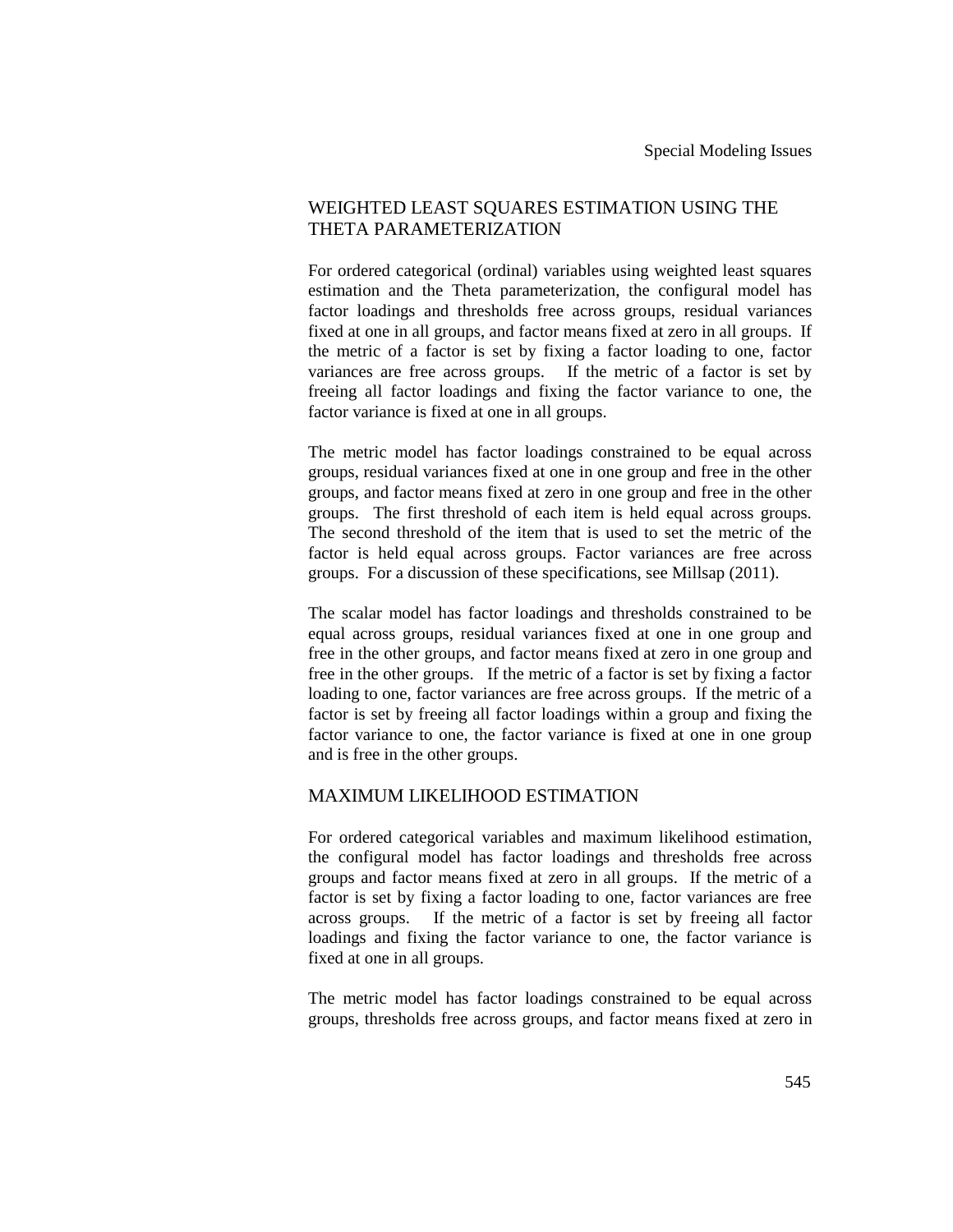all groups. If the metric of a factor is set by fixing a factor loading to one, factor variances are free across groups. If the metric of a factor is set by freeing all factor loadings within a group and fixing the factor variance to one, the factor variance is fixed at one in one group and is free in the other groups.

The scalar model has factor loadings and thresholds constrained to be equal across groups and factor means fixed at zero in one group and free in the other groups. If the metric of a factor is set by fixing a factor loading to one, factor variances are free across groups. If the metric of a factor is set by freeing all factor loadings within a group and fixing the factor variance to one, the factor variance is fixed at one in one group and is free in the other groups.

#### **PARTIAL MEASUREMENT INVARIANCE**

When full measurement invariance does not hold, partial measurement invariance can be considered. This involves relaxing some equality constraints on the measurement parameters. For continuous variables, equality constraints can be relaxed for the intercepts, factor loadings, and residual variances. This is shown in Example 5.15. For categorical variables, equality constraints for thresholds and factor loadings for a variable should be relaxed in tandem. In addition, for the Delta parameterization, the scale factor must be fixed at one for that variable. This is shown in Example 5.16. For the Theta parameterization, the residual variance must be fixed at one for that variable. This is shown in Example 5.17.

#### **MODEL DIFFERENCE TESTING**

In chi-square difference testing of measurement invariance, the chisquare value and degrees of freedom of the less restrictive model are subtracted from the chi-square value and degrees of freedom of the nested, more restrictive model. The chi-square difference value is compared to the chi-square value in a chi-square table using the difference in degrees of freedom between the more restrictive and less restrictive models. If the chi-square difference value is significant, it indicates that constraining the parameters of the nested model significantly worsens the fit of the model. This indicates measurement non-invariance. If the chi-square difference value is not significant, this indicates that constraining the parameters of the nested model did not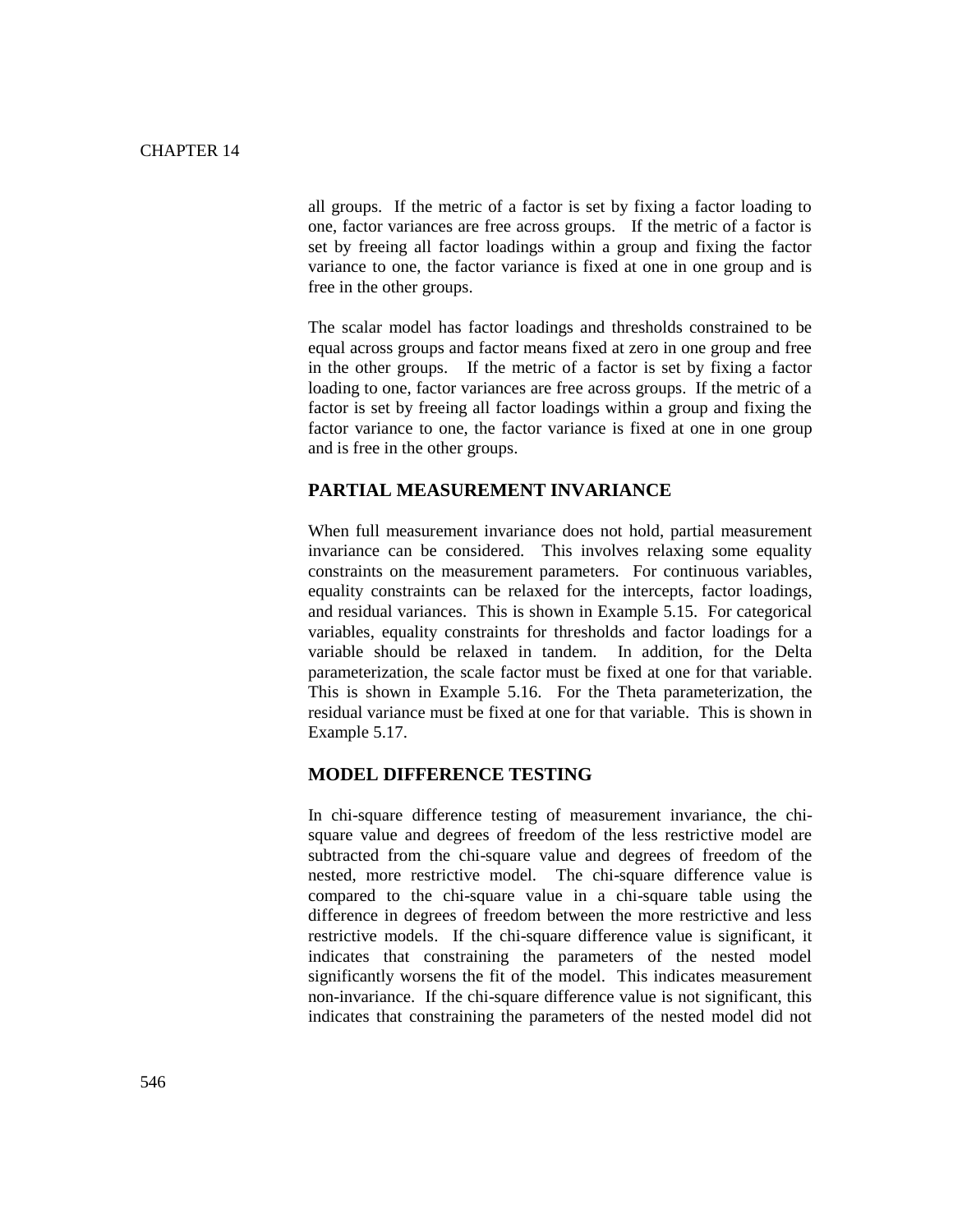significantly worsen the fit of the model. This indicates measurement invariance of the parameters constrained to be equal in the nested model.

For models where chi-square is not available, difference testing can be done using -2 times the difference of the loglikelihoods. For the MLR, MLM, and WLSM estimators, difference testing must be done using the scaling correction factor printed in the output. A description of how to do this is posted on the website. For WLSMV and MLMV, difference testing must be done using the DIFFTEST option of the SAVEDATA and ANALYSIS commands.

### **MISSING DATA ANALYSIS**

Mplus has several options for the estimation of models with missing data. Mplus provides maximum likelihood estimation under MCAR (missing completely at random) and MAR (missing at random; Little & Rubin, 2002) for continuous, censored, binary, ordered categorical (ordinal), unordered categorical (nominal), counts, or combinations of these variable types. MAR means that missingness can be a function of observed covariates and observed outcomes. For censored and categorical outcomes using weighted least squares estimation, missingness is allowed to be a function of the observed covariates but not the observed outcomes. When there are no covariates in the model, this is analogous to pairwise present analysis. Non-ignorable missing data modeling is possible using maximum likelihood estimation where categorical outcomes are indicators of missingness and where missingness can be predicted by continuous and categorical latent variables (Muthén, Jo, & Brown, 2003; Muthén et al., 2011). Robust standard errors and chi-square are available for all outcomes using the MLR estimator. For non-normal continuous outcomes, this gives the  $T_2^*$ chi-square test statistic of Yuan and Bentler (2000).

Mplus provides multiple imputation of missing data using Bayesian analysis (Rubin, 1987; Schafer, 1997). Both unrestricted H1 and restricted H0 models can be used for imputation.

Multiple data sets generated using multiple imputation (Rubin, 1987; Schafer, 1997) can be analyzed using a special feature of Mplus. Parameter estimates are averaged over the set of analyses, and standard errors are computed using the average of the standard errors over the set of analyses and the between analysis parameter estimate variation.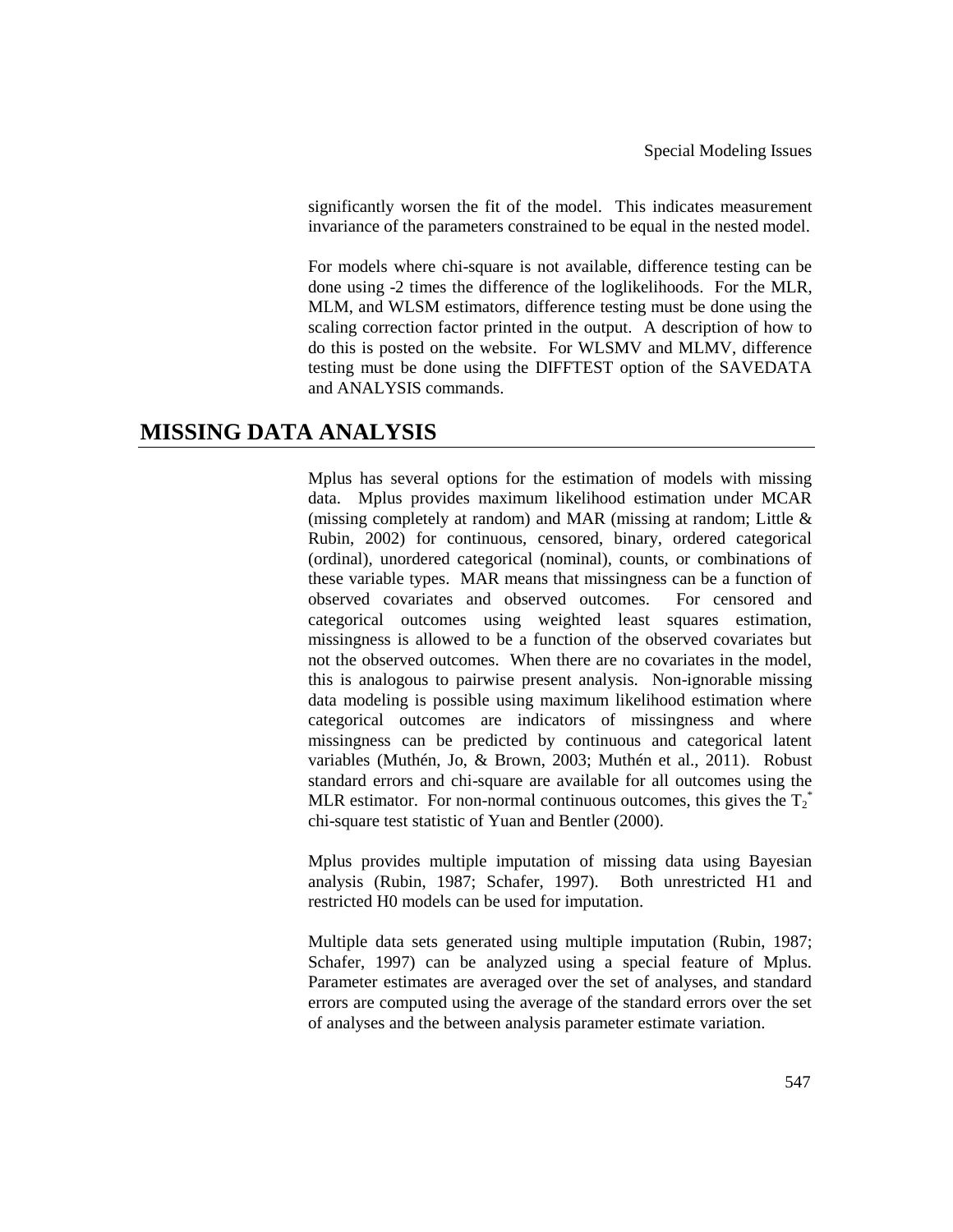In all models, missingness is not allowed for the observed covariates because they are not part of the model. The model is estimated conditional on the covariates and no distributional assumptions are made about the covariates. Covariate missingness can be modeled if the covariates are brought into the model and distributional assumptions such as normality are made about them. With missing data, the standard errors for the parameter estimates are computed using the observed information matrix (Kenward & Molenberghs, 1998). Bootstrap standard errors and confidence intervals are also available with missing data.

With missing data, it is useful to do a descriptive analysis to study the percentage of missing data as a first step. This can be accomplished by specifying TYPE=BASIC in the ANALYSIS command. The output for this analysis produces the number of missing data patterns and the proportion of non-missing data, or coverage, for variables and pairs of variables. A default of .10 is used as the minimum coverage proportion for a model to be estimated. This minimum value can be changed by using the COVERAGE option of the ANALYSIS command.

### **DATA MISSING BY DESIGN**

Data missing by design occurs when the study determines which subjects will be observed on which measures. One example is when different forms of a measurement instrument are administered to randomly selected subgroups of individuals. A second example is when it is expensive to collect data on all variables for all individuals and only a subset of variables is measured for a random subgroup of individuals. A third example is multiple cohort analysis where individuals who are measured repeatedly over time represent different birth cohorts. These types of studies can use the missing data method where all individuals are used in the analysis, including those who have missing values on some of the analysis variables by design. This type of analysis is obtained by identifying the values in the data set that are considered to be missing value flags using the MISSING option of the VARIABLE command and identifying the variables for which individuals should have a value using the PATTERN option of the VARIABLE command.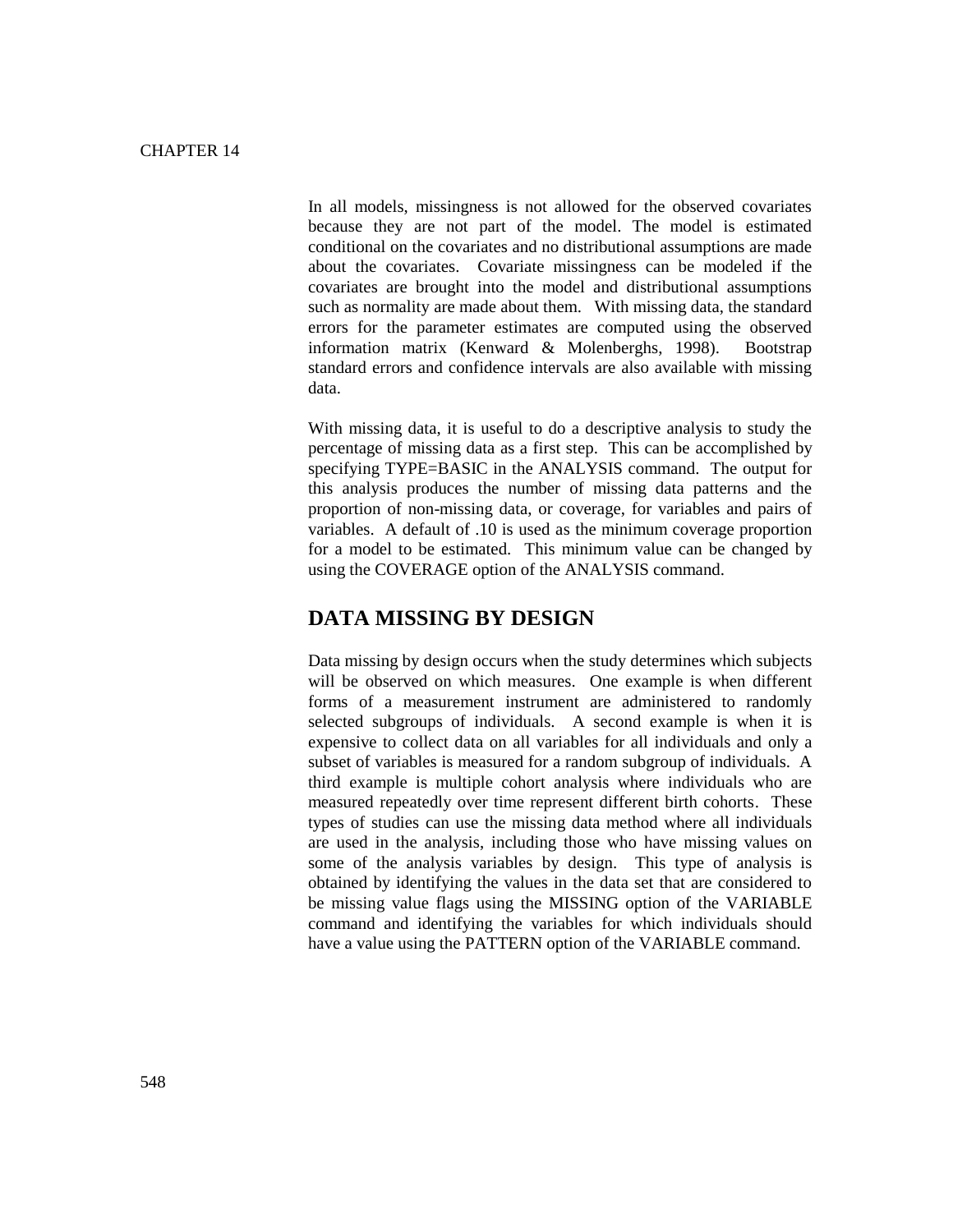#### **MULTIPLE COHORT DESIGN**

Longitudinal research studies often collect data on several different groups of individuals defined by their birth year or cohort. This allows the study of development over a wider age range than the length of the study and is referred to as an accelerated or sequential cohort design. The interest in these studies is the development of an outcome over age not measurement occasion. When dependent variables are measured using a continuous scale, options are available for rearranging such a data set so that age rather than time of measurement is the time variable. This is available only for TYPE=GENERAL without ALGORITHM=INTEGRATION.

The DATA COHORT command is used to rearrange longitudinal data from a format where time points represent measurement occasions to a format where time points represent age or another time-related variable. It is necessary to know the cohort (birth year) of each individual and the year in which each measurement was taken. The difference between measurement year and cohort year is the age of the individual at the time of measurement. Age is the variable that is used to determine the pattern of missing values for each cohort. If an individual does not have information for a particular age, that value is missing for that individual. The transformed data set is analyzed using maximum likelihood estimation for missing data.

#### **REARRANGEMENT OF THE MULTIPLE COHORT DATA**

What is of interest in multiple cohort analysis is not how a variable changes from survey year to survey year, but how it changes with age. What is needed to answer this question is a data set where age is the time variable. Following is an example of how a data set is transformed using the DATA COHORT command. In the following data set, the variable heavy drinking (HD) is measured in 1982, 1983, 1987, and 1989. Missing data are indicated with an asterisk (\*). The respondents include individuals born in 1963, 1964, and 1965. Although the respondents from any one cohort are measured on only four occasions, the cohorts taken together cover the ages 17 through 26.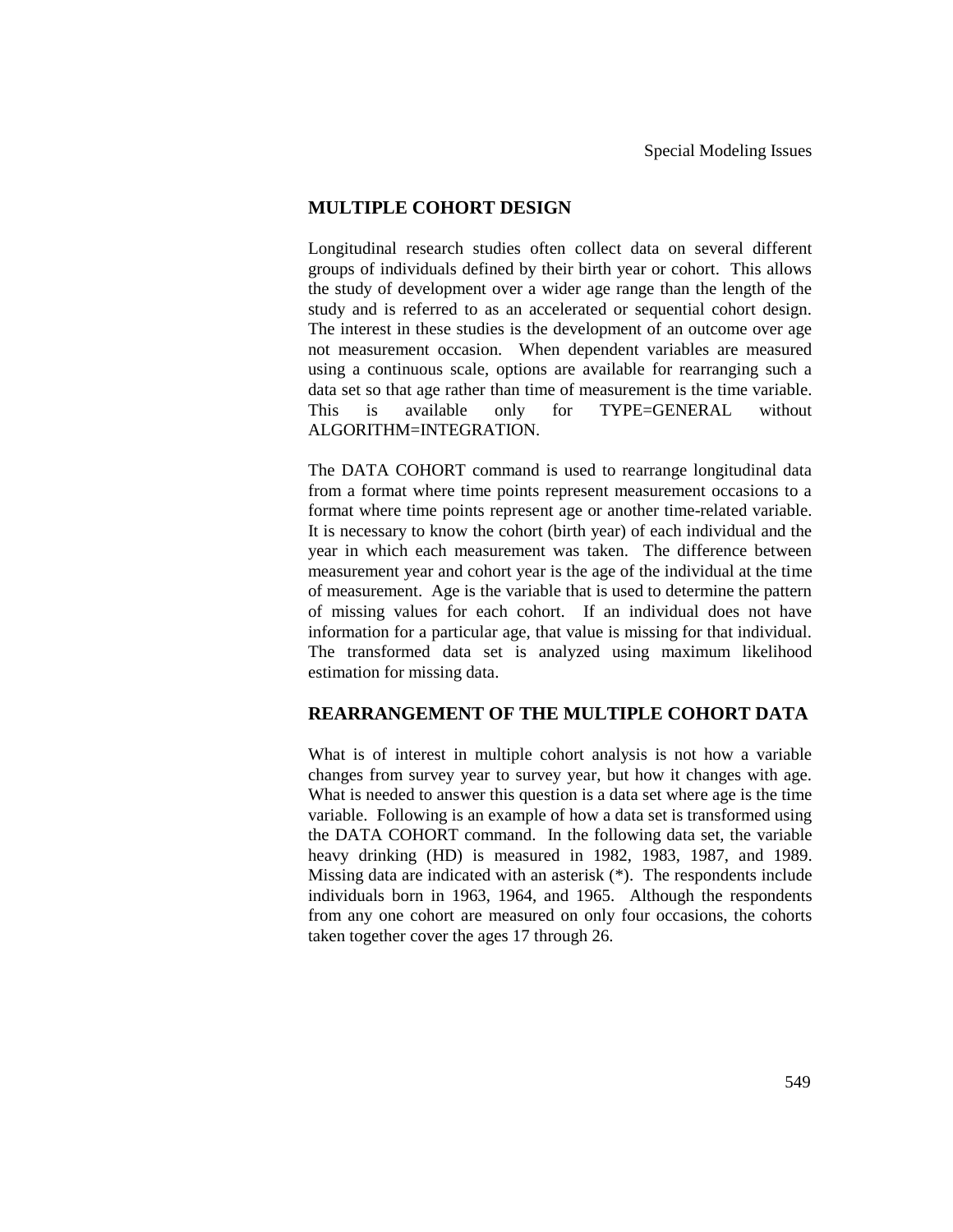| Observation | Cohort | <b>HD82</b> | HD83 | <b>HD87</b> | <b>HD89</b> |
|-------------|--------|-------------|------|-------------|-------------|
|             | 63     | 3           | 4    | 5           | 6           |
| 2           | 63     | *           | 6    |             | 8           |
| 3           | 63     | 9           | 8    |             | 3           |
|             | 63     | 5           |      | 6           | 3           |
| 5           | 63     | 5           | 8    |             | 9           |
| 6           | 64     | 3           | 6    | 5           | 9           |
|             | 64     | 3           | 8    | $\star$     | 5           |
| 8           | 64     |             | 9    | 8           | հ           |
| 9           | 64     |             |      | հ           |             |
| 10          | 64     | 3           |      | 8           | 5           |
| 11          | 65     | $\star$     |      | 5           | 6           |
| 12          | 65     | 6           | 5    | 5           | 5           |
| 13          | 65     | 5           | 5    | 5           | 5           |
| 14          | 65     |             | 5    | հ           |             |
| 15          | 65     |             | 5    | 5           |             |

The information in the table above represents how the data look before they are transformed. As a first step, each observation that does not have complete data for 1982, 1983, 1987, and 1989 is deleted from the data set. Following is the data after this step.

| Observation | Cohort | <b>HD82</b> | HD83 | <b>HD87</b> | <b>HD89</b> |
|-------------|--------|-------------|------|-------------|-------------|
|             | 63     | 3           |      | 5           | ี่ค         |
|             | 63     | 5           |      |             |             |
| 5           | 63     | 5           |      |             |             |
| հ           | 64     |             | 6    | h           |             |
|             | 64     |             |      |             |             |
| 10          | 64     |             |      |             |             |
| 12          | 65     |             | h    |             |             |
| 13          | 65     | 5           | 5    | .h          |             |
| 14          | 65     |             | h    |             |             |
| 15          | 65     |             |      |             |             |

The second step is to rearrange the data so that age is the time dimension. This results in the following data set where asterisks (\*) represent values that are missing by design.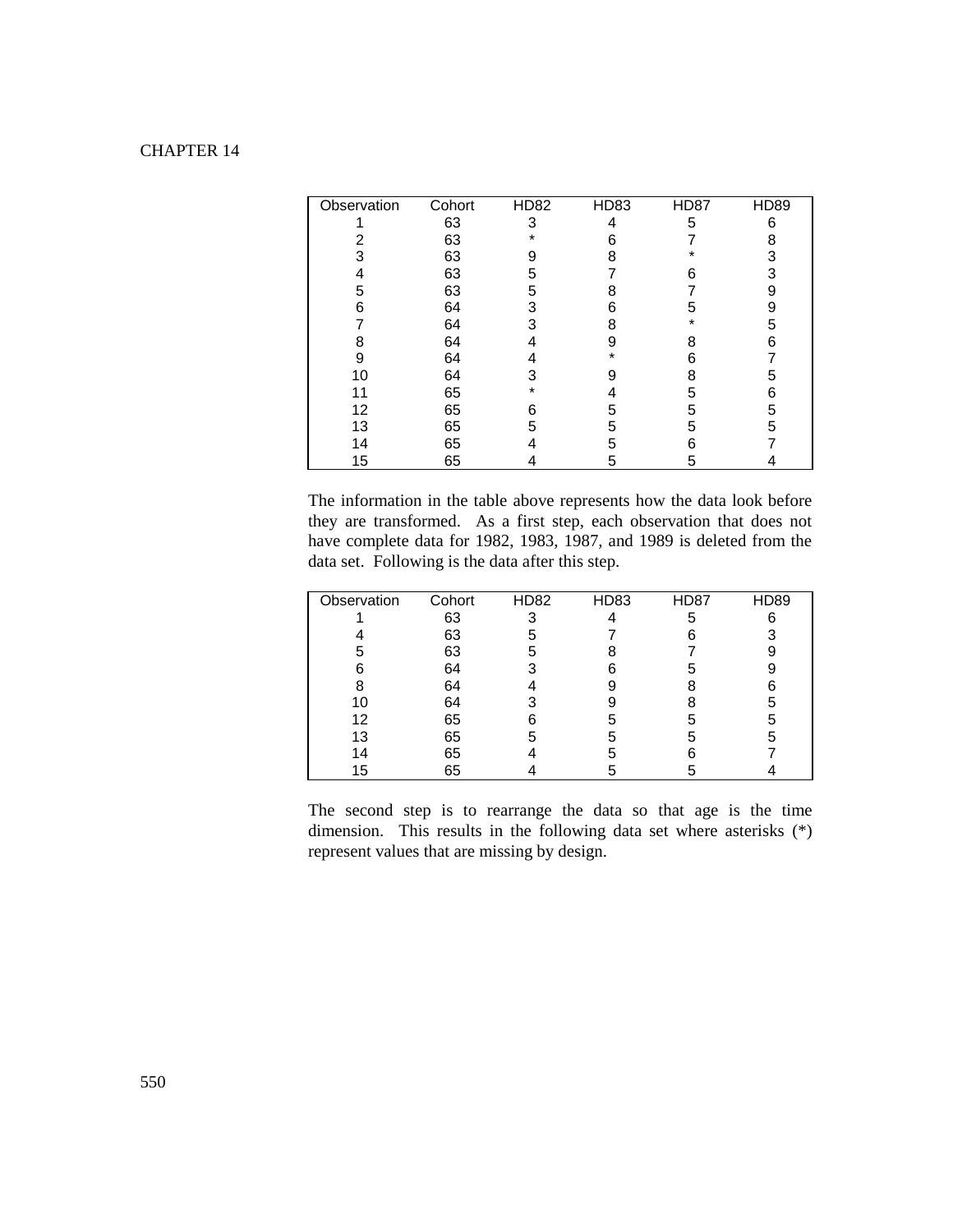Special Modeling Issues

| Coh<br>Obs | <b>HD17</b> | <b>HD18</b> | HD19 | HD <sub>20</sub> | <b>HD22</b> | HD <sub>23</sub> | HD24 | HD <sub>25</sub> | HD <sub>26</sub> |
|------------|-------------|-------------|------|------------------|-------------|------------------|------|------------------|------------------|
| 63         | ÷           | ÷           |      |                  | ÷           | $\star$          |      | ÷                |                  |
| 63         |             |             |      |                  |             |                  |      |                  |                  |
| 63         |             |             |      |                  |             |                  |      |                  |                  |
| 64         |             |             |      |                  |             |                  |      |                  |                  |
| 64         |             |             |      |                  |             |                  |      |                  |                  |
| 64<br>10   |             |             |      |                  |             |                  |      |                  |                  |
| 65         |             |             |      |                  |             |                  |      |                  |                  |
| 65         |             |             |      |                  |             |                  |      |                  |                  |
| 65         |             |             |      |                  |             |                  |      |                  |                  |
| 65<br>15.  |             |             |      |                  |             |                  |      |                  |                  |
|            |             |             |      |                  |             |                  |      |                  |                  |

The model is specified in the MODEL command using the new variables hd17 through hd26 instead of the original variables hd82, hd83, hd87, and hd89. Note that there is no hd21 because no combination of survey year and birth cohort represents this age. The data are analyzed using the missing by design feature.

# **CATEGORICAL MEDIATING VARIABLES**

The treatment of categorical mediating variables in model estimation differs depending on the estimator being used. Consider the following model:

$$
x\ \text{-{>}\ u\ \text{-{>}\ y}
$$

where u is a categorical variable. The issue is how is u treated when it is a dependent variable predicted by x and how is it treated when it is an independent variable predicting y. With weighted least squares estimation, a probit regression coefficient is estimated in the regression of u on x. In the regression of y on u, the continuous latent response variable u\* is used as the covariate. With maximum likelihood estimation, either a logistic or probit regression coefficient is estimated in the regression of u on x. In the regression of y on u, the observed variable u is used as the covariate. With Bayesian estimation, a probit regression coefficient is estimated in the regression of u on x. In the regression of y on u, either the observed variable u or the latent response variable u\* can be used as the covariate using the MEDIATOR option of the ANALYSIS command.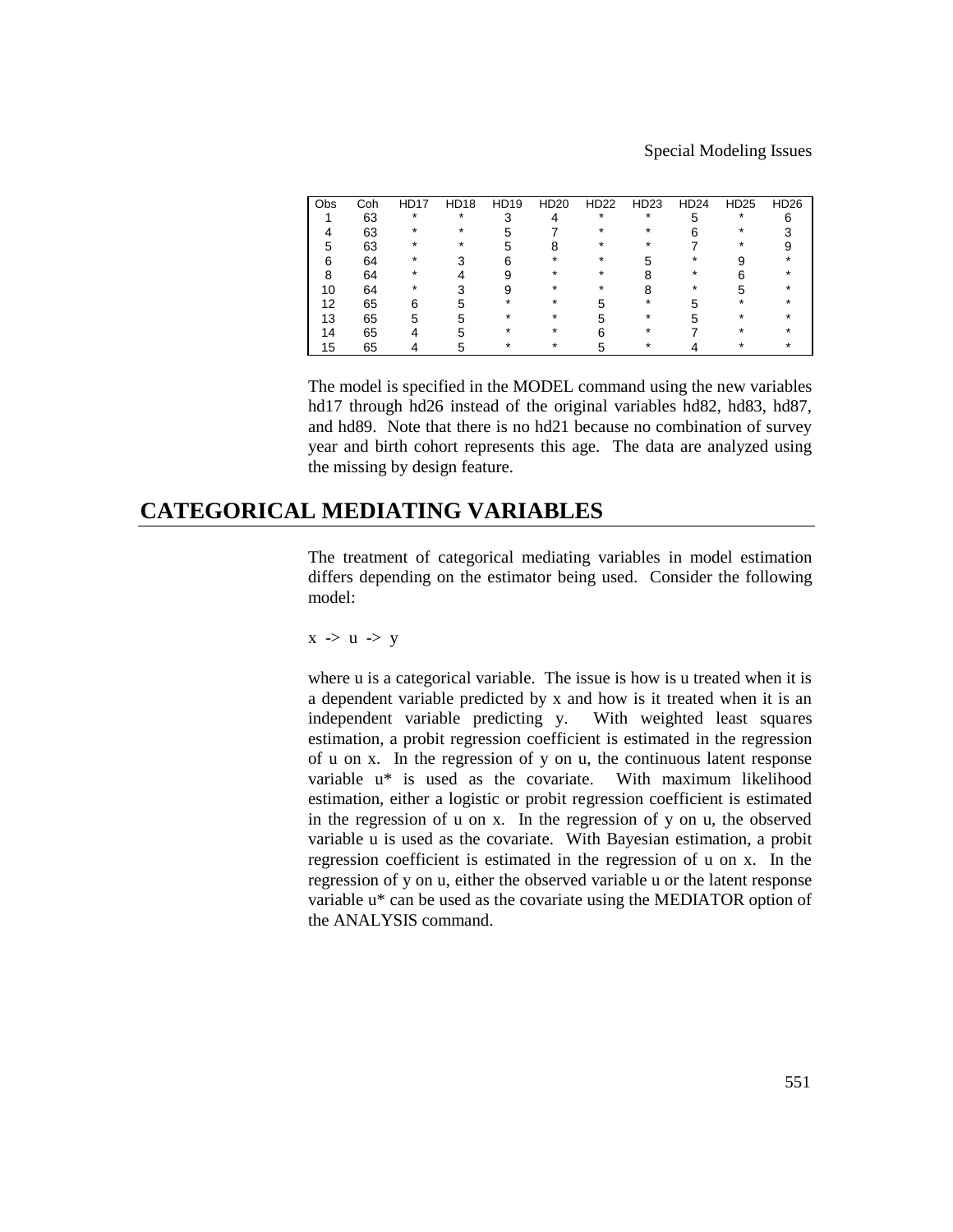# **CALCULATING PROBABILITIES FROM PROBIT REGRESSION COEFFICIENTS**

Following is a description of how to translate probit regression coefficients to probability values. For a treatment of probit regression for binary and ordered categorical (ordinal) variables, see Agresti (1996, 2002).

For a binary dependent variable, the probit regression model expresses the probability of u given x as,

 $P (u = 1 | x) = F (a + b^*x)$  $=$  F (-t + b\*x),

where F is the standard normal distribution function, a is the probit regression intercept, b is the probit regression slope, t is the probit threshold where  $t = -a$ , and  $P(u = 0 | x) = 1 - P(u = 1 | x)$ .

Following is an output excerpt that shows the results from the probit regression of a binary variable u on the covariate age:

|                    | Estimates | S.E.  | Est./S.E. |
|--------------------|-----------|-------|-----------|
| OΝ<br>u<br>age     | 0.055     | 0.001 | 43.075    |
| Thresholds<br>u\$1 | 3.581     | 0.062 | 57.866    |

Using the formula shown above, the probability of  $u = 1$  for age = 62 is computed as follows:

 $P (u = 1 | x = 62) = F(-3.581 + 0.055*62)$  $=$  F (-0.171).

Using the z table, the value -0.171 corresponds to a probability of approximately 0.43. This means that the probability of  $u = 1$  at age 62 is 0.43.

For an ordered categorical (ordinal) dependent variable with three categories, the probit regression model expresses the probability of u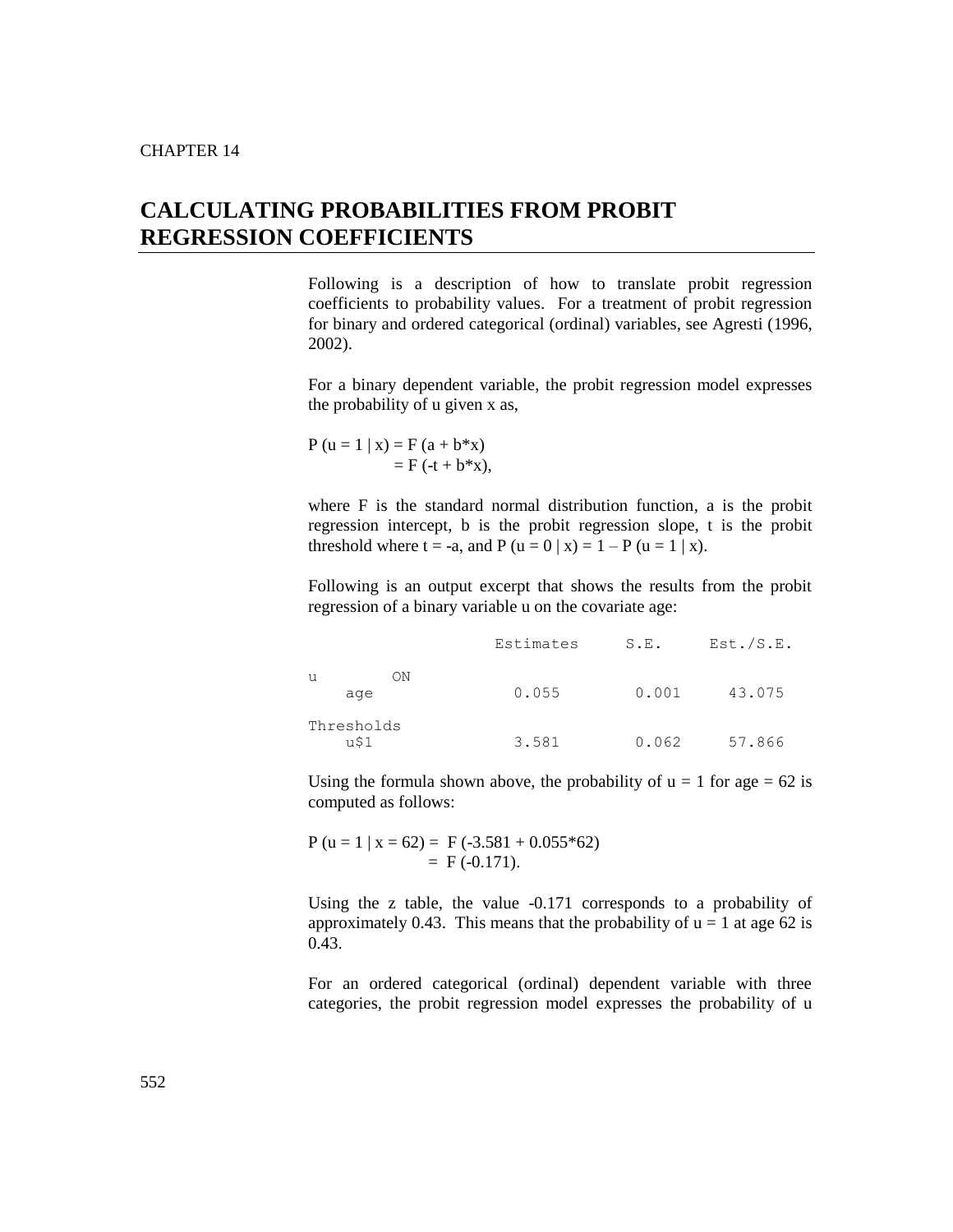given x using the two thresholds  $t_1$  and  $t_2$  and the single probit regression coefficient b,

 $P (u = 0 | x) = F (t_1 - b^*x),$  $P (u = 1 | x) = F (t_2 - b^*x) - F (t_1 - b^*x),$  $P (u = 2 | x) = F (-t<sub>2</sub> + b*x).$ 

# **CALCULATING PROBABILITIES FROM LOGISTIC REGRESSION COEFFICIENTS**

Following is a description of how to translate logistic regression coefficients to probability values. Also described is how to interpret the coefficient estimates in terms of log odds, odds, and odds ratios. For a treatment of logistic regression for binary, ordered categorical (ordinal), and unordered categorical (nominal) variables, see Agresti (1996, 2002) and Hosmer and Lemeshow (2000).

An odds is a ratio of two probabilities. A log odds is therefore the log of a ratio of two probabilities. The exponentiation of a log odds is an odds. A logistic regression coefficient is a log odds which is also referred to as a logit.

For a binary dependent variable u, the logistic regression model expresses the probability of u given x as,

(1) P (u = 1 | x) = exp (a + b\*x) / (1 + exp (a + b\*x))  $= 1 / (1 + \exp(-a - b^*x)),$ 

where P  $(u = 0 | x) = 1 - P (u = 1 | x)$ . The probability expression in (1) results in the linear logistic regression expression also referred to as a log odds or logit,

 $log [P (u = 1 | x) / P (u = 0 | x)] = log [exp (a + b* x)] = a + b* x,$ 

where b is the logistic regression coefficient which is interpreted as the increase in the log odds of  $u = 1$  versus  $u = 0$  for a unit increase in x. For example, consider the x values of  $x_0$  and  $x_0 + 1$ . The corresponding log odds are,

 $log odds (x_0) = a + b*x_0,$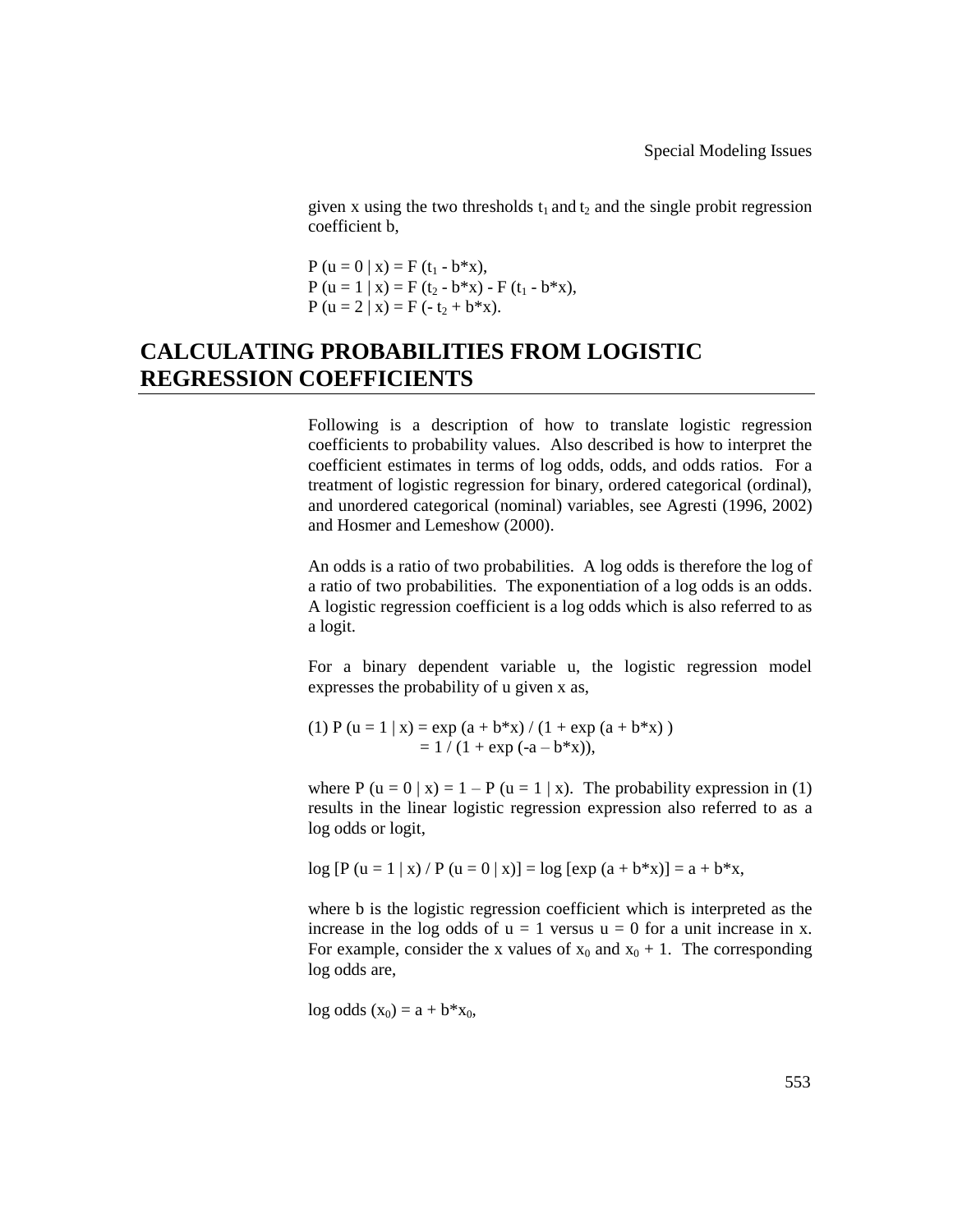log odds  $(x_0 + 1) = a + b*(x_0 + 1) = a + b*x_0 + b$ ,

such that the increase from  $x_0$  to  $x_0 + 1$  in the log odds is b. The corresponding odds increase is exp (b). For example, consider the continuous covariate age with a logistic regression coefficient of .75 for a dependent variable of being depressed  $(u = 1)$  or not being depressed  $(u = 0)$ . This means that for an increase of one year of age the log odds of being depressed versus not being depressed increases by .75. The corresponding odds increase is 2.12.

For a binary covariate x scored as 0 and 1, the log odds for  $u = 1$  versus  $u = 0$  are,

 $log \cdot (x = 0) = a + b*0,$  $log odds (x = 1) = a + b*1,$ 

such that the increase in the log odds is b as above. Given the mathematical rule that  $\log y - \log z$  is equal to  $\log (y / z)$ , the difference in the two log odds,

 $b = \log$  odds  $(x = 1) - \log$  odds  $(x = 0)$  $=$  log [odds (x = 1) / odds (x = 0)],

is the log odds ratio for  $u = 1$  versus  $u = 0$  when comparing  $x = 1$  to  $x =$ 0. For example, consider the binary covariate gender  $(1 = \text{female}, 0 =$ male) with a logistic regression coefficient of 1.0 for a dependent variable of being depressed (u = 1) or not being depressed (u = 0). This means that the log odds for females is 1.0 higher than the log odds for males for being depressed versus not being depressed. The corresponding odds ratio is 2.72, that is the odds for being depressed versus not being depressed is 2.72 times larger for females than for males.

In the case of a binary dependent variable, it is customary to let the first category  $u = 0$  be the reference category as is done in (1). When a dependent variable has more than two categories, it is customary to let the last category be the reference category as is done below. For an unordered categorical (nominal) variable with more than two categories R, the probability expression in (1) generalizes to the following multinomial logistic regression,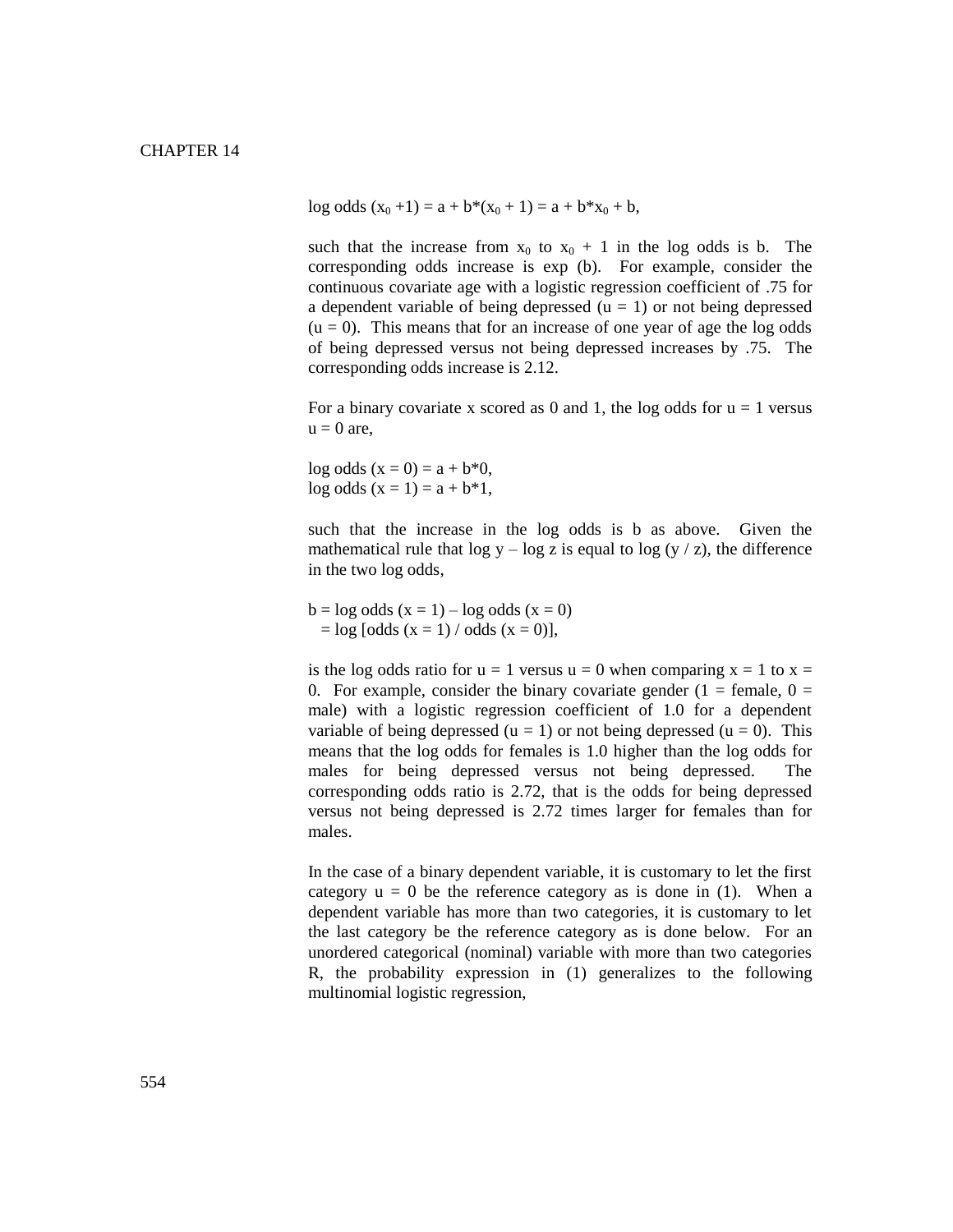(2) 
$$
P(u = r | x) = exp(a_r + b_r * x) / (exp(a_1 + b_1 * x) + ... + exp(a_R + b_R * x)),
$$

where  $\exp (a_R + b_R * x) = \exp (0 + 0 * x) = 1$  and the log odds for comparing category r to category R is

(3) 
$$
\log [P (u = r | x)/P (u = R | x)] = a_r + b_r * x.
$$

With an ordered categorical (ordinal) variable, the logistic regression slopes  $b_r$  are the same across the categories of u.

Following is an example of an unordered categorical (nominal) dependent variable that is the categorical latent variable in the model. The categorical latent variable has four classes and there are three covariates. The output excerpt shows the results from the multinomial logistic regression of the categorical latent variable c on the covariates age94, male, and black:

| Estimates | S.E. | Est./S.E. |
|-----------|------|-----------|
|           |      |           |
| $-.285$   | .028 | $-10.045$ |
| 2.578     | .151 | 17.086    |
| .158      | .139 | 1.141     |
|           |      |           |
| .069      | .022 | 3.182     |
| .187      | .110 | 1.702     |
| $-.606$   | .139 | $-4.357$  |
|           |      |           |
| $-.317$   | .028 | $-11.311$ |
| 1.459     | .101 | 14.431    |
| .999      | .117 | 8.513     |
|           |      |           |
| $-1.822$  | .174 | $-10.485$ |
| $-.748$   | .103 | $-7.258$  |
| $-.324$   | .125 | $-2.600$  |
|           |      |           |

Using (3), the log odds expression for a particular class compared to the last class is,

log odds =  $a + b_1$ \*age94 +  $b_2$ \*male +  $b_3$ \*black.

In the first example, the values of the three covariates are all zero so that only the intercepts contribute to the log odds. Probabilities are computed using (2). In the first step, the estimated intercept log odds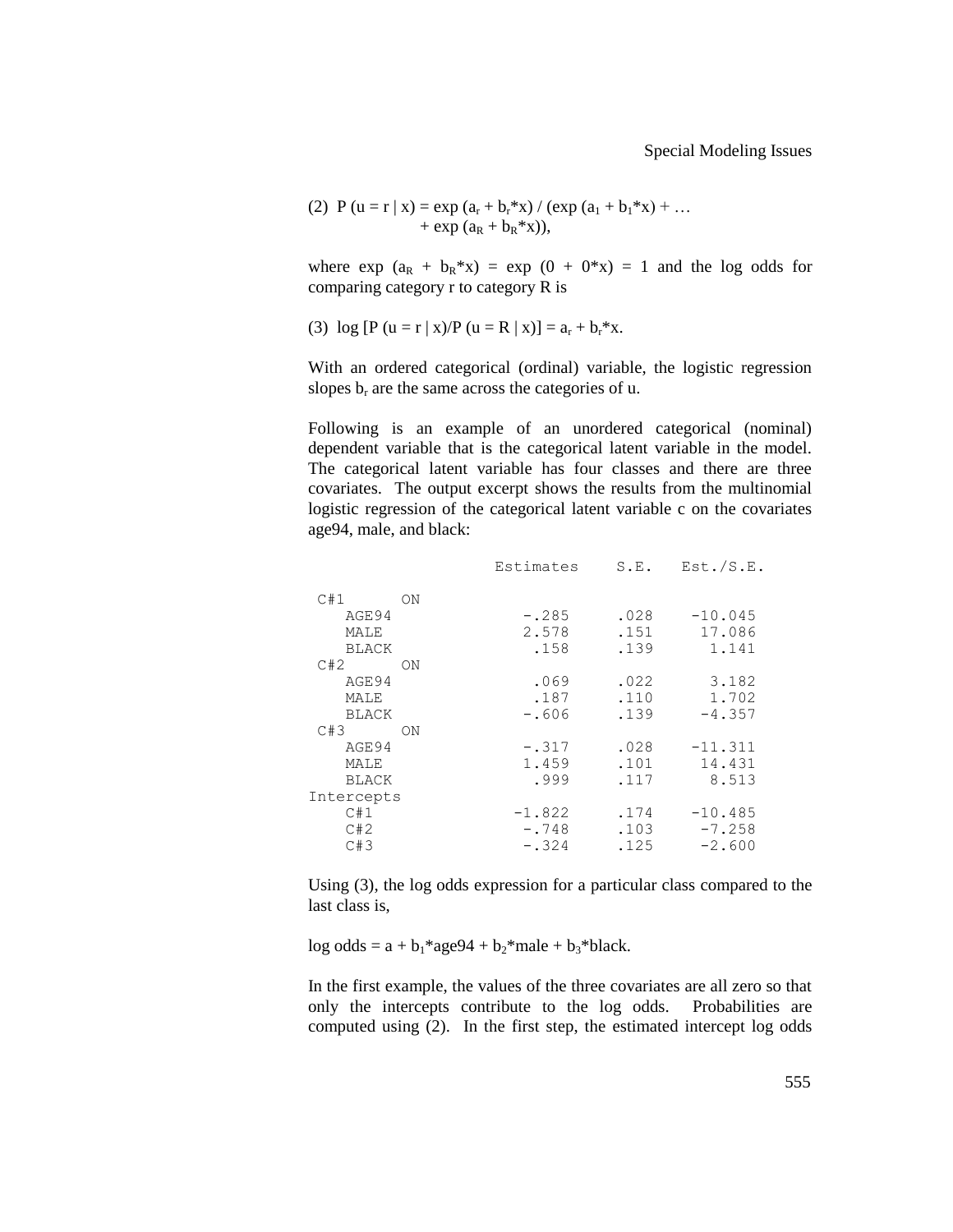values are exponentiated and summed. In the second step, each exponentiated value is divided by the sum to compute the probability for each class of c.

|                             | exp   | probability = $exp/sum$ |
|-----------------------------|-------|-------------------------|
| $log odds (c = 1) = -1.822$ | 0.162 | 0.069                   |
| $log odds (c = 2) = -0.748$ | 0.473 | 0.201                   |
| $log odds (c = 3) = -0.324$ | 0.723 | 0.307                   |
| $log$ odds $(c = 4) = 0$    | 1.0   | 0.424                   |
| sum                         | 2.358 | 1.001                   |

In the second example, the values of the three covariates are all one so that both the intercepts and the slopes contribute to the logs odds. In the first step, the log odds values for each class are computed. In the second step, the log odds values are exponentiated and summed. In the last step, the exponentiated value is divided by the sum to compute the probability for each class of c.

|           | $log \text{ odds}(c = 1) = -1.822 + (-0.285*1) + (2.578*1) + (0.158*1)$ |
|-----------|-------------------------------------------------------------------------|
|           | $= 0.629$                                                               |
|           | $log \text{ odds}$ (c = 2) = -0.748 + 0.069*1 + 0.187*1 + (-0.606*1)    |
|           | $= -1.098$                                                              |
|           | $log \text{ odds}$ (c = 3) = -0.324 + (-0.317*1) + 1.459*1 + 0.999*1    |
| $= 1.817$ |                                                                         |

|                             | exp   | probability = $\exp/\text{sum}$ |
|-----------------------------|-------|---------------------------------|
| $log odds (c = 1) = 0.629$  | 1.876 | 0.200                           |
| $log odds (c = 2) = -1.098$ | 0.334 | 0.036                           |
| $log odds (c = 3) = 1.817$  | 6.153 | 0.657                           |
| $log odds (c = 4) = 0$      | 1.0   | 0.107                           |
| sum                         | 9.363 | 1.000                           |

The interpretation of these probabilities is that individuals who have a value of 1 on each of the covariates have a probability of .200 of being in class 1, .036 of being in class 2, .657 of being in class 3, and .107 of being in class 4.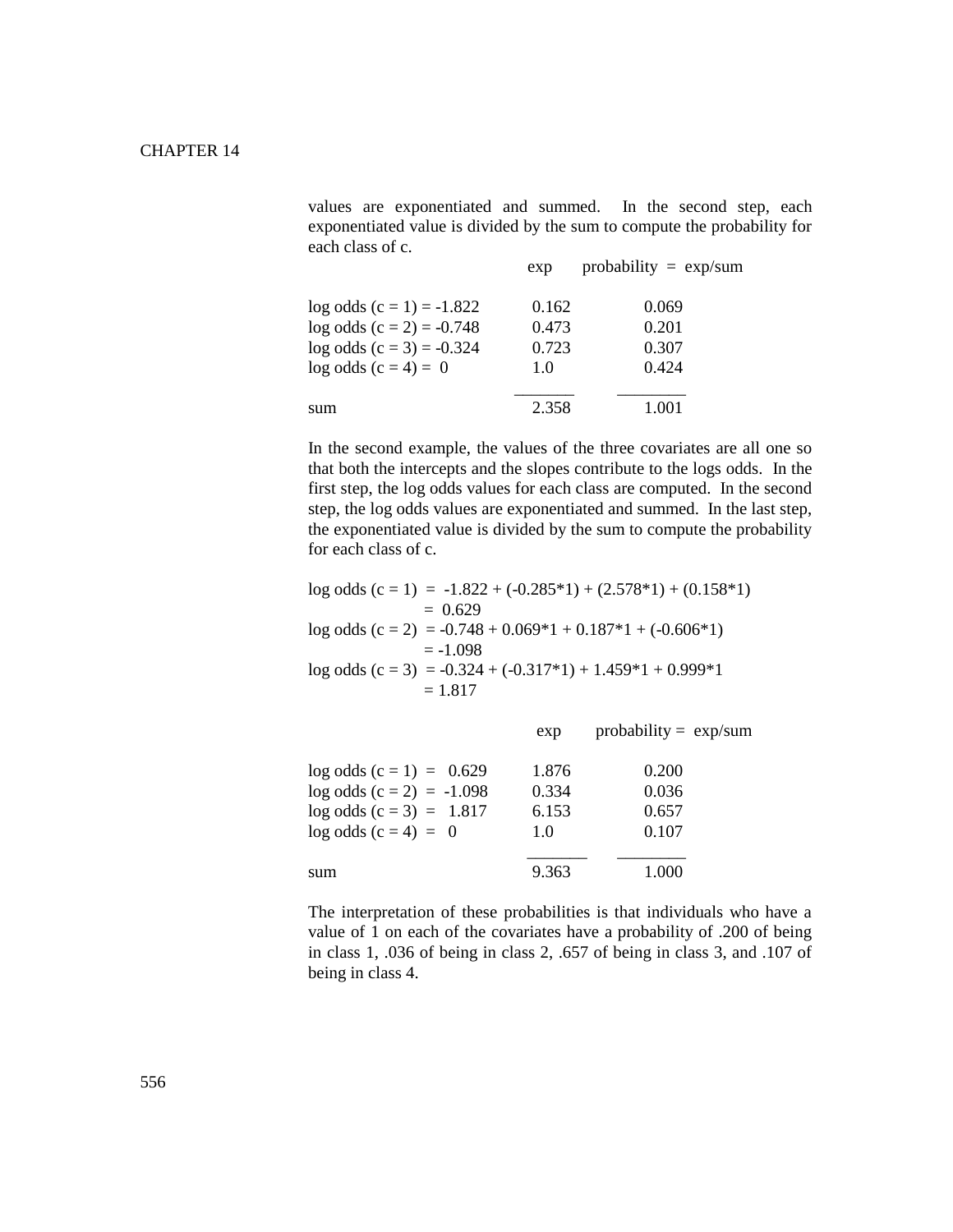In the output shown above, the variable male has the value of 1 for males and 0 for females and the variable black has the value of 1 for blacks and 0 for non-blacks. The variable age94 has the value of 0 for age 16, 1 for age 17, up to 7 for age 23. An interpretation of the logistic regression coefficient for class 1 is that comparing class 1 to class 4, the log odds decreases by -.285 for a unit increase in age, is 2.578 higher for males than for females, and is .158 higher for blacks than for non-blacks. This implies that the odds ratio for being in class 1 versus class 4 when comparing males to females is 13.17 (exp 2.578), holding the other two covariates constant.

Following is a plot of the estimated probabilities in each of the four classes where age is plotted on the x-axis and the other covariates take on the value of one. This plot was created and exported as an EMF file using the PLOT command in conjunction with the Mplus postprocessing graphics module.



# **PARAMETERIZATION OF MODELS WITH MORE THAN ONE CATEGORICAL LATENT VARIABLE**

The parameterization of models with more than one categorical latent variables is described in this section. There are three parameterizations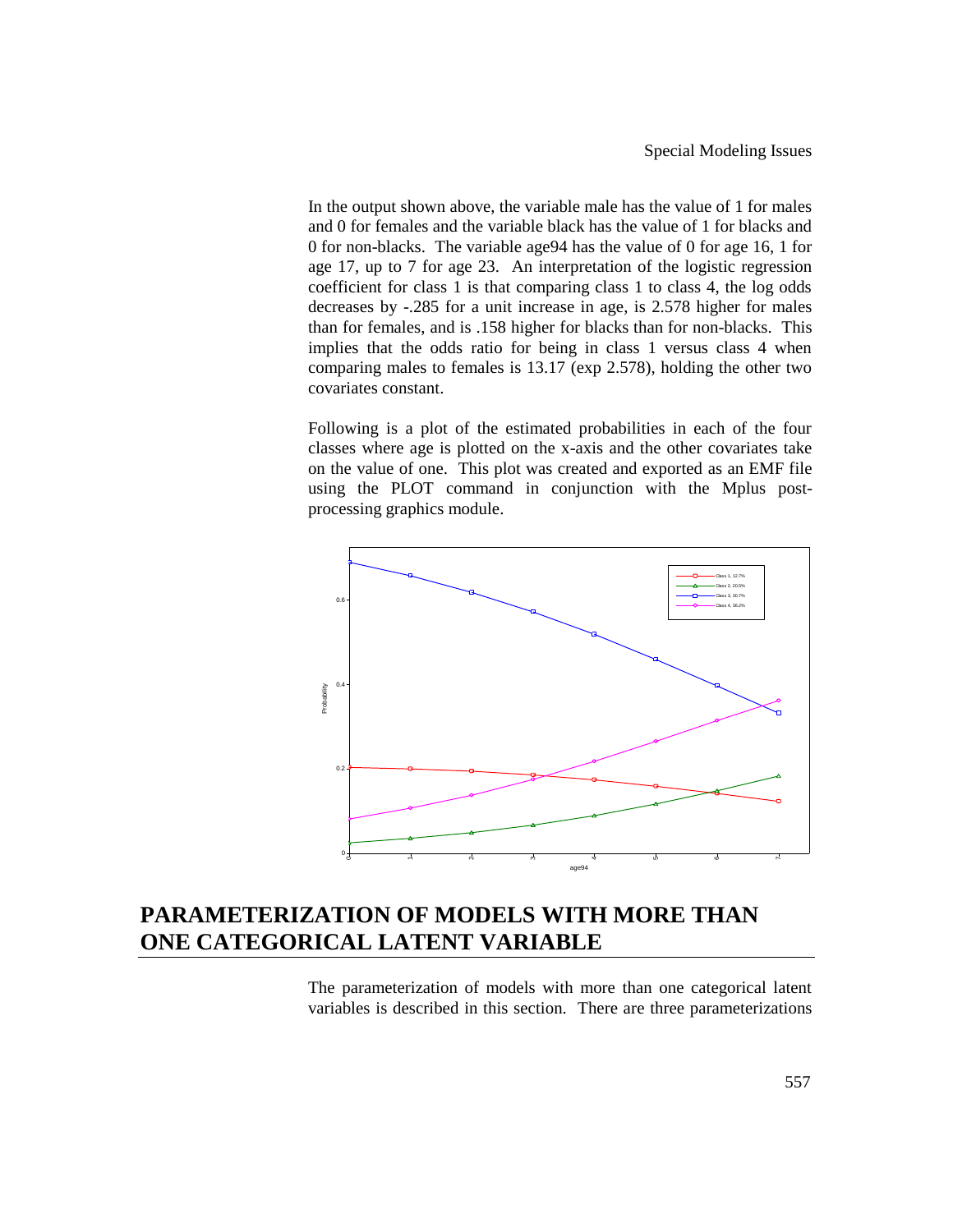available for these models. The first parameterization is based on a series of logistic regressions for non-recursive models. The second parameterization is that of loglinear modeling of frequency tables. The third parameterization uses probabilities rather than logits.

### **LOGIT PARAMETERIZATION**

Following is a description of the logistic regression parameterization, specified using PARAMETERIZATION=LOGIT, for the following MODEL command for two categorical latent variables with three classes each:

MODEL: %OVERALL% c2#1 ON c1#1; c2#1 ON c1#2; c2#2 ON c1#1; c2#2 ON c1#2;

The set of ON statements describes the logistic regression coefficients in the conditional distribution of c2 given c1. With three classes for both c2 and c1, there are a total of six parameters in this conditional distribution. Two of the parameters are intercepts for c2 and four are the logistic regression coefficients specified in the MODEL command.

For the c2 classes  $r = 1, 2, 3$ , the transition probabilities going from the classes of c1 to the classes of c2 are given by the following unordered multinomial logistic regression expressions:

 $P (c2 = r | c1 = 1) = exp (a_r + b_{r1}) / sum_1$ ,  $P (c2 = r | c1 = 2) = exp (a_r + b_{r2}) / sum_2$ P (c2 = r | c1 = 3) = exp ( $a_r + b_{r3}$ ) / sum<sub>3</sub>,

where  $a_3 = 0$ ,  $b_{31} = 0$ ,  $b_{32} = 0$ , and  $b_{33} = 0$  because the last class is the reference class, and sum<sub>i</sub> represents the sum of the exponentiations across the classes of c2 for c1 = j (j = 1, 2, 3). The corresponding log odds when comparing a c2 class to the last c2 class are summarized in the table below.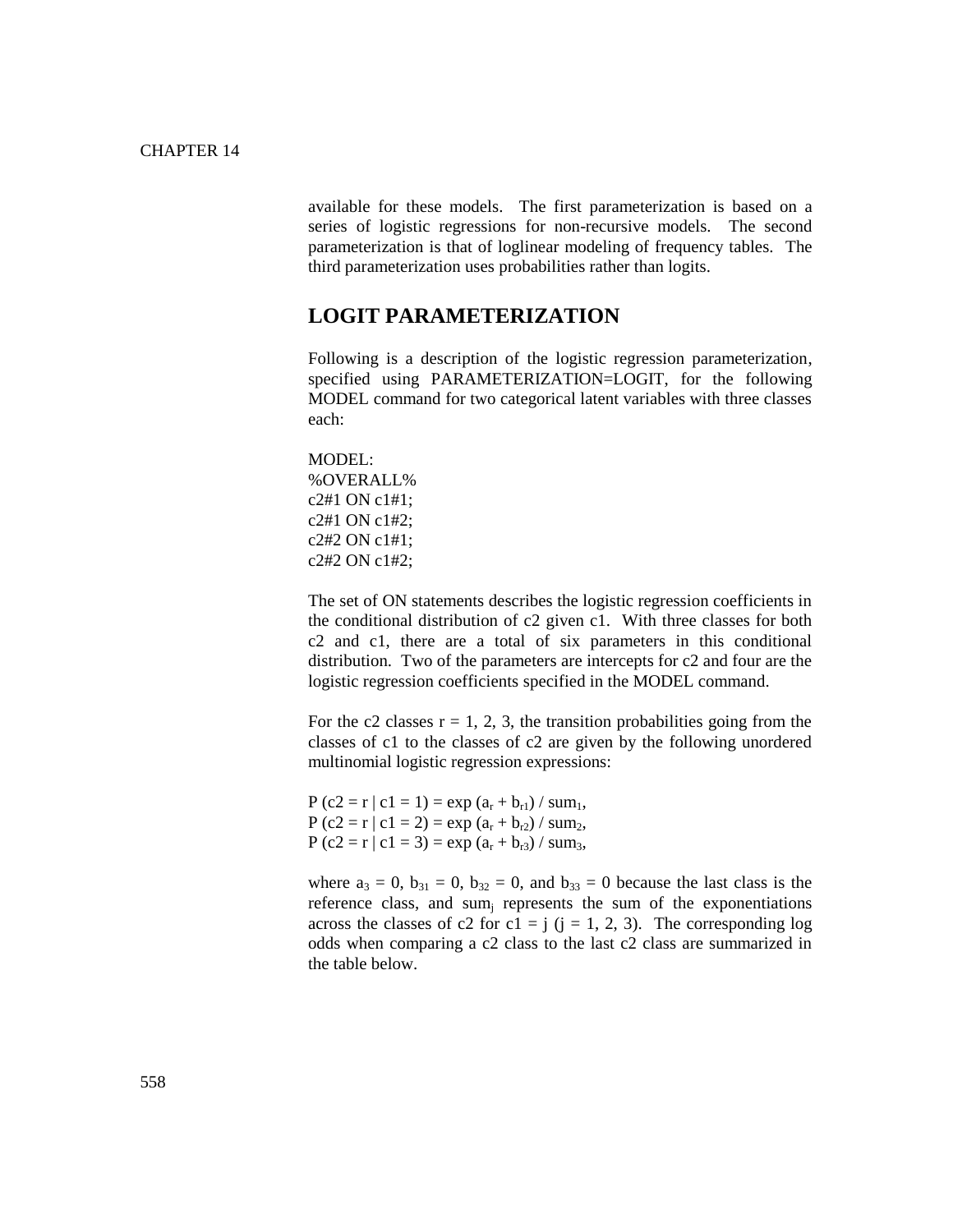| C٦ |  | $a1 + b11$ | $a2 + b21$ |  |  |
|----|--|------------|------------|--|--|
|    |  | $a1 + b12$ | $a2 + b22$ |  |  |
|    |  | ີ          | ົດ.        |  |  |

The parameters in the table are referred to in the MODEL command using the following statements:

| $a_1$    | [c2#1];       |
|----------|---------------|
| a        | [c2#2];       |
| $b_{11}$ | c2#1 ON c1#1; |
| $b_{12}$ | c2#1 ON c1#2; |
| $b_{21}$ | c2#2 ON c1#1: |
| $b_{22}$ | c2#2 ON c1#2; |

The TECH15 option is used in conjunction with TYPE=MIXTURE and PARAMETERIZATION=LOGIT to request marginal and conditional probabilities, including latent transition probabilities, for the categorical latent variables in a model. Conditional probabilities, including latent transition probabilities, for different values of a set of covariates can be computed using the LTA Calculator. It is accessed by choosing LTA calculator from the Mplus menu of the Mplus Editor. The logit parameterization with covariates is described in Muthén and Asparouhov (2011).

### **LOGLINEAR PARAMETERIZATION**

Following is a description of the loglinear parameterization for the following MODEL command for two categorical latent variables with three classes each:

MODEL: %OVERALL% c2#1 WITH c1#1; c2#1 WITH c1#2; c2#2 WITH c1#1; c2#2 WITH c1#2;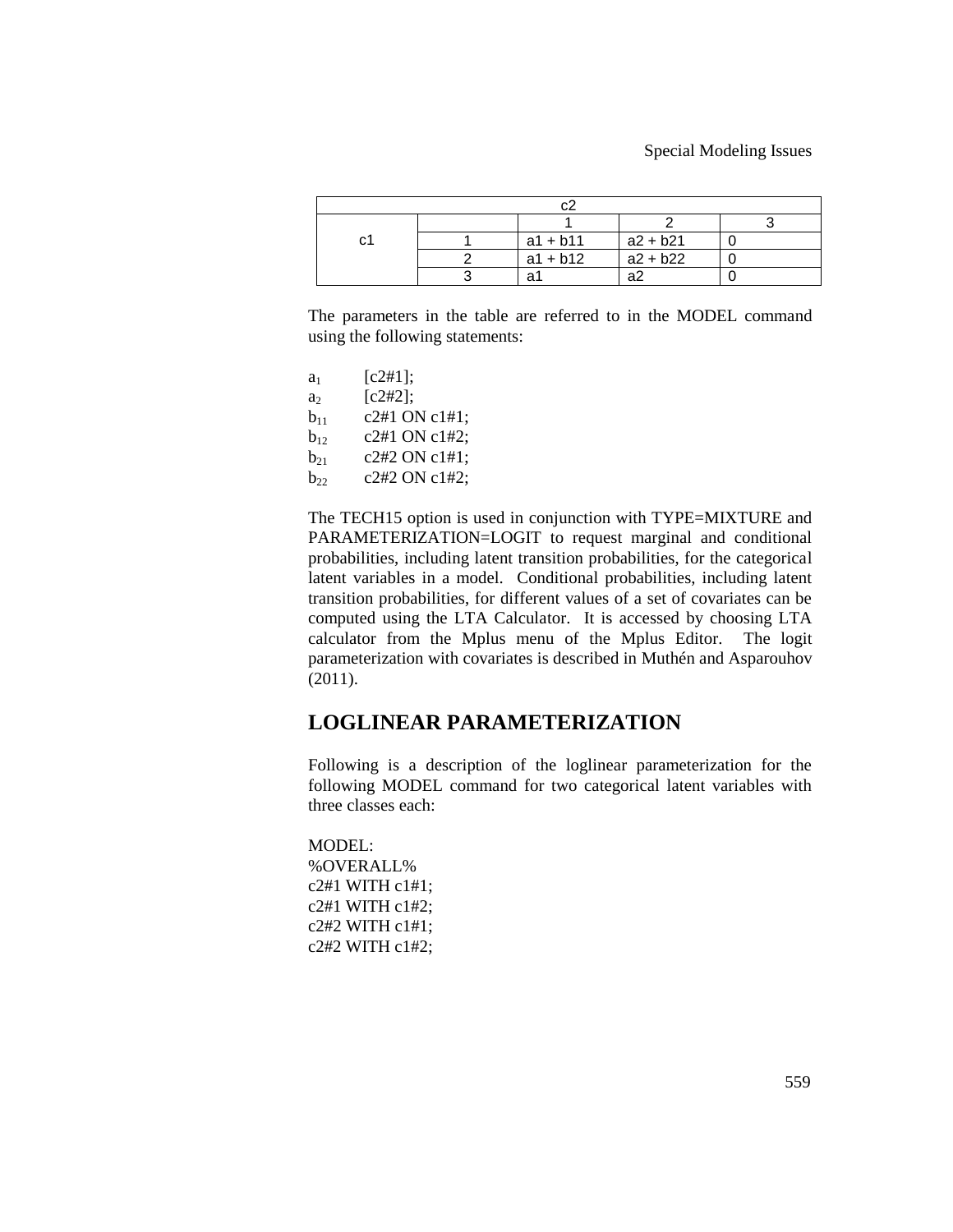The set of WITH statements describes the relationship between c1 and c2. The parameters in the table below are referred to in the MODEL command using the following statements:

| $a_{11}$ | [c1#1];         |
|----------|-----------------|
| $a_{12}$ | [c1#2];         |
| $a_{21}$ | [c2#1];         |
| $a_{22}$ | [c2#2];         |
| $W_{11}$ | c2#1 WITH c1#1; |
| $W_{12}$ | c2#1 WITH c1#2; |
| $W_{21}$ | c2#2 WITH c1#1; |
| $W_{22}$ | c2#2 WITH c1#2; |
|          |                 |

The joint probabilities for the classes of c1 and c2 are computed using the multinomial logistic regression formula (2) in the previous section, summing over the nine cells shown in the table below.

| с2 |  |     |                                         |  |  |
|----|--|-----|-----------------------------------------|--|--|
|    |  |     |                                         |  |  |
| C1 |  |     | $ $ a11 + a21 + $ $ a11 + a22 + $ $ a11 |  |  |
|    |  | w11 | w <sub>21</sub>                         |  |  |
|    |  |     | $a12 + a21 + a12 + a22 + a12$           |  |  |
|    |  | w12 | w22                                     |  |  |
|    |  | a21 | ഹ                                       |  |  |

### **PROBABILITY PARAMETERIZATION**

Following is a description of the probability parameterization for the following MODEL command for two categorical latent variables with three classes each:

MODEL: %OVERALL% c2#1 ON c1#1; c2#1 ON c1#2; c2#1 ON c1#3; c2#2 ON c1#1; c2#2 ON c1#2; c2#2 ON c1#3;

The set of ON statements describes the probability parameters in the conditional distribution of c2 given c1. With three classes for both c2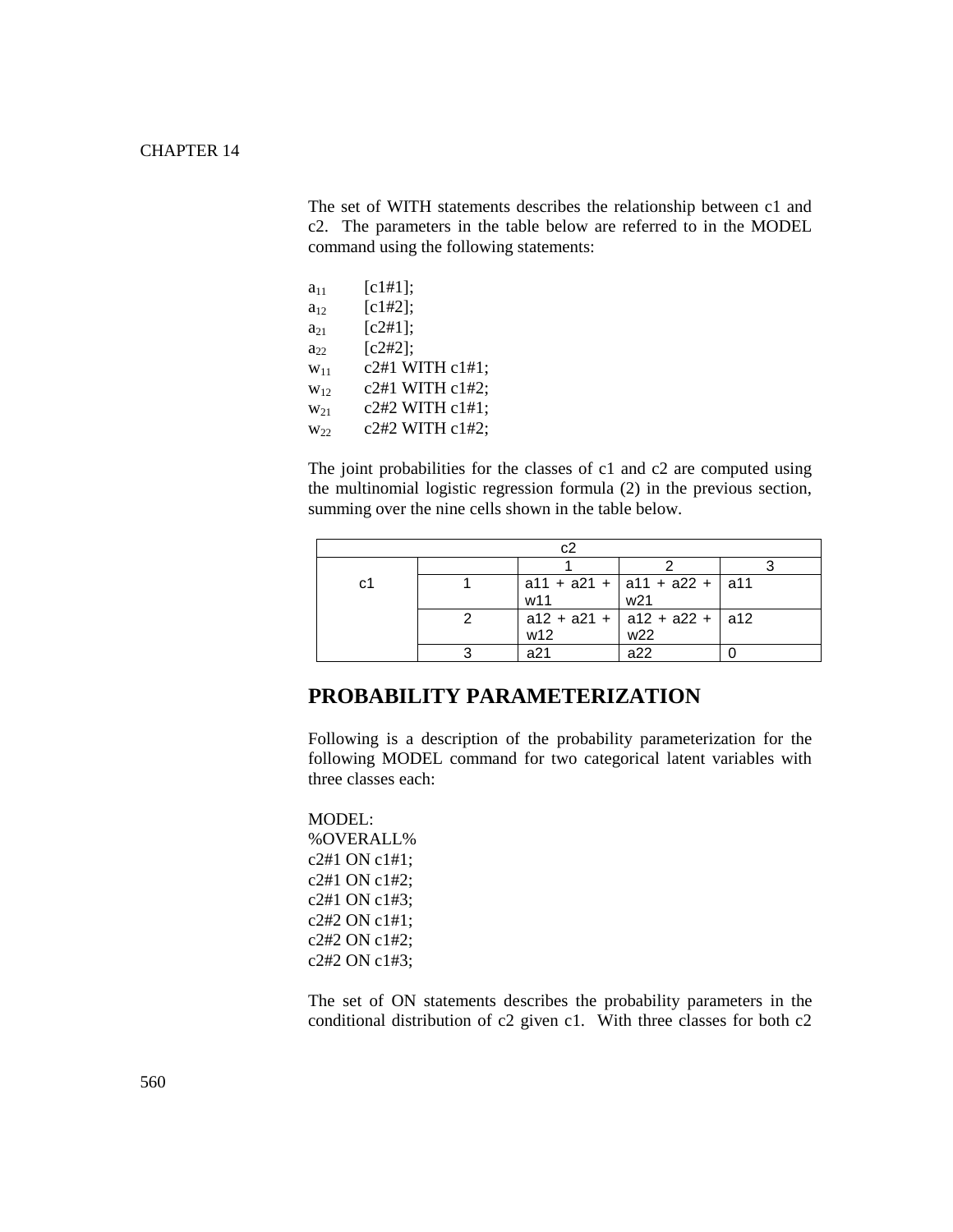and c1, there are a total of six probabilities in this conditional distribution. The last class of  $c2$  is not referred to because the probabilities sum to one for each row, for example, the probability of being in class three of c2 for those in class 1 of c1 is  $1 - (p11 + p12)$ .

| `<br>ັ |  |  | <b>010</b>   |  |  |
|--------|--|--|--------------|--|--|
|        |  |  | $\sim$<br>ے۔ |  |  |
|        |  |  | ს<br>20      |  |  |

The marginal probabilities for c1 are referred to as:

[c1#1]; [c1#2];